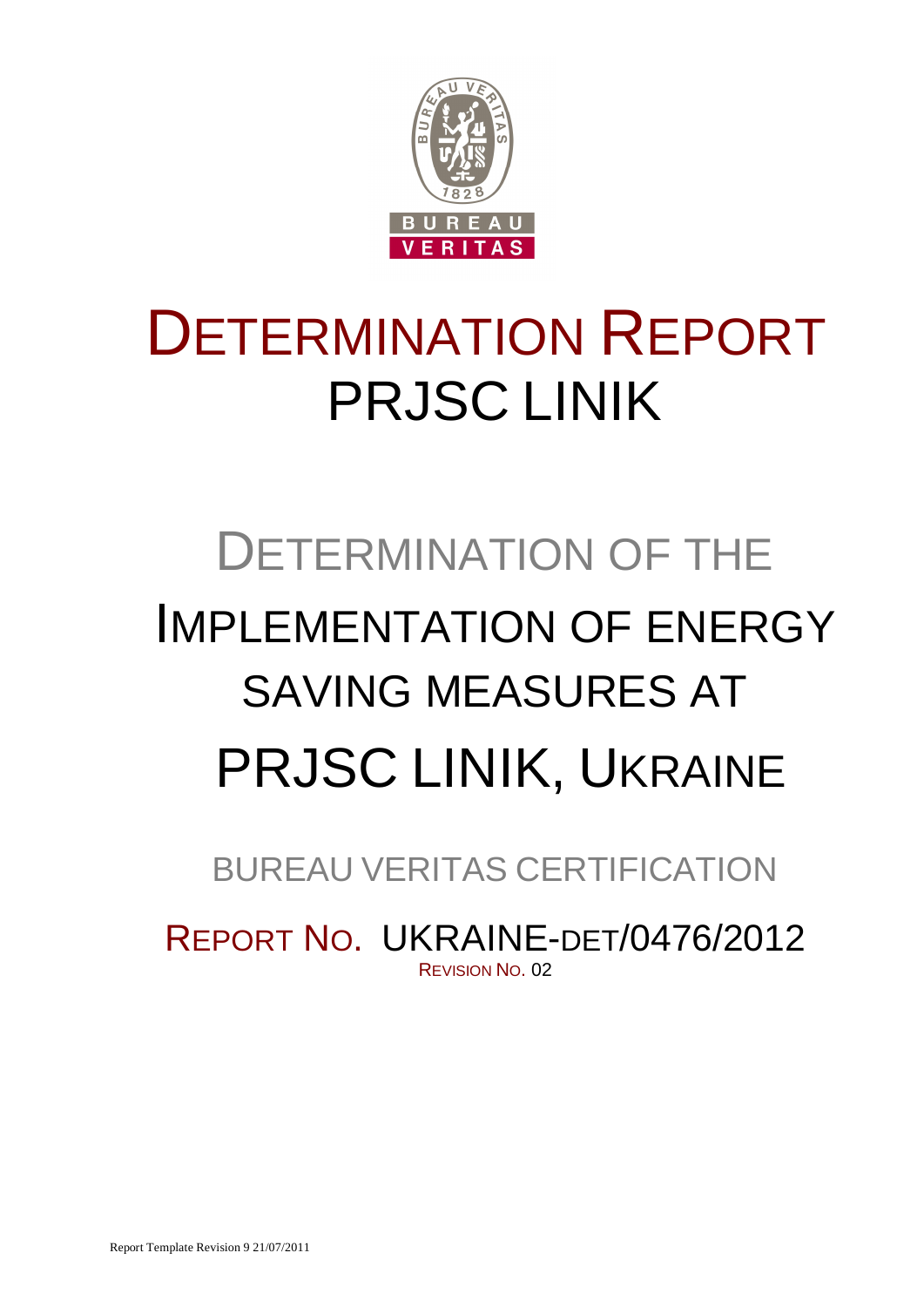

#### DETERMINATION REPORT

| Date of first issue:<br>22/06/2012                                                                                                                                                                                 | Organizational unit:<br><b>Holding SAS</b> | <b>Bureau Veritas Certification</b>                                                                                                                                                                                                                                                                                                                                                                                                                                                                                                                                        |  |
|--------------------------------------------------------------------------------------------------------------------------------------------------------------------------------------------------------------------|--------------------------------------------|----------------------------------------------------------------------------------------------------------------------------------------------------------------------------------------------------------------------------------------------------------------------------------------------------------------------------------------------------------------------------------------------------------------------------------------------------------------------------------------------------------------------------------------------------------------------------|--|
| Client<br>PRJSC LINIK                                                                                                                                                                                              | Client ref.:<br>Mr Maxim Grekov            |                                                                                                                                                                                                                                                                                                                                                                                                                                                                                                                                                                            |  |
| Summary:                                                                                                                                                                                                           |                                            |                                                                                                                                                                                                                                                                                                                                                                                                                                                                                                                                                                            |  |
| JI Supervisory Committee, as well as the host country criteria.                                                                                                                                                    |                                            | Bureau Veritas Certification has made the determination of the "Implementation of energy saving measures at<br>PRJSC LINIK, Ukraine" project of Private Joint Stock Company "Lisichansk Oil Investments Company"<br>(hereafter called PRJSC "LINIK") located in Luhansk region, Ukraine on the basis of UNFCCC criteria for the<br>JI, as well as criteria given to provide for consistent project operations, monitoring and reporting. UNFCCC<br>criteria refer to Article 6 of the Kyoto Protocol, the JI rules and modalities and the subsequent decisions by the      |  |
| conducted using Bureau Veritas Certification internal procedures.                                                                                                                                                  |                                            | The determination scope is defined as an independent and objective review of the project design document,<br>the project's baseline study, monitoring plan and other relevant documents, and consisted of the following<br>three phases: i) desk review of the project design and the baseline and monitoring plan; ii) follow-up interviews<br>with project stakeholders; iii) resolution of outstanding issues and the issuance of the final determination report<br>and opinion. The overall determination, from Contract Review to Determination Report & Opinion, was |  |
| design document.<br>country criteria.                                                                                                                                                                              |                                            | The first output of the determination process is a list of Clarification and Corrective Action Requests (CL and<br>CAR), presented in Appendix A. Taking into account this output, the project proponent revised its project<br>In summary, it is Bureau Veritas Certification's opinion that the project correctly applies Guidance on criteria for<br>baseline setting and monitoring and meets the relevant UNFCCC requirements for the JI and the relevant host                                                                                                        |  |
|                                                                                                                                                                                                                    |                                            | ×                                                                                                                                                                                                                                                                                                                                                                                                                                                                                                                                                                          |  |
| Report No.:<br>UKRAINE- det/0476/2012                                                                                                                                                                              | Subject Group:<br>JI                       |                                                                                                                                                                                                                                                                                                                                                                                                                                                                                                                                                                            |  |
| Project title:<br>"Implementation of energy<br>saving measures at<br>PRJSC LINIK, Ukraine"                                                                                                                         |                                            |                                                                                                                                                                                                                                                                                                                                                                                                                                                                                                                                                                            |  |
| Work carried out by:<br>Svitlana Gariyenchyk - Team Leader, Lead Vedfien<br>Vladimir Kulish - Team Member, Verifier<br>Denis Pishchalov - Team Member,<br>Specialist<br>Sergyi Kustovskiy - Team Member, Technical | Financial                                  | M<br>No distribution without permission from the<br>Client or responsible organizational unit                                                                                                                                                                                                                                                                                                                                                                                                                                                                              |  |
| Specialist                                                                                                                                                                                                         |                                            |                                                                                                                                                                                                                                                                                                                                                                                                                                                                                                                                                                            |  |
| Work reviewed by:<br>Ivan Sokolov - Internal Technical Reviewer<br>Vladimir Gumeniuk - Technical Specialist                                                                                                        |                                            | Limited distribution                                                                                                                                                                                                                                                                                                                                                                                                                                                                                                                                                       |  |
| Work approved by:<br>Ivan Sokolov - Operational Manager ertificati                                                                                                                                                 | Holding SAS                                | Unrestricted distribution                                                                                                                                                                                                                                                                                                                                                                                                                                                                                                                                                  |  |
| Date of this revision:<br>Rev. No.:<br>16/10/2012<br>ŪZ.                                                                                                                                                           | Number of pages:<br>89                     |                                                                                                                                                                                                                                                                                                                                                                                                                                                                                                                                                                            |  |

1

96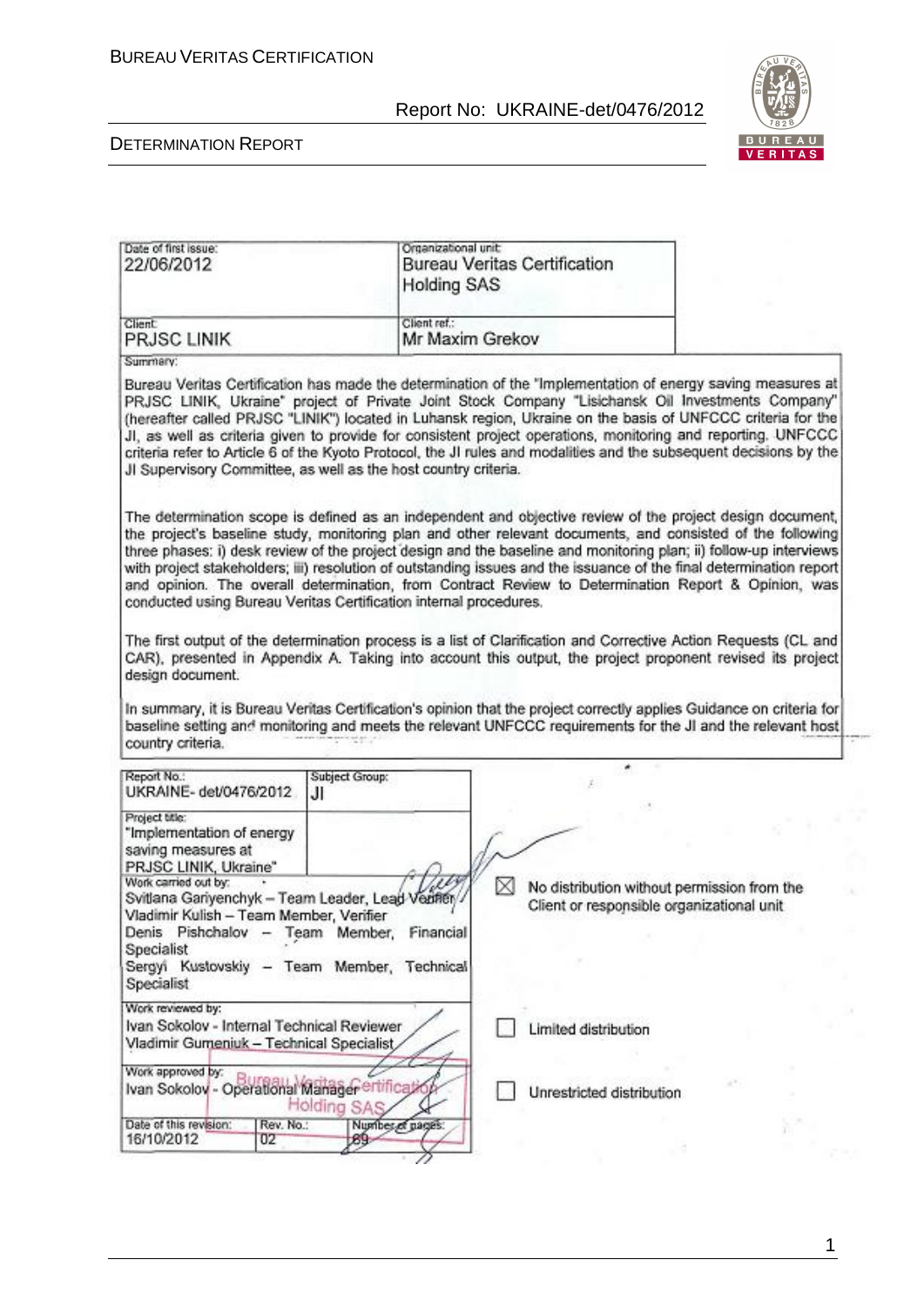

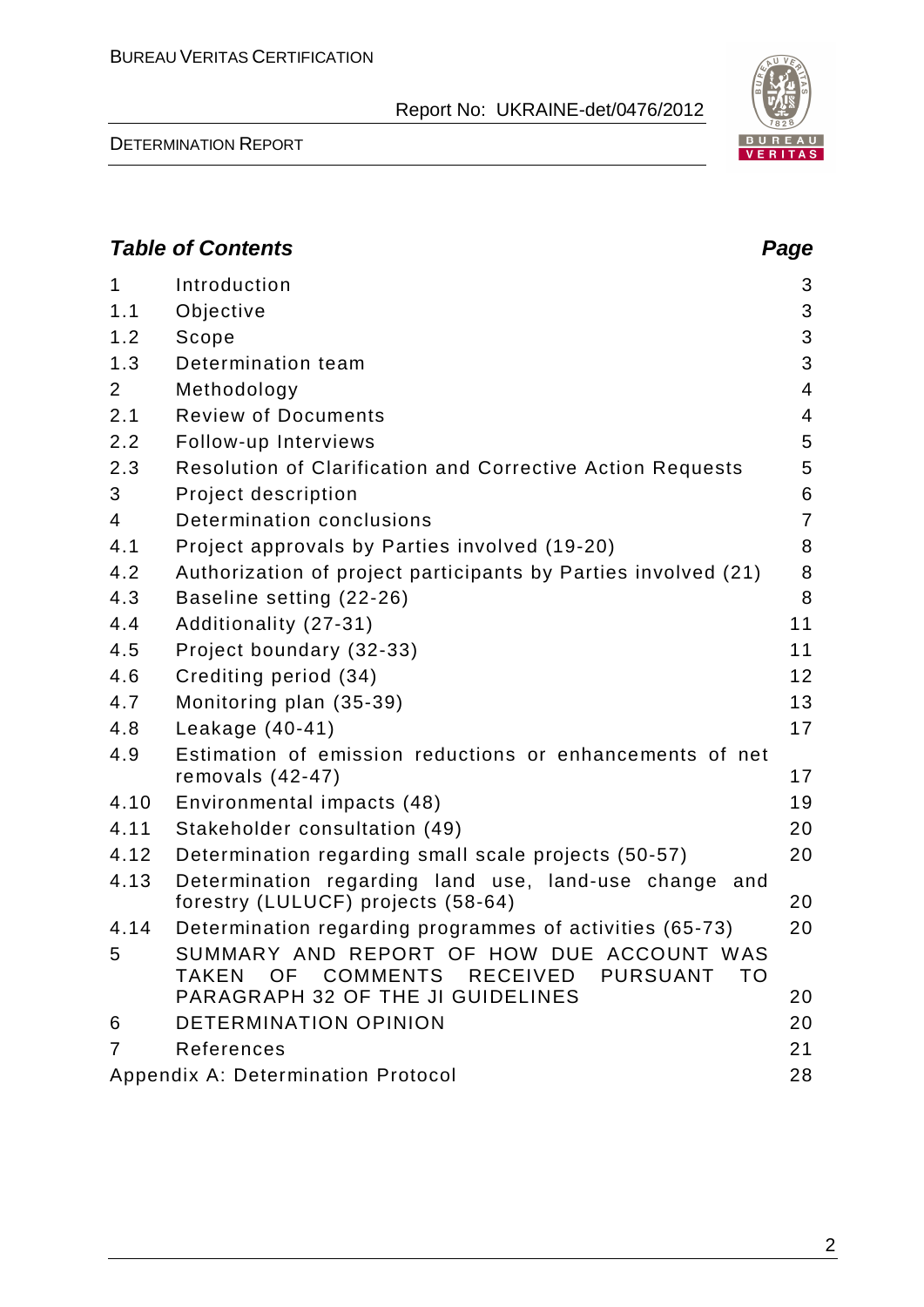

DETERMINATION REPORT

### **1 INTRODUCTION**

PRJSC LINIK has commissioned Bureau Veritas Certification to determine its JI project "Implementation of energy saving measures at PRJSC LINIK, Ukraine" project of (hereafter called "the project") in Luhansk region, Ukraine.

This report summarizes the findings of the determination of the project, performed on the basis of UNFCCC criteria, as well as criteria given to provide for consistent project operations, monitoring and reporting.

#### **1.1 Objective**

The determination serves as project design verification and is a requirement of all projects. The determination is an independent third party assessment of the project design. In particular, the project's baseline, the monitoring plan (MP), and the project's compliance with relevant UNFCCC and host country criteria are determined in order to confirm that the project design, as documented, is sound and reasonable, and meets the stated requirements and identified criteria. Determination is a requirement for all JI projects and is seen as necessary to provide assurance to stakeholders of the quality of the project and its intended generation of emission reduction units (ERUs).

UNFCCC criteria refer to Article 6 of the Kyoto Protocol, the JI rules and modalities and the subsequent decisions by the JI Supervisory Committee, as well as the host country criteria.

#### **1.2 Scope**

The determination scope is defined as an independent and objective review of the project design document, the project's baseline study and monitoring plan and other relevant documents. The information in these documents is reviewed against Kyoto Protocol requirements, UNFCCC rules and associated interpretations.

The determination is not meant to provide any consulting towards the Client. However, stated requests for clarifications and/or corrective actions may provide input for improvement of the project design.

#### **1.3 Determination team**

The determination team consists of the following personnel:

#### Svitlana Gariyenchyk

Team Leader, Bureau Veritas Certification, Climate Change Verifier

Vladimir Kulish

Team Member, Bureau Veritas Certification Climate Change Verifier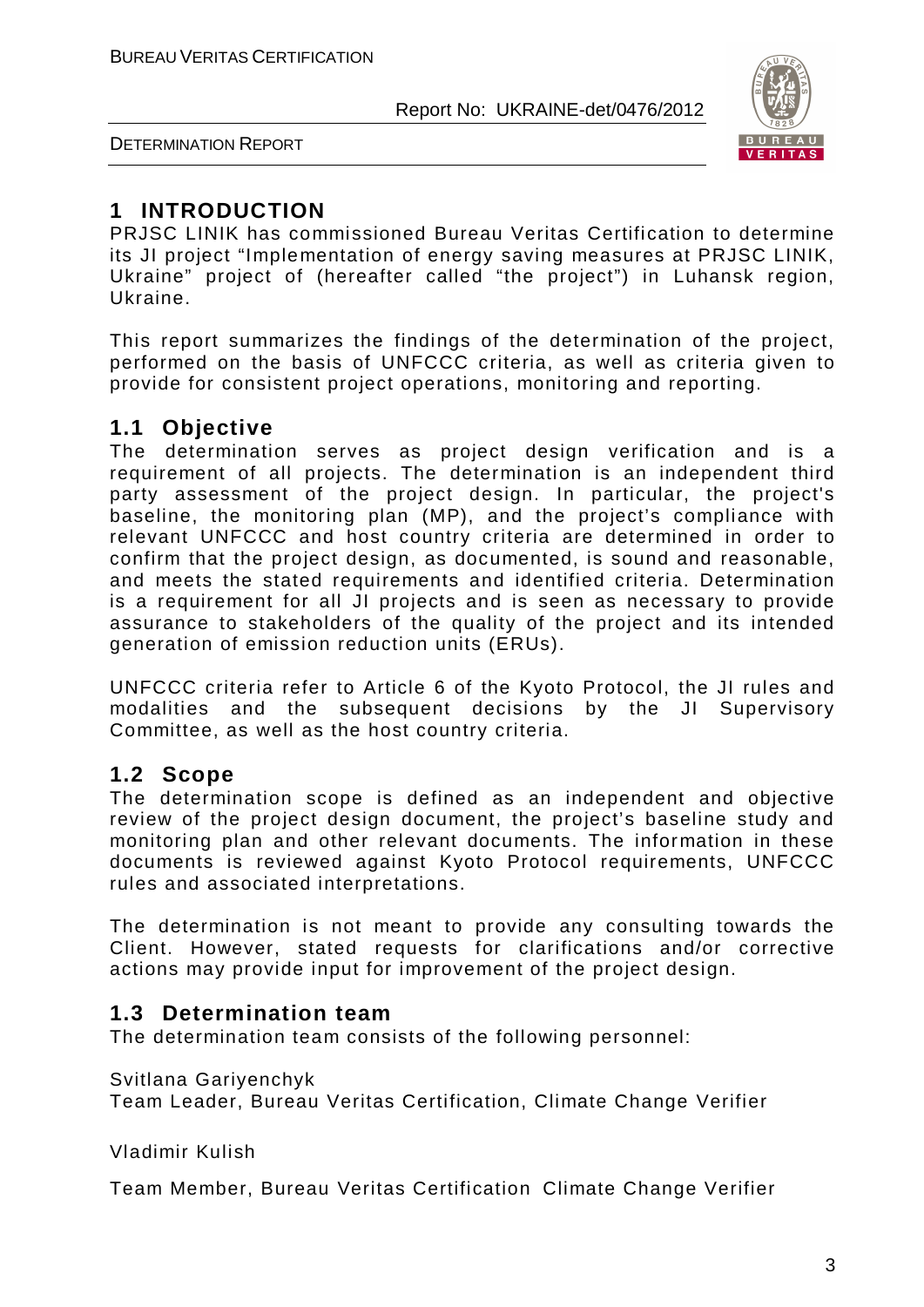



Denis Pishchalov

Team Member, Bureau Veritas Certification Financial Specialist

Sergyi Kustovskiy

Team Member, Bureau Veritas Certification Technical Specialist

This determination report was reviewed by:

Ivan Sokolov

Bureau Veritas Certification Internal reviewer

Vladimir Gumeniuk

Bureau Veritas Certification Technical Specialist

#### **2 METHODOLOGY**

The overall determination, from Contract Review to Determination Report & Opinion, was conducted using Bureau Veritas Certification internal procedures.

In order to ensure transparency, a determination protocol was customized for the project, according to the version 01 of the Joint Implementation Determination and Verification Manual, issued by the Joint Implementation Supervisory Committee at its 19 meeting on 04/12/2009. The protocol shows, in a transparent manner, criteria (requirements), means of determination and the results from determining the identified criteria. The determination protocol serves the following purposes:

- It organizes, details and clarifies the requirements a JI project is expected to meet;
- It ensures a transparent determination process where the determiner will document how a particular requirement has been determined and the result of the determination.

The completed determination protocol is enclosed in Appendix A to this report.

#### **2.1 Review of Documents**

The Project Design Document (PDD) "Implementation of energy saving measures at PRJSC LINIK, Ukraine" version 1.0 dated 06/04/2012 submitted by PRJSC LINIK and additional background documents related to the project design and baseline, i.e. country Law, Guidelines for users of the joint implementation project design document form, Guidance on criteria for baseline setting and monitoring, Kyoto Protocol, Clarifications on Determination Requirements to be Checked by an Accredited Independent Entity were reviewed.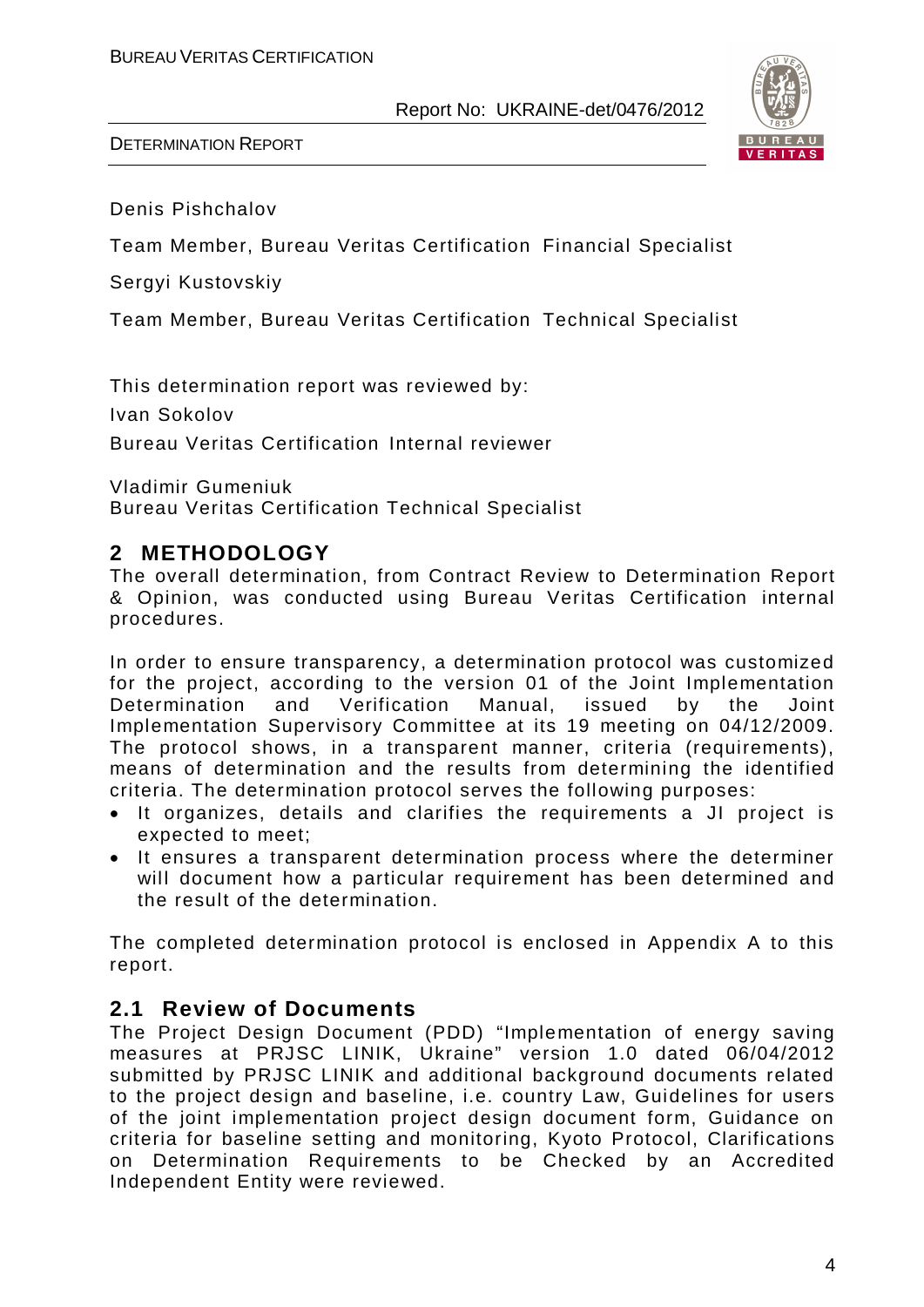

DETERMINATION REPORT

To address Bureau Veritas Certification corrective action and clarification requests, PRJSC LINIK revised the PDD and resubmitted it on 13/06/2012 as version 2.0.

To address Bureau Veritas Certification corrective action and clarification requests issued after internal technical review, PRJSC LINIK revised the PDD and resubmitted it on 04/07/2012 as version 2.1.

After the Letter of Endorsement from Ukrainian DFP had been issued for the Project, the Project Proponents resubmitted the PDD as version 2.2. dated 15/10/2012 that is deemed final.

The determination findings presented in this report relate to the project as described in the PDD version 2.2.

#### **2.2 Follow-up Interviews**

On 12/04/2012 Bureau Veritas Certification performed on-site interviews with project stakeholders to confirm selected information and to resolve issues identified in the document review. Representatives of PRJSC LINIK and Global Carbon B.V. were interviewed (see References). The main topics of the interviews are summarized in Table 1.

| Interviewed organization | <b>Interview topics</b>                          |
|--------------------------|--------------------------------------------------|
| <b>PRJSC LINIK</b>       | Implementation schedule                          |
|                          | Project management organisation                  |
|                          | <b>Environmental Impact Assessment</b><br>➤      |
|                          | Project monitoring responsibilities              |
|                          | Measurement equipment                            |
|                          | Quality control and quality assurance procedures |
|                          | Environmental impacts affected                   |
|                          | Local authorities and public opinion<br>➤        |
| <b>CONSULTANT</b>        | Applicability of methodology<br>➤                |
| Global Carbon B.V.       | <b>Baseline and Project scenarios</b>            |
|                          | Additionality justification                      |
|                          | Common practice analysis                         |
|                          | Monitoring plan                                  |
|                          | Conformity of PDD to JI requirements             |

**Table 1 Interview topics** 

#### **2.3 Resolution of Clarification and Corrective Action Requests**

The objective of this phase of the determination is to raise the requests for corrective actions and clarification and any other outstanding issues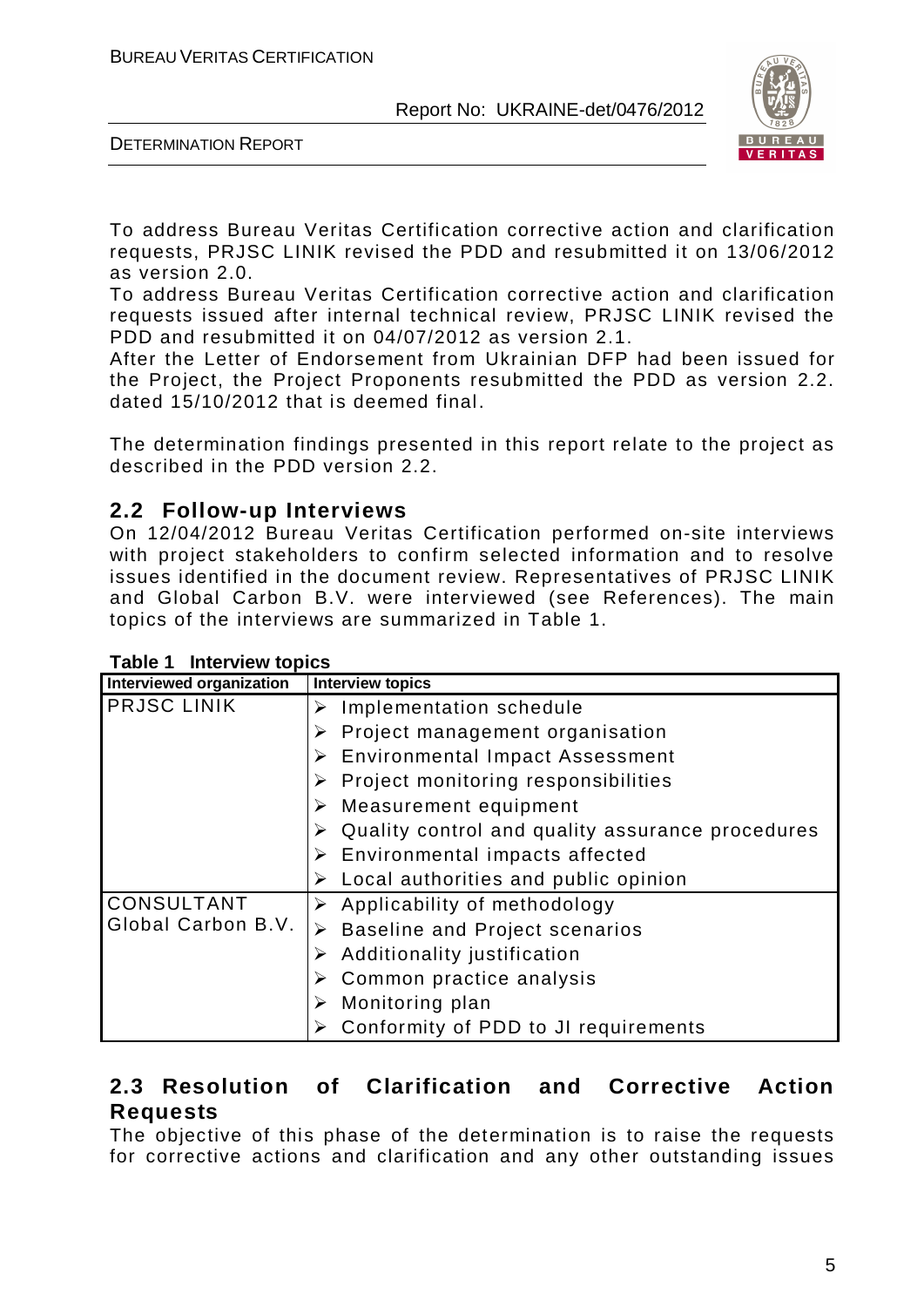

DETERMINATION REPORT

that needed to be clarified for Bureau Veritas Certification positive conclusion on the project design.

If the determination team, in assessing the PDD and supporting documents, identifies issues that need to be corrected, clarified or improved with regard to JI project requirements, it will raise these issues and inform the project participants of these issues in the form of:

(a) Corrective action request (CAR), requesting the project participants to correct a mistake in the published PDD that is not in accordance with the (technical) process used for the project or relevant JI project requirement or that shows any other logical flaw;

(b) Clarification request (CL), requesting the project participants to provide additional information for the determination team to assess compliance with the JI project requirement in question;

(c) Forward action request (FAR), informing the project participants of an issue, relating to project implementation but not project design, that needs to be reviewed during the first verification of the project.

The determination team will make an objective assessment as to whether the actions taken by the project participants, if any, satisfactorily resolve the issues raised, if any, and should conclude its findings of the determination.

To guarantee the transparency of the verification process, the concerns raised are documented in more detail in the determination protocol in Appendix A.

### **3 PROJECT DESCRIPTION**

The project under consideration is aimed at achieving GHG emission reductions by decreasing energy resources consumption and includes the following sub-projects:

#### **Sub-project 1. Construction of Pressure Swing Adsorption Unit for hydrogen production**

Hydrogen is one of the main intermediate products largely utilized in oil and petrochemical industries. In the baseline scenario it is assumed that hydrogen will continue to be produced by Steam Methane Reforming process with emitting greenhouse gases (GHG) into the atmosphere. Whereas using the improved technology proposed by this project, the hydrogen will be extracted from the off-gases and used to for the refining processes at site. With this purpose the Pressure Swing Adsorption Unit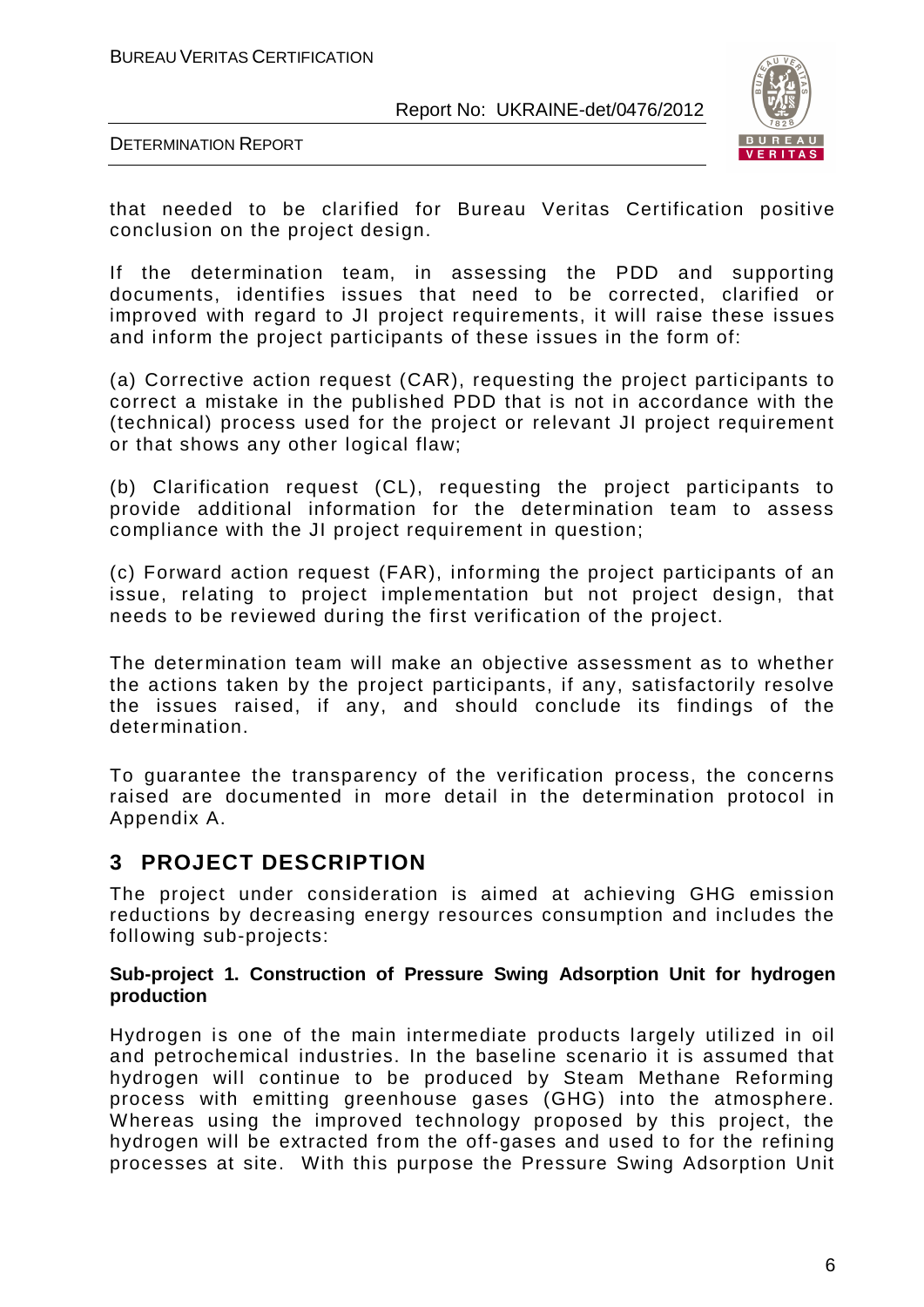

DETERMINATION REPORT

for hydrogen production as part of Steam Methane Reforming Plant will be installed at LINIK.

Therefore, in the project scenario the hydrogen extracted from the offgases will partly substitute the hydrogen from Steam Methane Reforming process and reduce GHG emissions.

#### **Sub-project 2. Reconstruction of AK-1.5 units at Nitrogen-Oxygen Plant**

Nitrogen has long been used in the refineries for a number of processes including inerting, blanketing, and purging with refineries where it is used to suppress flammability by reducing oxygen levels to a point below which combustion is possible.

In the baseline scenario it is assumed that nitrogen will continue to be produced by A-8-1 Unit with emitting GHG into the atmosphere due to electricity consumption. Modernization and the use of two AK 1.5 Units at Nitrogen-Oxygen Plant proposed under the project scenario will allow to reduce electricity consumption and, thus, significantly reduce GHG emissions into the atmosphere. A-8-1 unit that is currently being operated will be used periodically to cover additional needs of the enterprise in nitrogen during repair of facilities, completion of repair to perform a pressure test of equipment.

The in-depth description of the technologies to be employed, or measures, operations or actions to be implemented by the project is provided in Section A.4.2. of the PDD.

The identified areas of concern as to the project description, project participants' response and BVC's conclusion are described in Appendix A, Table 2 (refer to CL 03, CL 04, CAR 06, CAR 07, CAR 03, CAR 04, CAR 08).

#### **4 DETERMINATION CONCLUSIONS**

In the following sections, the conclusions of the determination are stated.

The findings from the desk review of the original project design documents and the findings from interviews during the follow up visit are described in the Determination Protocol in Appendix A.

The Clarification and Corrective Action Requests are stated, where applicable, in the following sections and are further documented in the Determination Protocol in Appendix A. The determination of the Project resulted in 12 Corrective Action Requests and 10 Clarification Requests.

The number between brackets at the end of each section corresponds to the DVM paragraph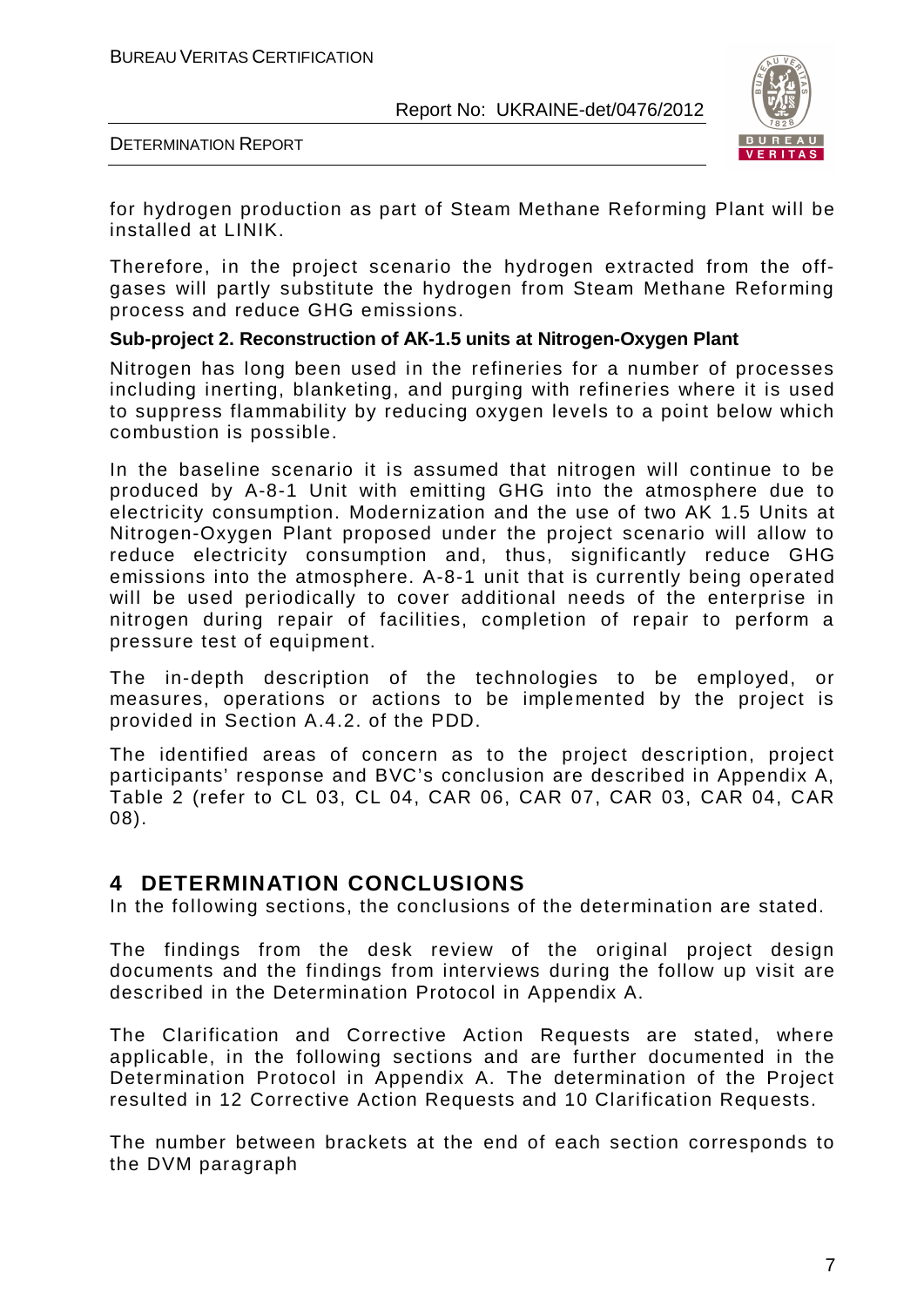

DETERMINATION REPORT

#### **4.1 Project approvals by Parties involved (19-20)**

The project has no approval by the Host Party.

The project obtained the Letter of Endorsement #2585/23/7dated 14/09/2012 from the State Environmental Investment Agency of Ukraine.

After finishing JI project determination report, the PDD and Determination Report will be presented to the State Environmental Investments Agency of Ukraine (SEIA) for receiving the Letter of Approval (LoA).

The State of the Netherlands acting through the Ministry of Economic Affairs, Agriculture and Innovation and its implementing agency "NL Agency" being the Designated Focal Point for Joint Implementation in the Netherlands issued the Letter of Approval Ref 2012JI31 dated 02/07/2012 for the project.

The identified areas of concern as to project approvals by Parties involved, project participants' response and BVC's conclusion are described in Appendix A, Table 2 (refer to CAR 01).

#### **4.2 Authorization of project participants by Parties involved (21)**

The project has no approval by the Host Party. 9refer to CAR01 (Appendix A, Table 2).

The State of the Netherlands acting through the Ministry of Economic Affairs, Agriculture and Innovation and its implementing agency "NL Agency" being the Designated Focal Point for Joint Implementation in the Netherlands authorized Global Carbon B.V., being a legal entity, to participate in the Project for the purpose of Kyoto Protocol.

#### **4.3 Baseline setting (22-26)**

The PDD explicitly indicates that that a baseline for the JI project is set in accordance with Appendix B to decision 9/CMP.1 (JI guidelines), and with further Guidance on Criteria for Baseline Setting and Monitoring (version 03) (hereinafter referred to as Guidance).

The baseline scenario has been established according to the criteria outlined in the Guidance:

- 1) The baseline covers emissions from all gases, sectors and source categories within the project boundary that are listed in Section B.3 of the PDD;
- 2) The baseline is established on a project specific basis using the JIspecific approach;

 3) In a transparent manner with regard to the choice of approaches, assumptions, methodologies, parameters, data sources and key factors. All parameters and data are either monitored by the project participants or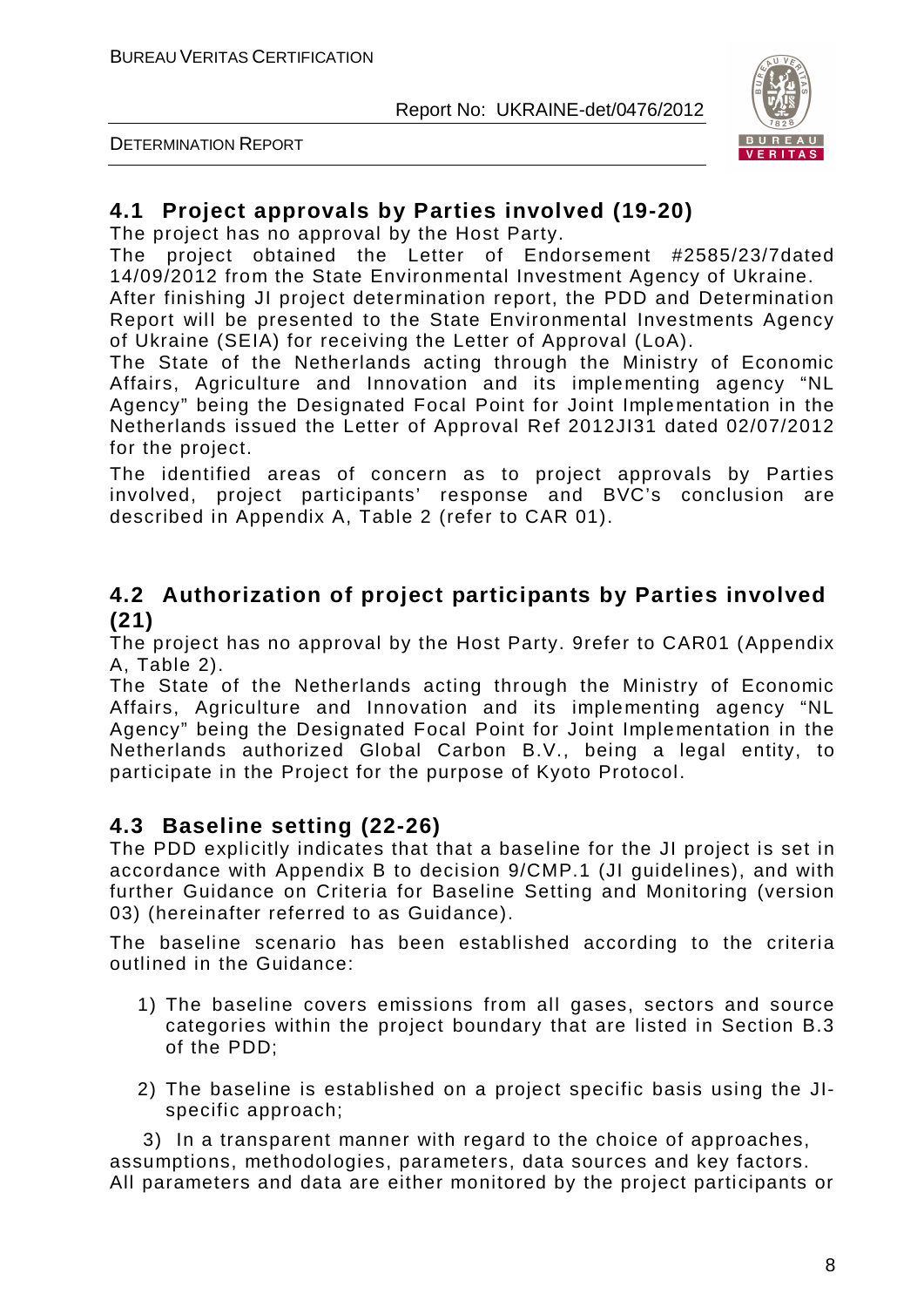

DETERMINATION REPORT

are taken from sources that provide a verifiable reference for each parameter.

The PDD provides a detailed theoretical description in a complete and transparent manner, as well as justification, that the baseline is established:

(a) By listing and describing the following plausible future scenarios on the basis of conservative assumptions and selecting the most plausible ones:

For both sub-projects the continuation of the current situation was chosen as the most plausible baseline scenarios:

For Subproject 1 - *Construction of the Pressure Swing Adsorption Unit for hydrogen production* - this scenario foresees continuation of hydrogen production by Steam Methane Reforming. Off-gases are released in the atmosphere.

For Subproject 2 - *Reconstruction of AK-1.5 units at Nitrogen-Oxygen Plant* - A-8-1 unit continues its operation. The unit is in a workable condition and completely satisfies plant's demand in nitrogen. Only periodic maintenance without any modernization activities is being carried out on them. The unit works in a full capacity mode without regulation ability causing overproduction of nitrogen that is released in the atmosphere. AK 1.5 units don't undergo any modernization activities.

(b) Taking into account relevant national policies and circumstances, such as sectoral reform initiatives, local fuel availability, power sector expansion plans, and the economic situation in the project sector. In this context, the following key factors that affect a baseline are taken into account:

- A comprehensive analysis and an in-depth description of the reform policies and legislation concerning the development and reforming of the Ukrainian industry, such as the State program that foresees the multi staged industry development until 2017 that contains neither incentives to provide financial support nor the definite stimulus for implementing sectoral reform initiatives on the part of the Ukrainian government and thus doesn't oblige the Ukrainian enterprises to implement energy efficient measures;
- Describing economic situation the project participants state that there are standardized types of products existing in the market of such refined oil products as fuel oil, lubricants and chemicals. The amount of the manufactured goods depends on management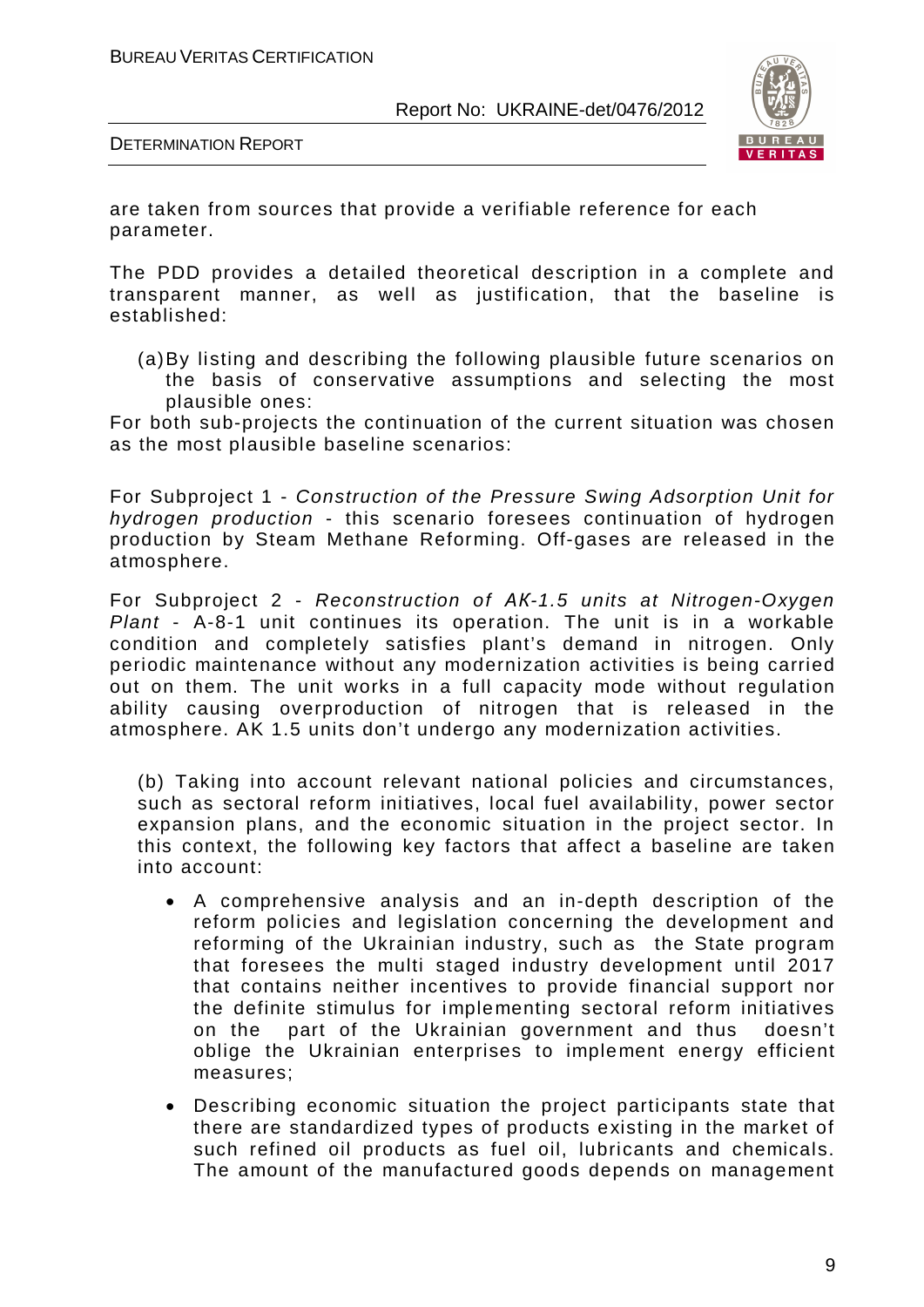



and marketing activities of an enterprise and cannot be influenced by the proposed project.

- As far as availability of capital there is a summary of key indicators of business practices in Ukraine as well as a comparison country risk premiums for Russia and Ukraine provided by the PP's vividly demonstrating that Ukraine has been always considered a high-risk country for investments and doing business, which extremely limits the opportunities of the project as for its access to financial resources at the international level.
- It is stated by the project participants that modern technologies and best practices existing in the developed countries are unavailable due to their high cost and necessity of the knowledgeable personnel able to introduce and operate the equipment.
- As far as the fuel prices and its availability, the PDD states that electricity and natural gas are widely used in Ukrainian industry. Prices for gas that is mostly imported from the Russian Federation are regulated by National Electricity Regulatory Commission and are established based on the level of demand and categories of consumers. Electric energy in Ukraine is produced at the thermal and nuclear power stations mainly by use of fossil fuel. Wholesale Electricity Market of Ukraine is managed by the state enterprise "Energorynok"; the level of prices for electric energy ranges greatly for different types of consumers.

 (c) In such a way that emission reduction units (ERUs) cannot be earned for decreases in activity levels outside the project activity or due to force majeure. According to the proposed approach emission reductions will be earned only when project activity will generate refined oil products, so no emission reductions can be earned due to any changes outside the project activity.

(d) Taking into account uncertainties and using conservative assumptions such as the following:

- Lower range of parameters is used for calculation of baseline emissions and higher range of parameters is used for calculation of project activity emissions;
- Default values were used to the extent possible in order to reduce uncertainty and provide conservative data for emission calculations.
- The emissions of methane and nitrous oxide have not taken into consideration. This is conservative.

For more details, please, refer to Section B.1. of the PDD.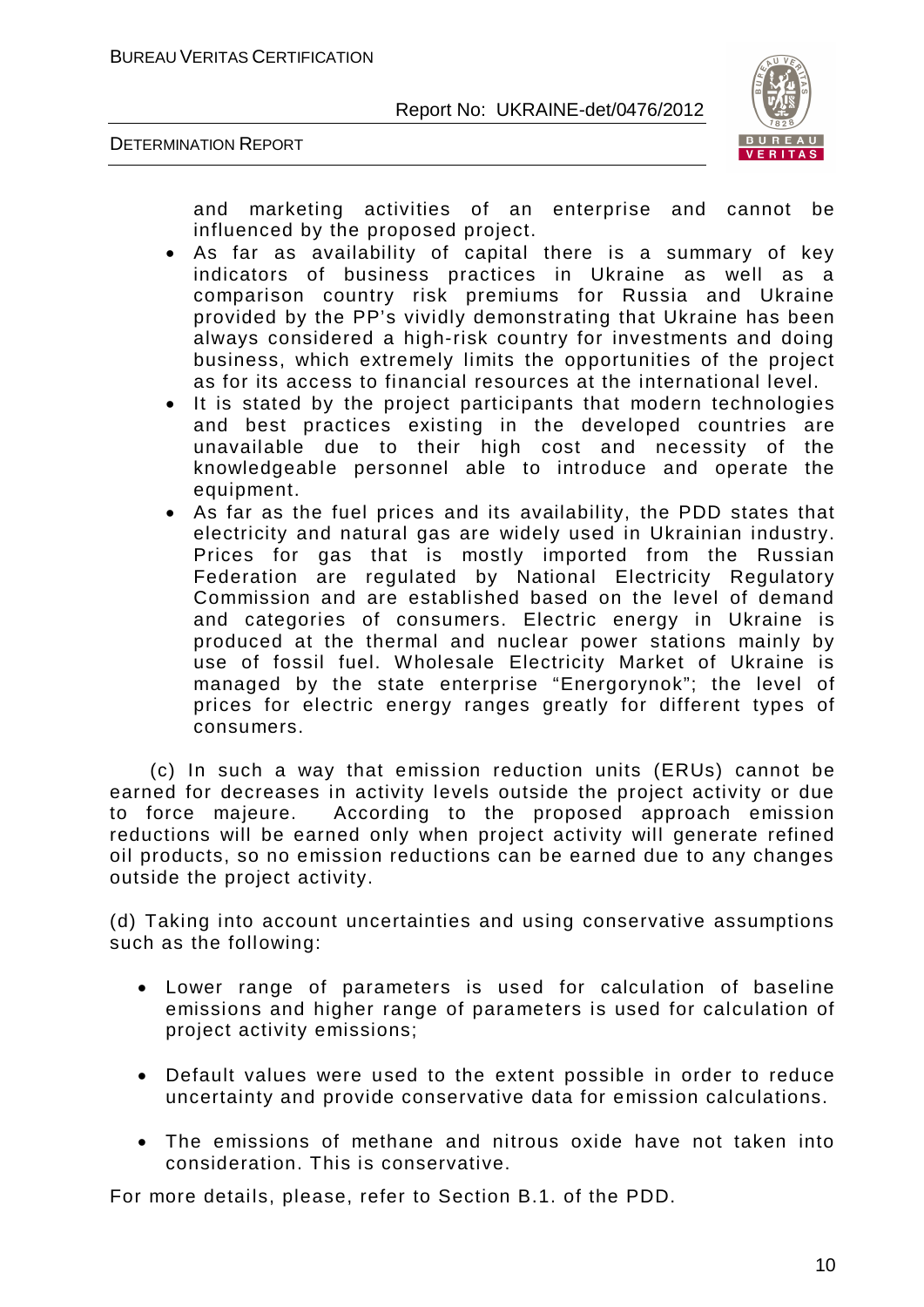

DETERMINATION REPORT

The identified areas of concern as to the baseline setting, project participants' response and BVC's conclusion are described in Appendix A, Table 2 (refer to CL 05, CL 06, CAR 09, CL 07, CAR 02, CL 09, CL 10).

### **4.4 Additionality (27-31)**

The most recent version 06.0.0 of the "Tool for the demonstration and assessment of additionality" approved by the CDM Executive Board was used. All explanations, descriptions and analyses are made in accordance with the selected tool.

Comprehensive explanations, descriptions and analyses are made in accordance with the selected tool and provided in the PDD Section B.2.

Additionality proofs are provided by conducting:

- identification of alternatives to the project activity consistent with mandatory law and regulations for both sub-projects;
- investment analysis that applies a benchmark analysis based on the NPV calculation made for both sub-projects for the period 20 years of the proposed project activity;
- common practice analysis proving that no activities similar to the proposed project activity are observed in Ukraine

Additionality is demonstrated appropriately as a result of the analysis using the approach chosen.

The identified areas of concern as to the additionality, project participants' response and BVC's conclusion are described in Appendix A, Table 2 (refer to CAR 11, CAR 05).

#### **4.5 Project boundary (32-33)**

The project boundary defined in the PDD, which is physically limited to the plant site that is legally operated by the PRJSC LINIK, encompasses all anthropogenic emissions by sources of greenhouse gases (GHGs) that are:

- (i) Under the control of the project participants, such as
- carbon dioxide emissions from use of natural gas as a fuel and feedstock in SMR Plant;
- carbon dioxide emissions of electricity consumption in Nitrogen-Oxygen Plant;
	- (ii) Reasonably attributable to the project (indirect GHG emissions due to the consumption of power from the Ukrainian electricity grid), such as
- carbon dioxide emissions from electricity consumption in SMR Plant including PSA Unit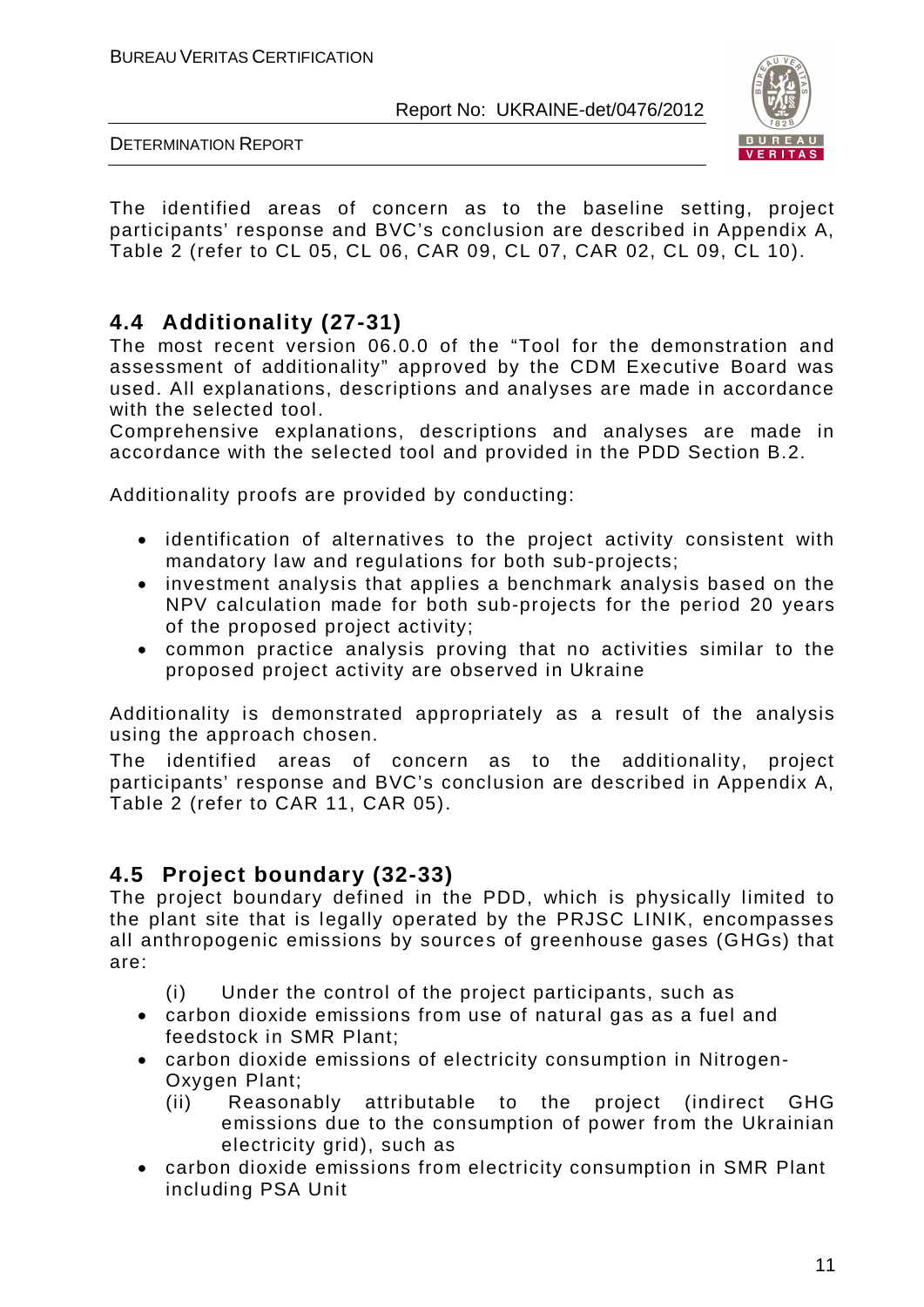

• carbon dioxide emissions of electricity consumption in Nitrogen-Oxygen Plant

The CH4 and N2O emission reductions are not claimed. This is conservative.

The delineation of the project boundary and the gases and sources included are appropriately described and justified in the PDD.

Based on the above assessment, the AIE hereby confirms that the identified boundary and the selected sources and gases are justified for the project activity.

The identified areas of concern as to the project boundary, project participants' response and BVC's conclusion are described in Appendix A, Table 2 (refer to CL 02).

#### **4.6 Crediting period (34)**

The PDD states the starting date of the project as the date on which the implementation or construction or real action of the project will begin or began, and the starting date is 11/12/2006, which is the date of positive expert's conclusion on design paperwork for Sub-project 2 (Listed in Section 7 References Category 2 Documents under No 106) and it is after the beginning of 2000.

The PDD states the expected operational lifetime of the project in years and months, which is 20 years and 2 months (or 242 months).

The PDD states the length of the crediting period in years and months, which is 20 years and 2 months (or 242 months), including the part of crediting period within the first commitment period of the Kyoto Protocol that equals 4 years and 2 months (or 50 months) and the part of crediting period after the first commitment period of the Kyoto Protocol that is 16 years (or 192 months) and its starting date as 01/11/2008 and the date of its end as 31/12/2028.

The PDD states that the crediting period for the issuance of ERUs starts only after the beginning of 2008 and does not extend beyond the operational lifetime of the project.

The PDD states that the extension of its crediting period beyond 2012 is subject to the host Party approval, and the estimates of emission reductions or enhancements of net removals are presented separately for those until 2012 and those after 2012 in all relevant sections of the PDD.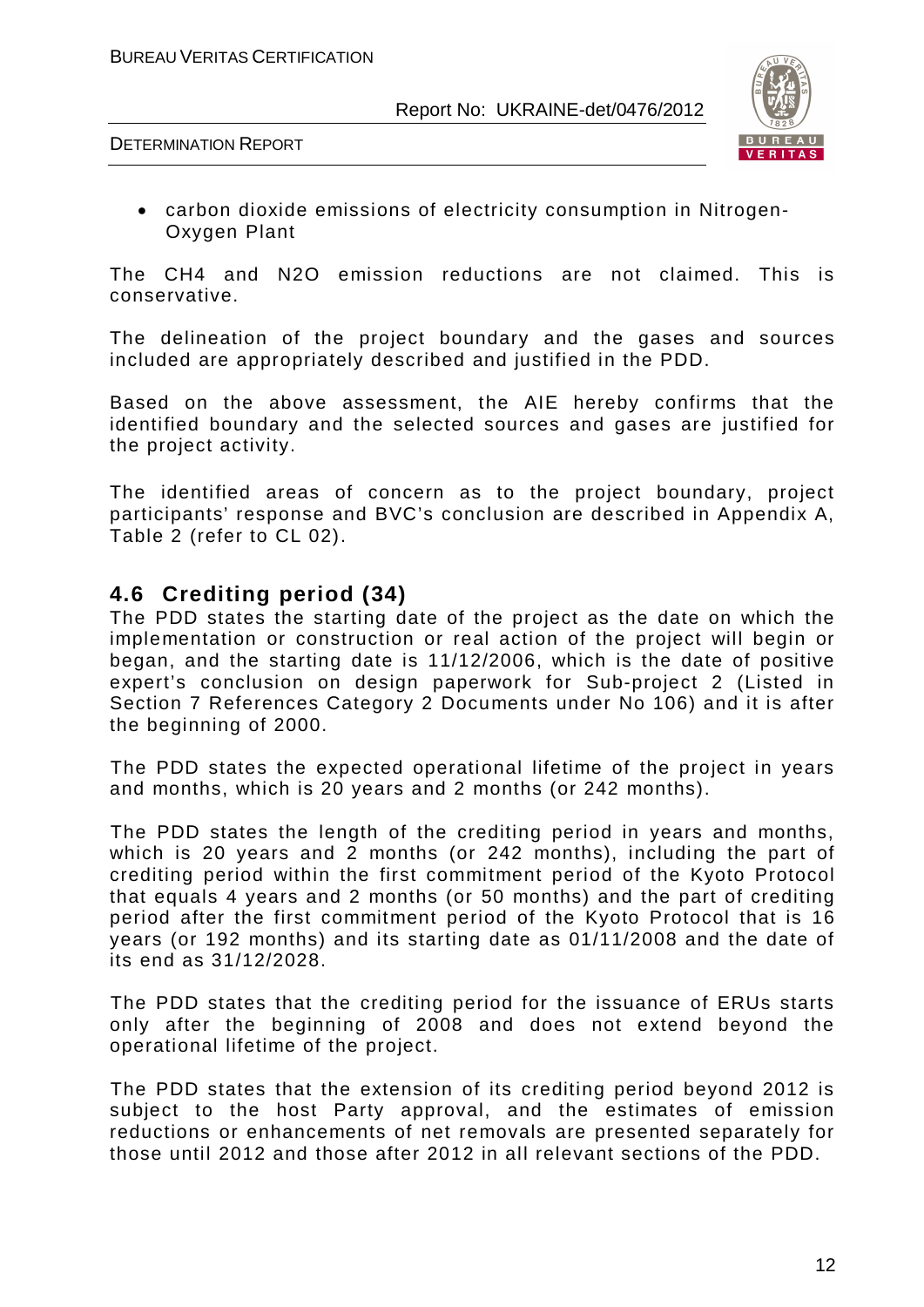

DETERMINATION REPORT

The identified areas of concern as to the crediting period, project participants' response and BVC's conclusion are described in Appendix A, Table 2 (refer to CAR10 ).

#### **4.7 Monitoring plan (35-39)**

The PDD, in its monitoring plan section, explicitly indicates that the monitoring plan is established in accordance with appendix B of the JI guidelines and paragraph 9, option (a) (JI specific approach) "Guidance on criteria for baseline setting and monitoring" version 03 developed by the JISC.

The monitoring plan describes all relevant factors and key characteristics that will be monitored, and the period in which they will be monitored, in particular also all decisive factors for the control and reporting of project performance, such as

- Hydrogen produced at the relevant period as a result of the implementation of the project activity
- Electricity consumption for hydrogen production at the relevant period as a result of the implementation of the project activity
- Natural gas consumption (as fuel) for hydrogen production at the relevant period as a result of the implementation of the project activity
- Natural gas consumption (as material) for hydrogen production at the relevant period as a result of the implementation of the project activity
- Electricity consumption for nitrogen production at the relevant period as a result of the implementation of the project activity

The monitoring plan specifies the indicators, constants and variables that are reliable (i.e. provide consistent and accurate values), valid (i.e. are clearly connected with the effect to be measured), and that provide a transparent picture of the emission reductions to be monitored, such as

- Specific electricity consumption per tonne of hydrogen in baseline scenario
- Specific natural gas consumption (as fuel) per tonne of hydrogen in baseline scenario
- Specific natural gas consumption (as raw material) per tonne of hydrogen in baseline scenario
- Electricity consumption for nitrogen production in baseline scenario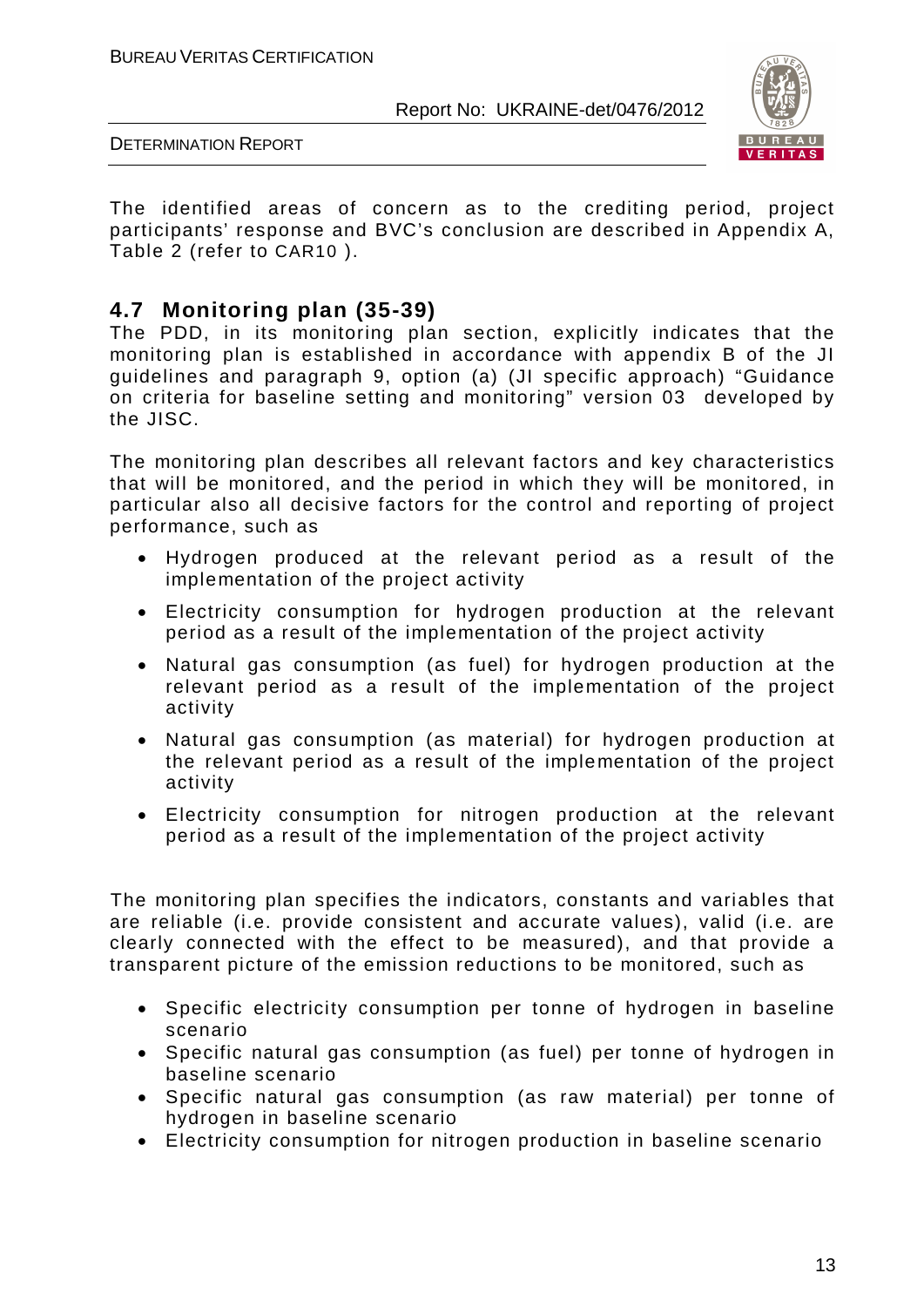

DETERMINATION REPORT

- Net calorific value of natural gas
- Carbon content of natural gas
- Oxidation factor for natural gas combustion
- Specific carbon emission factor for the Ukrainian electricity grid

The monitoring plan draws on the list of standard variables indicated in appendix B of "Guidance on criteria for baseline setting and monitoring" developed by the JISC, as appropriate.

The monitoring plan explicitly and clearly distinguishes:

- (i) Data and parameters that are not monitored throughout the crediting period, but are determined only once (and thus remain fixed throughout the crediting period), and that are available already at the stage of determination, such as those ones provided in PDD Section D.1. Table 15, as well as in Annex 2 Table A2-1 and Table A2-2
- (ii) There are no data and parameters that are not monitored throughout the crediting period, but are determined only once (and thus remain fixed throughout the crediting period), but that are not already available at the stage of determination.
- (iii) Data and parameters that are monitored throughout the crediting period are presented in Sections D.1.1.1. and D.1.1.3. of the PDD

The monitoring plan describes the methods employed for data monitoring (including its frequency) and recording, such as use of company records; readings of the electricity, natural gas and hydrogen meters being monitored continuously with monthly totals, as well as Orders of the DFP of Ukraine being monitored on annual basis.

The monitoring plan elaborates all algorithms and formulae used for the calculation of baseline emissions and project emissions from the project, leakage, as appropriate.

Baseline GHG emissions are calculated as follows:

 $BE_{\gamma} = BE_{SP1,\gamma} + BE_{SP2,\gamma}$ 

where:

 $B E_y$  Baseline GHG emissions in period y, tCO<sub>2</sub>e;

 $B E_{SPL,y}$  Baseline GHG emissions of Sub-project 1 in period y, tCO<sub>2</sub>e;

 $B E_{S P2,y}$  Baseline GHG emissions of Sub-project 2 in period y, tCO<sub>2</sub>e;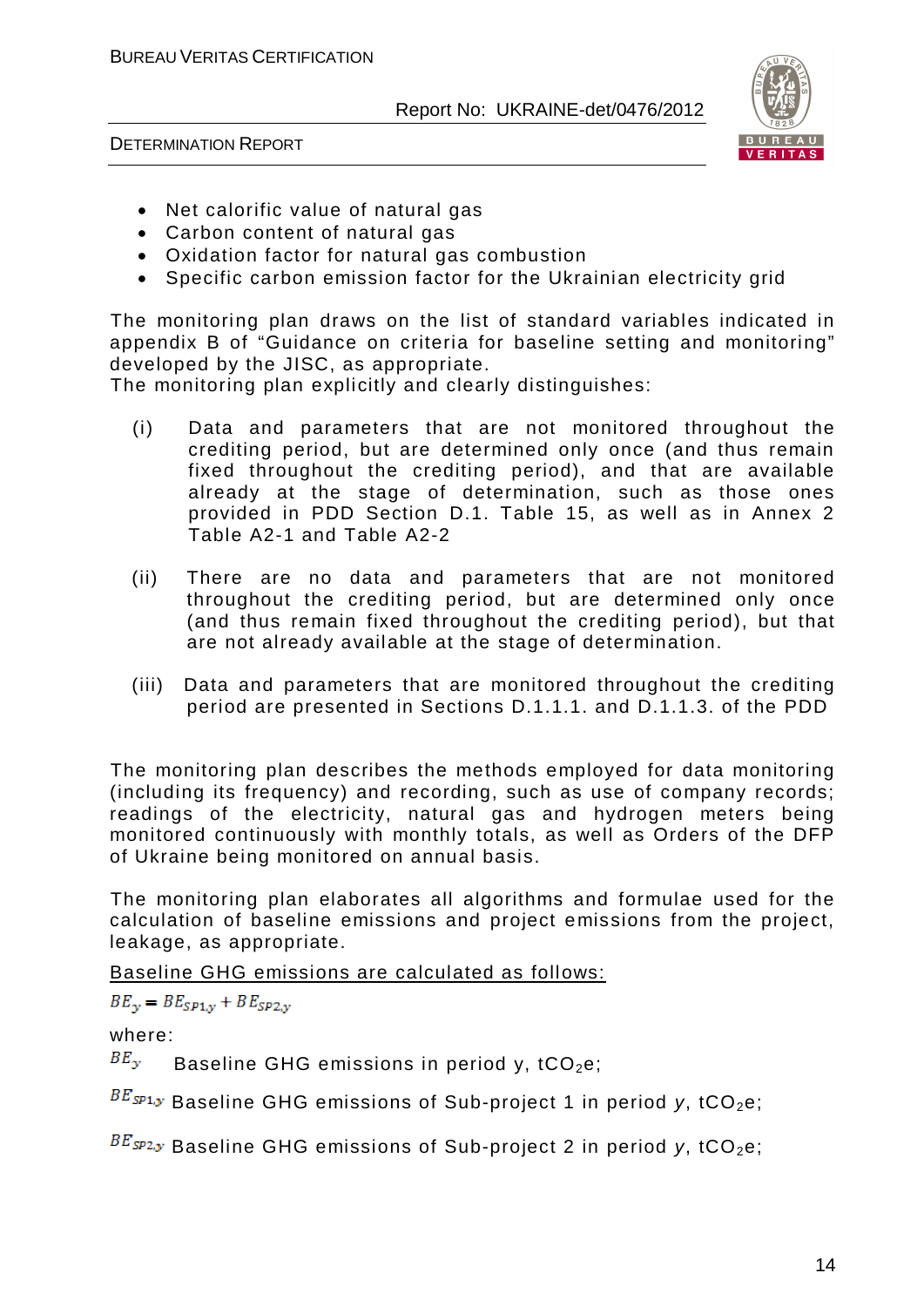

#### *Baseline GHG emissions of Sub-project 1 in period:*

 $BE_{SP1,y} = BE_{SP1, BL,y} + BE_{SP1, NG,y}$ 

where:

BE<sub>SP1,EL<sub>y</sub> Baseline GHG emissions in period *y* from electricity</sub> consumption for hydrogen production,  $tCO<sub>2</sub>e$ ;

BE<sub>SP1,NG</sub><sub>y</sub> Baseline GHG emissions in period y from natural gas consumption (as fuel and material) for hydrogen production,  $tCO<sub>2</sub>e$ ;

#### *Baseline GHG emissions of Sub-project 2 in period:*

 $BE_{SP2,y} = EC_{SP2, BL} \times EF_{CO2, EL, y}$ 

where:

 $EC_{SP2, BL}$  Electricity consumption for nitrogen production in baseline scenario, MWh;

 CO2 emission factor for electricity consumption in period *y*,  $tCO<sub>2</sub>/MWh$ :

#### Project GHG emissions are calculated as follows:

 $PE_v = PE_{SP1,v} + PE_{SP2,v}$ 

where:

 $PE_y$  Project GHG emissions in period *y*, tCO<sub>2</sub>e;

 $PE_{SP1,y}$  Project GHG emissions of Sub-project 1 in period y, tCO<sub>2</sub>e;

PE<sub>SP2</sub>y Project GHG emissions of Sub-project 2 in period y, tCO<sub>2</sub>e;

#### *Project GHG emissions of Sub-project 1:*

 $PE_{SP1,v} = PE_{SP1,EL,v} + PE_{SP1,NG,v}$ 

where:

PE<sub>SP1,ELJ</sub> Project GHG emissions in period *y* from electricity consumption for hydrogen production,  $tCO<sub>2</sub>e$ ;

 $PE_{SP1,NG, y}$  Project GHG emissions in period *y* from natural gas consumption (as fuel and material) for hydrogen production,  $tCO<sub>2</sub>e$ ;

*Project GHG emissions of Sub-project 2 in period:* 

 $PE_{SP2,v} = EC_{SP2,P1,v} \times EF_{CO2,EL,v}$ 

where:

 $EC_{SP2,PJ,y}$  Electricity consumption for nitrogen production due to project activity in period *y*, MWh;

 CO2 emission factor for electricity consumption in period *y*, tCO2/MWh;

#### **No leakage emissions are considered.**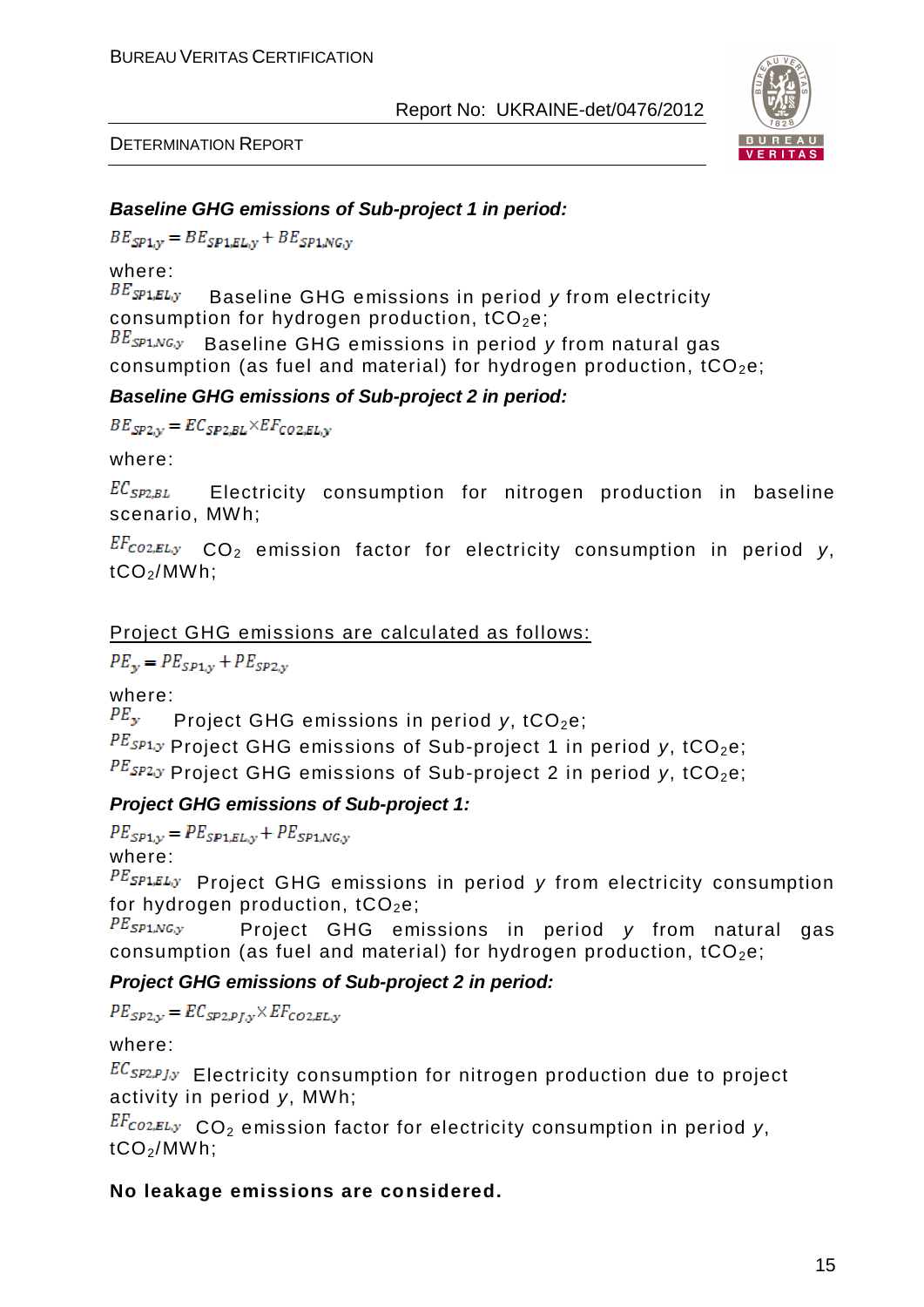

#### The GHG emission reductions in period are calculated as follows:

 $ER_v = BE_v - PE_v$ 

where:

 $ER_y$  GHG emissions reductions of the JI project in period y, tCO<sub>2</sub>e;

BE<sub>y</sub> Baseline GHG emissions in period y, tCO<sub>2</sub>e;

 $PE_y$  Project GHG emissions in period y, tCO<sub>2</sub>e.

The monitoring plan presents the quality assurance and control procedures for the monitoring process including:

- conducting regular calibrations of applied measurement equipment according to relevant industry standards;
- performing regular cross-checks for rated characteristics of the equipment and installations involved in the project;
- archiving, data storage and record handling procedure;
- training of monitoring personnel;
- observing procedures identified for corrective actions in order to provide for more accurate future monitoring and reporting;
- emergency preparedness for cases where emergencies can cause unintended emissions;
- collection and archiving of the information on the environmental impacts of the project.

The QC/QA procedures are considered fully and thoroughly in the monitoring plan established and presented in Sections D.1. and D.2.of the PDD.

The monitoring plan clearly identifies the responsibilities and the authority regarding the monitoring activities. A comprehensive description of the operational and management structure that the project participants will apply in implementing the monitoring plan is provided in Section D.3. of the PDD. The management team headed by the Director of the company is responsible for monitoring, collection, registration, visualization, archiving, reporting of the monitored data and periodical checking of the measurement devices. The responsibilities of the personnel involved in the monitoring procedure are clearly structured

(the overall structure that the project operator will apply in implementing the monitoring plan is presented in Figure 7 of the PDD).

Collecting and transferring the data for monitoring purposes will be conducted by the personnel of the following departments:

- Optimization department
- Energy department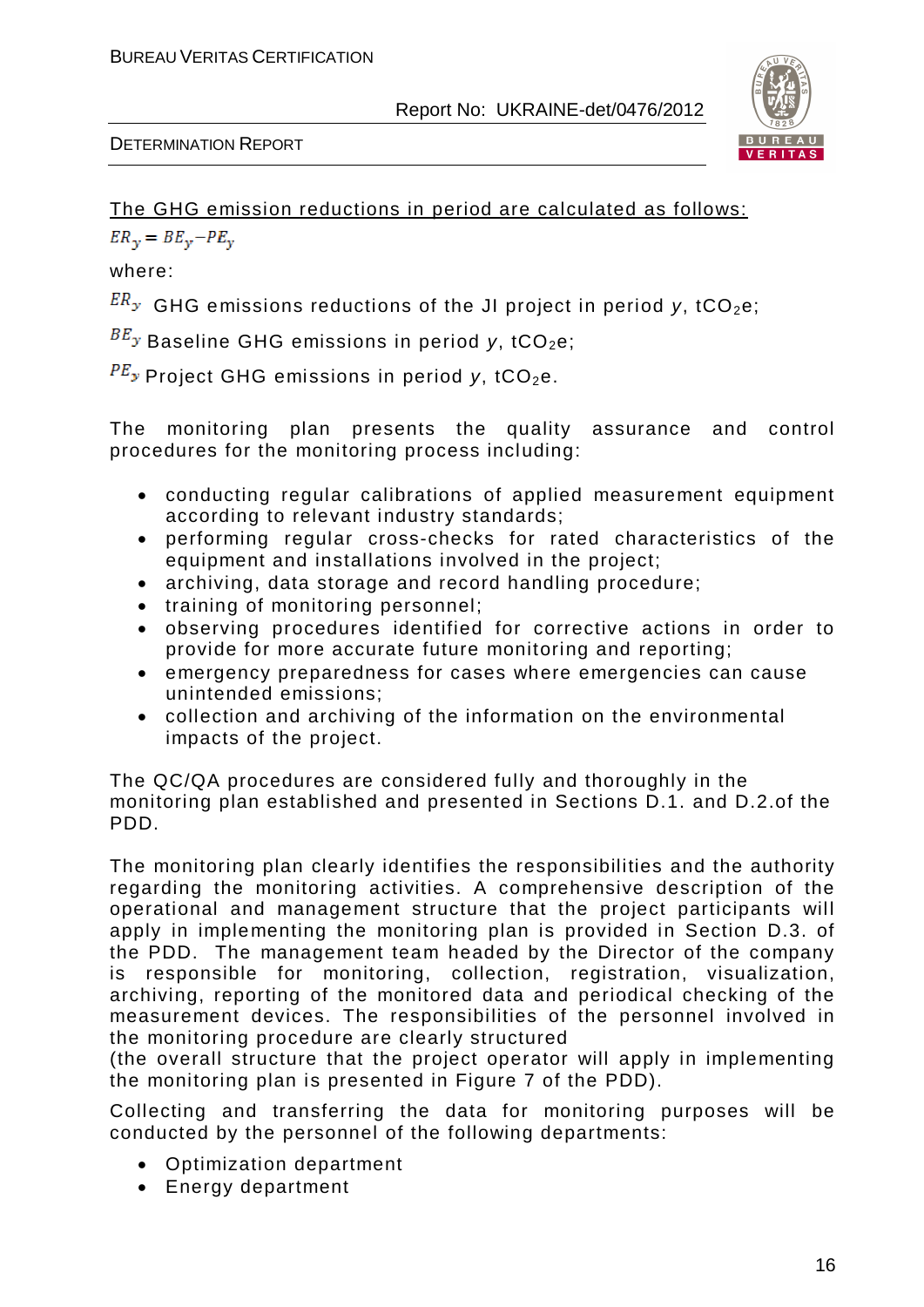

DETERMINATION REPORT

- Environmental department
- Instrumental department
- Labour protection department, as well as

other departments in charge of submitting relevant data for the monitoring purposes.

On the whole, the monitoring plan reflects good monitoring practices appropriate to the project type.

The monitoring plan provides, in Table 15, Sections D.1.1.1. and D.1.1.3., a complete compilation of the data that need to be collected for its application, including data that are measured and data that are collected from other sources, such as official statistics, technical reports and statistics of the project owner, studies and reports of the State Environmental Investments Agency of Ukraine, National Electricity Regulatory Commission of Ukraine, other national laws and regulations.

The monitoring plan indicates that the data monitored and required for verification are to be kept for two years after the last transfer of ERUs for the project.

The identified areas of concern as to the monitoring plan, project participants' response and BVC's conclusion are described in Appendix A, Table 2 (refer to CL 08).

#### **4.8 Leakage (40-41)**

No leakages take place during the project activities. The only source of greenhouse gas emissions outside the project boundaries and attributable to the project are emissions from electric energy generation at power plants operating on combustive fuel. This source is considered in the monitoring of greenhouse gas emissions by use of applying indirect specific carbon dioxide emissions from electricity consumption calculated for each year by the Ukrainian DFP.

#### **4.9 Estimation of emission reductions or enhancements of net removals (42-47)**

The PDD indicates assessment of emissions in the baseline scenario and in the project scenario as the approach chosen to estimate the emission reductions or enhancement of net removals generated by the project.

The PDD provides the ex-ante estimates of:

(a) Emissions for the project scenario (within the project boundary), which are 3 349 131 tonnes of  $CO<sub>2</sub>$  equivalent for the whole crediting period, including 809 739 tonnes of  $CO<sub>2</sub>$  equivalent for the part of crediting period within the first commitment period of the Kyoto Protocol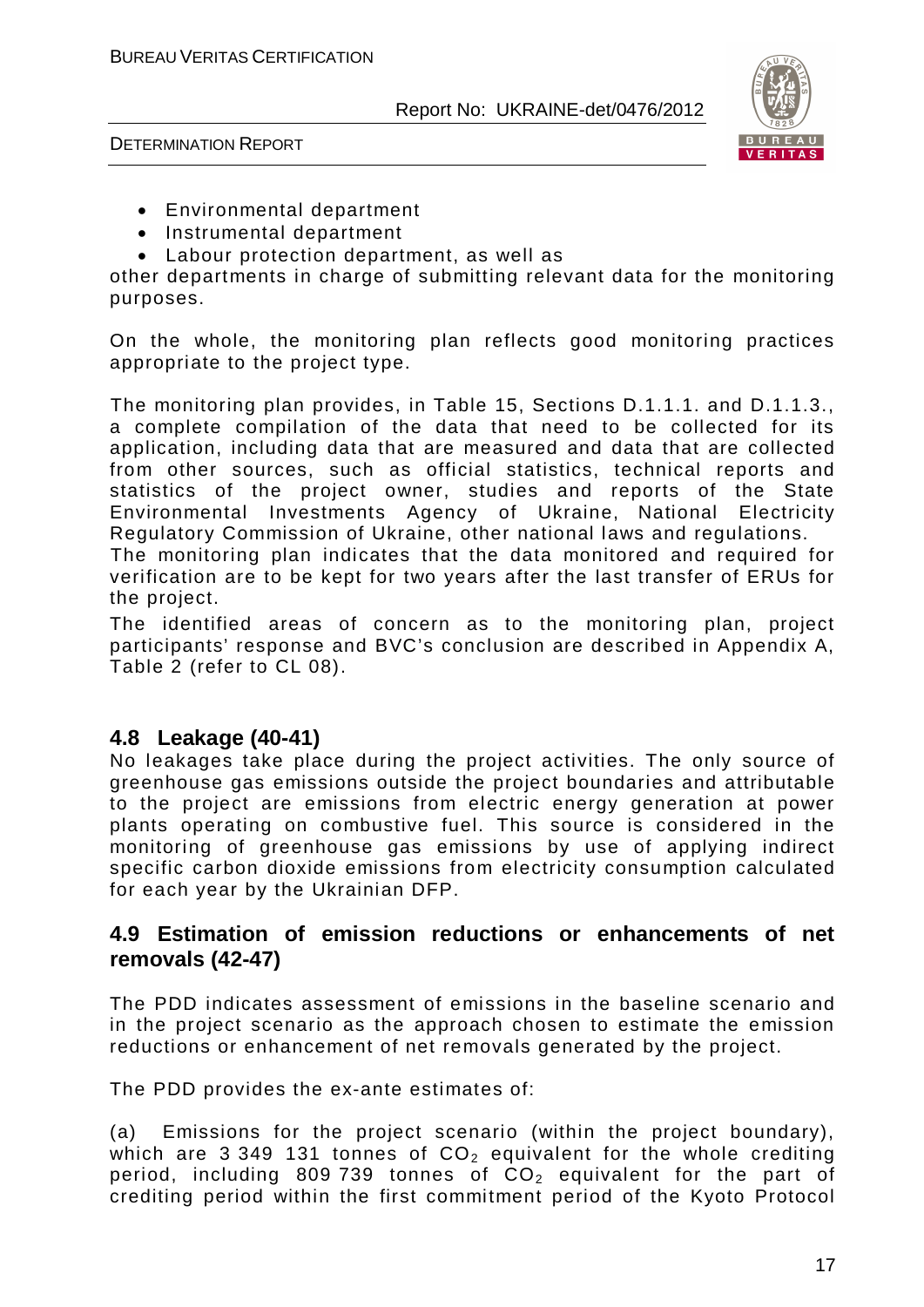



and 2 539 392  $CO<sub>2</sub>$  equivalent for the part of the crediting period after the end of 2012;

(b) No leakage emissions are considered

(c) Emissions for the baseline scenario (within the project boundary), which are 4 774 068 tonnes of  $CO<sub>2</sub>$  equivalent for the whole crediting period, including 1 100 356 tonnes of  $CO<sub>2</sub>$  equivalent for the part of crediting period within the first commitment period of the Kyoto Protocol and 3 673 712 CO2 equivalent for the part of the crediting period after the end of 2012;

(d) Emission reductions adjusted by leakage (based on (a)-(c) above), which are 1 424 937 tonnes of CO<sub>2</sub> equivalent the whole crediting period, including 290 617 tonnes of  $CO<sub>2</sub>$  equivalent for the part of crediting period within the first commitment period of the Kyoto Protocol and 1 134 320 tonnes of  $CO<sub>2</sub>$  equivalent for the part of the crediting period after the end of 2012.

The formula used for calculating the estimates referred above, which are mentioned in Section 4.7 above, are consistent throughout the PDD.

For calculating the estimates referred to above, key factors mentioned in Section 4.3. of the present Determination Report influencing the baseline emissions and the activity level of the project and the emissions as well as risks associated with the project were taken into account, as appropriate.

Data sources used for calculating the estimates referred to above, such as official statistics, technical reports and statistics of the project owner, studies and reports of the State Environmental Investments Agency of Ukraine, National Electricity Regulatory Commission of Ukraine, other national laws and regulations are clearly identified, reliable and transparent.

 $CO<sub>2</sub>$  emission factor for electricity consumption that is used for emission reduction calculation and is equal to the indirect specific carbon dioxide emissions from electricity consumption by the 1st class electricity consumers according to the Procedure for determining the class of consumers, approved by the National Electricity Regulatory Commission of Ukraine from August 13, 1998 # 1052 was selected by carefully balancing accuracy and reasonableness, and appropriately justified of the choice.

The estimation referred to above is based on conservative assumptions and the most plausible scenarios in a transparent manner.

The estimates referred to above are consistent throughout the PDD.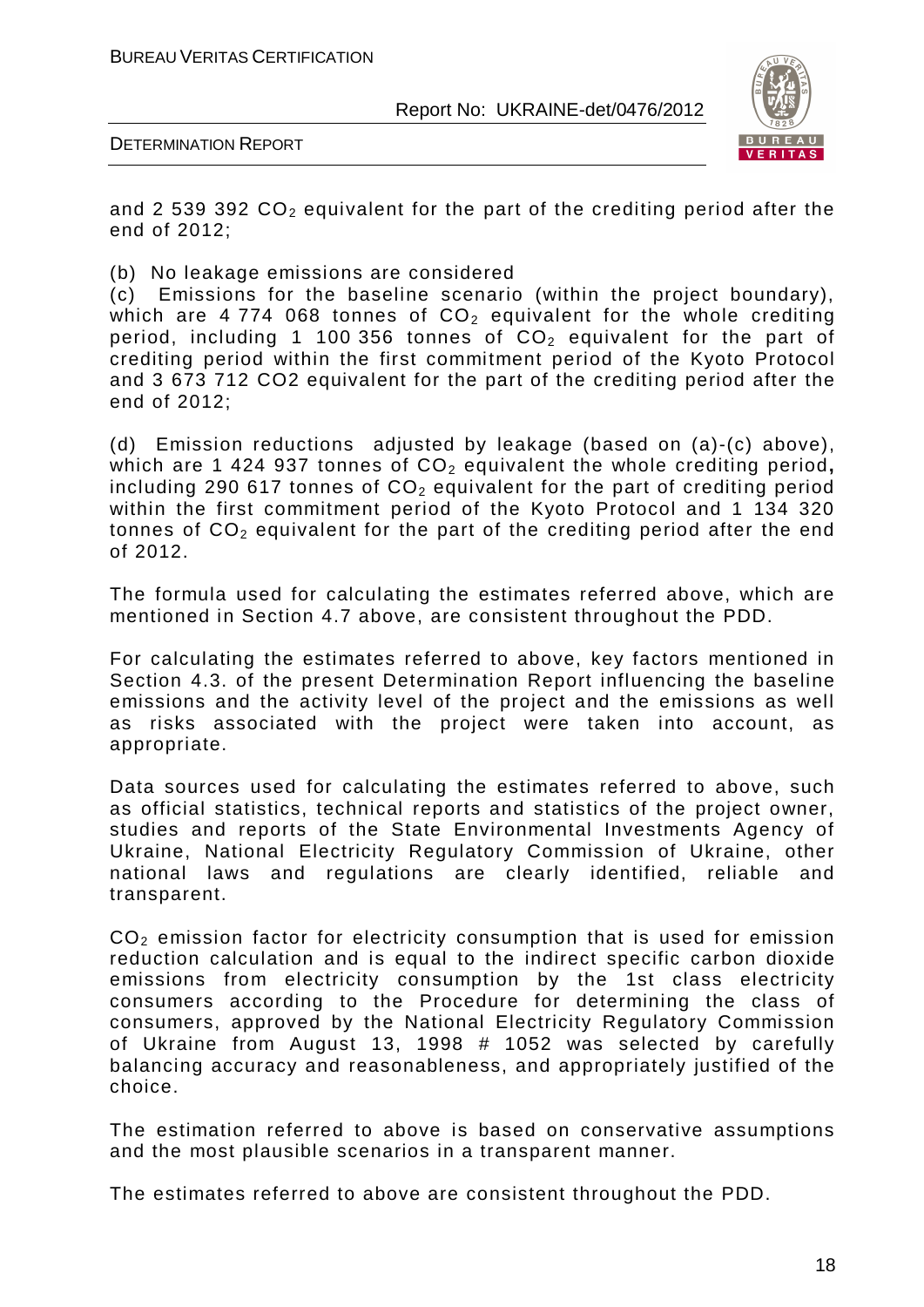

DETERMINATION REPORT

The identified areas of concern as to the estimation emission reductions or enhancement of net removals, project participants' response and BVC's conclusion are described in Appendix A, Table 2 (refer to CAR 12).

#### **4.10 Environmental impacts (48)**

The PDD lists and attaches documentation on the analysis of the environmental impacts of the project, including transboundary impacts, in accordance with procedures as determined by the host Party, such as:

- Environmental Impact Assessment (EIA) that is the part of the Ukrainian project planning and permitting procedures. Implementation regulations for EIA are included in the Ukrainian State Construction Standard DBN A.2.2.-1-2003 (Title: "Structure and Contents of the Environmental Impact Assessment Report for Designing and Construction of Production Facilities, Buildings and Structures")
- Project of the building of Pressure Swing Adsorption Unit. Explanatory Note. Environmental Impact Assessment. 1819.008-RP-OVOS, "Ukrinterenergoinzhiniring", Severodonetsk, 2007.
- Reconstruction of AK-1.5 units at Nitrogen-Oxygen Plant. Volume 4. Book 1. Section 6/ Environmental Impact Assessment. 846KB7.06.57-1.00-OVOS JSC "Severodonetskiy ORGHIM", Severodonetsk, 2006.

The PDD provides conclusion and all references to supporting documentation of an environmental impact assessment undertaken in accordance with the procedures as required by the host Party.

The full scope EIA in accordance with the Ukrainian legislation has been conducted for the Sub-project 1 in 2007 by the local developer Ltd. "Ukrinterenergoinzhiniring" and for the Sub-project 2 in 2006 by the local developer JSC "Severodonetskiy ORGHIM". The findings of the reports are summarized in Section F.1. of the PDD. The report has been reviewed by the competent authorities of Ukraine that concluded was not considered significant or prohibitive. Completion of Environmental Impact Assessment reports and positive findings of the competent state authority approved the compliance of the conducted EIA complies with the Ukrainian laws and regulations.

Transboundary impacts are not observed. There are no impacts that manifest within the area of any other country and that are caused by a proposed project activity which wholly physically originates within the area of Ukraine.

It is also stated by the project participants that collection and archiving of the information on the environmental impacts of the project will be done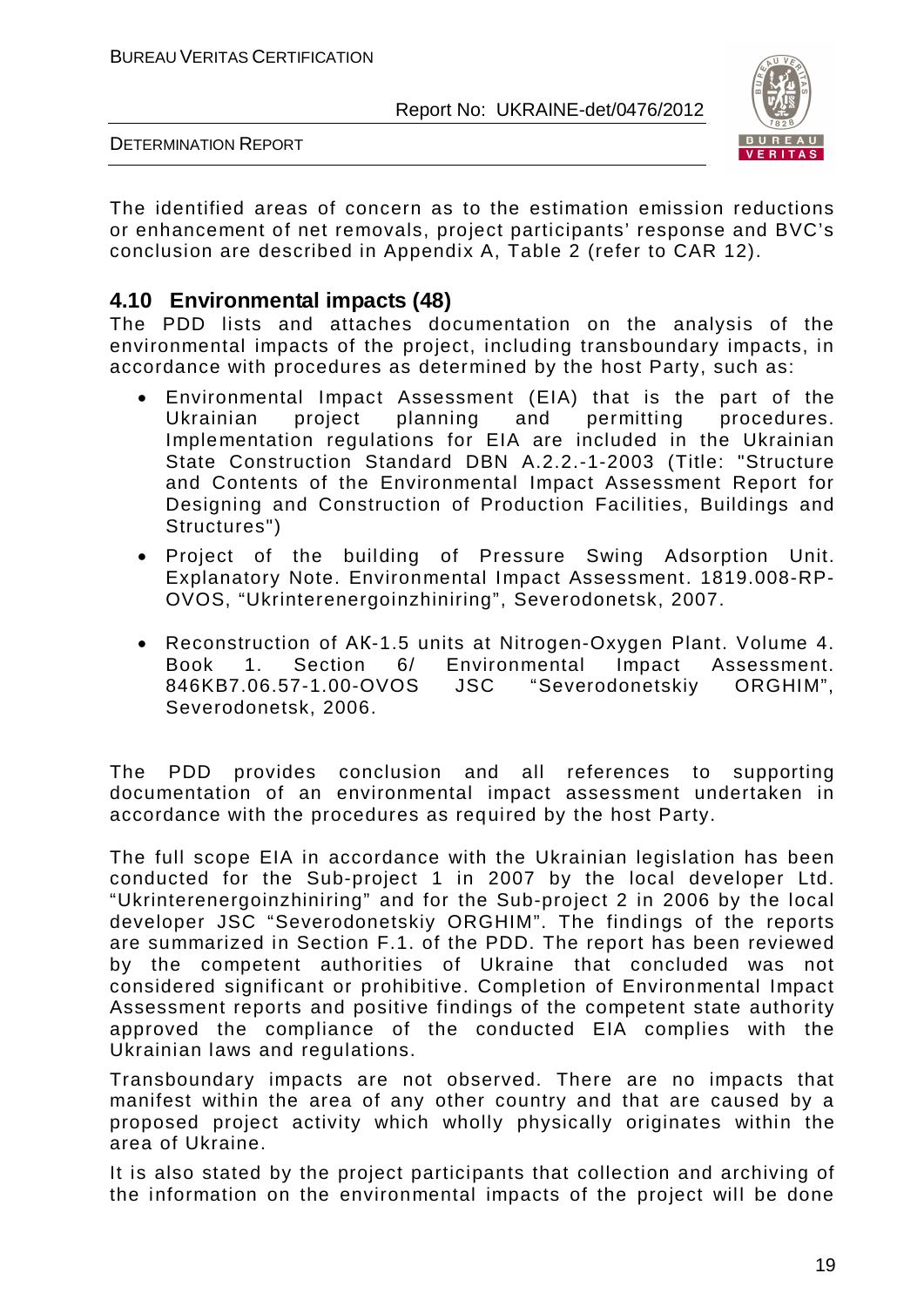

DETERMINATION REPORT

based on the approved EIA in accordance with the Host Party legislation - State Construction Standard DBN A.2.2.-1-2003 :"Structure and Contents of the Environmental Impact Assessment Report for Designing and Construction of Production Facilities, Buildings and Structures" State Committee Of Ukraine On Construction And Architecture, 2004.

#### **4.11 Stakeholder consultation (49)**

Stakeholder consultation was not undertaken as it is not required by the host party.

**4.12 DETERMINATION REGARDING SMALL SCALE PROJECTS (50-57)** 

Not applicable

**4.13 DETERMINATION REGARDING LAND USE, LAND-USE CHANGE AND FORESTRY (LULUCF) PROJECTS (58-64)**  Not applicable

**4.14 DETERMINATION REGARDING PROGRAMMES OF ACTIVITIES (65-73)**  Not applicable

#### **5 SUMMARY AND REPORT OF HOW DUE ACCOUNT WAS TAKEN OF COMMENTS RECEIVED PURSUANT TO PARAGRAPH 32 OF THE JI GUIDELINES**

No comments, pursuant to paragraph 32 of the JI Guidelines, were received.

#### **6 DETERMINATION OPINION**

Bureau Veritas Certification has performed a determination of the "Implementation of energy saving measures at PRJSC LINIK, Ukraine" Project in Ukraine. The determination was performed on the basis of UNFCCC criteria and host country criteria and also on the criteria given to provide for consistent project operations, monitoring and reporting.

The determination consisted of the following three phases: i) a desk review of the project design and the baseline and monitoring plan; ii) follow-up interviews with project stakeholders; iii) the resolution of outstanding issues and the issuance of the final determination report and opinion.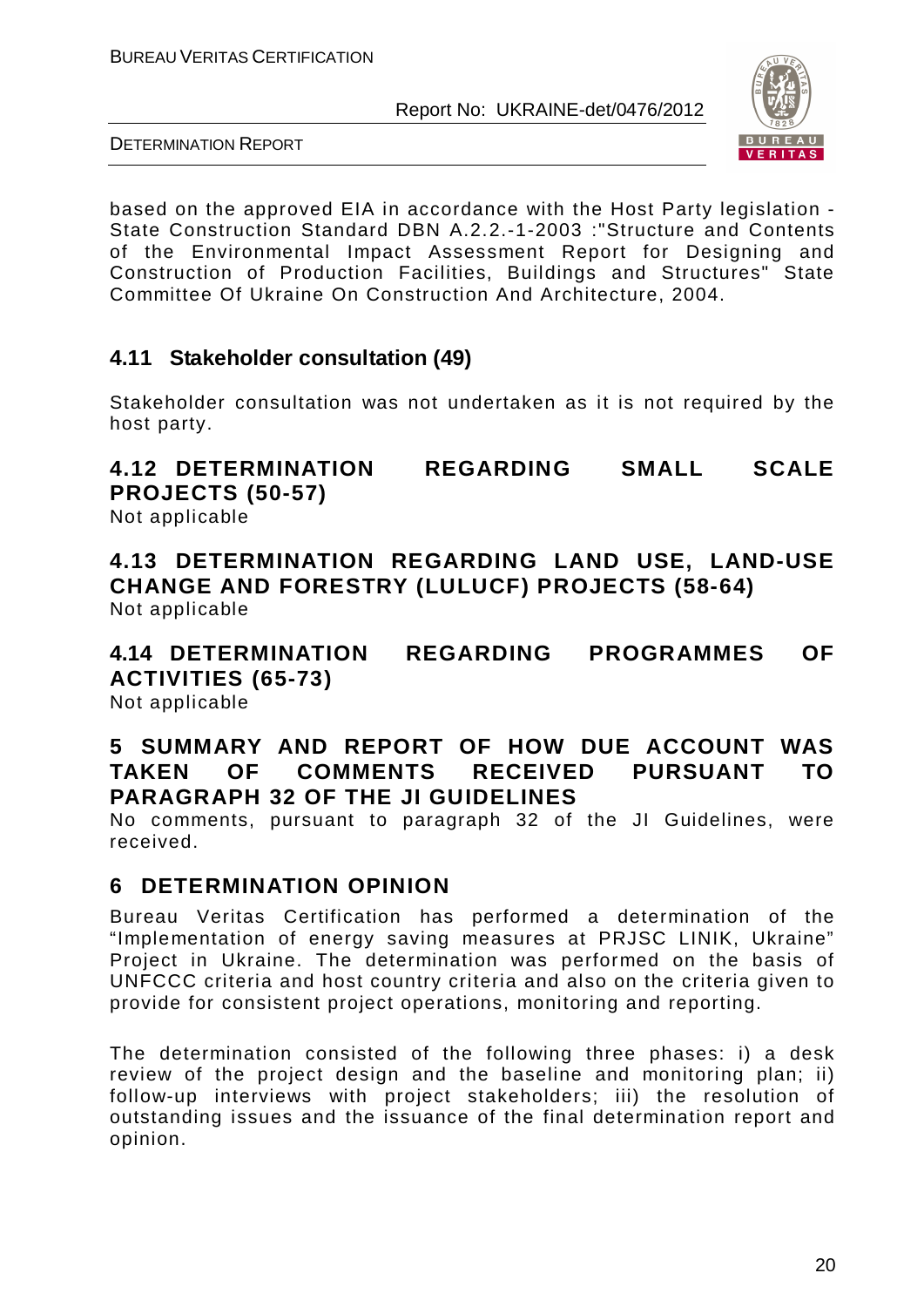BUREAU VERITAS CERTIFICATION

Report No: UKRAINE-det/0476/2012



DETERMINATION REPORT

Project participants used the latest tool for demonstration of the additionality. In line with this tool, the PDD provides investment and common practice analyses to determine that the project activity itself is not the baseline scenario.

Emission reductions attributable to the project are hence additional to any that would occur in the absence of the project activity. Given that the project is implemented and maintained as designed, the project is likely to achieve the estimated amount of emission reductions.

The determination revealed two pending issues related to the current determination stage of the project: the issue of the written approval of the project and the authorization of the project participant by the host Party. If the written approval and the authorization by the host Party are awarded, it is our opinion that the project as described in the Project Design Document, Version 2.2 meets all the relevant UNFCCC requirements for the determination stage and the relevant host Party criteria.

The review of the project design documentation 2.2 and the subsequent follow-up interviews have provided Bureau Veritas Certification with sufficient evidence to determine the fulfillment of stated criteria. In our opinion, the project correctly applies and meets the relevant UNFCCC requirements for the JI and the relevant host country criteria.

The determination is based on the information made available to us and the engagement conditions detailed in this report.

### **7 REFERENCES**

#### **Category 1 Documents:**

Documents provided by PRJSC LINIK that relate directly to the GHG components of the project.

- /1/ Project Design Document "Implementation of energy saving measures at PRJSC LINIK, Ukraine", version 1.0 dated 06/04/2012
- /2/ Project Design Document "Implementation of energy saving measures at PRJSC LINIK, Ukraine", version 2.0 dated 13/06/2012
- /3/ Project Design Document "Implementation of energy saving measures at PRJSC LINIK, Ukraine", version 2.1 dated 04/07/2012
- /4/ Project Design Document "Implementation of energy saving measures at PRJSC LINIK, Ukraine", version 2.2 dated 15/10/2012
- /5/ Emission reduction calculation spreadsheet file, version 1.0 dated 06/04/2012
- /6/ Emission reduction calculation spreadsheet file, version 2.0 dated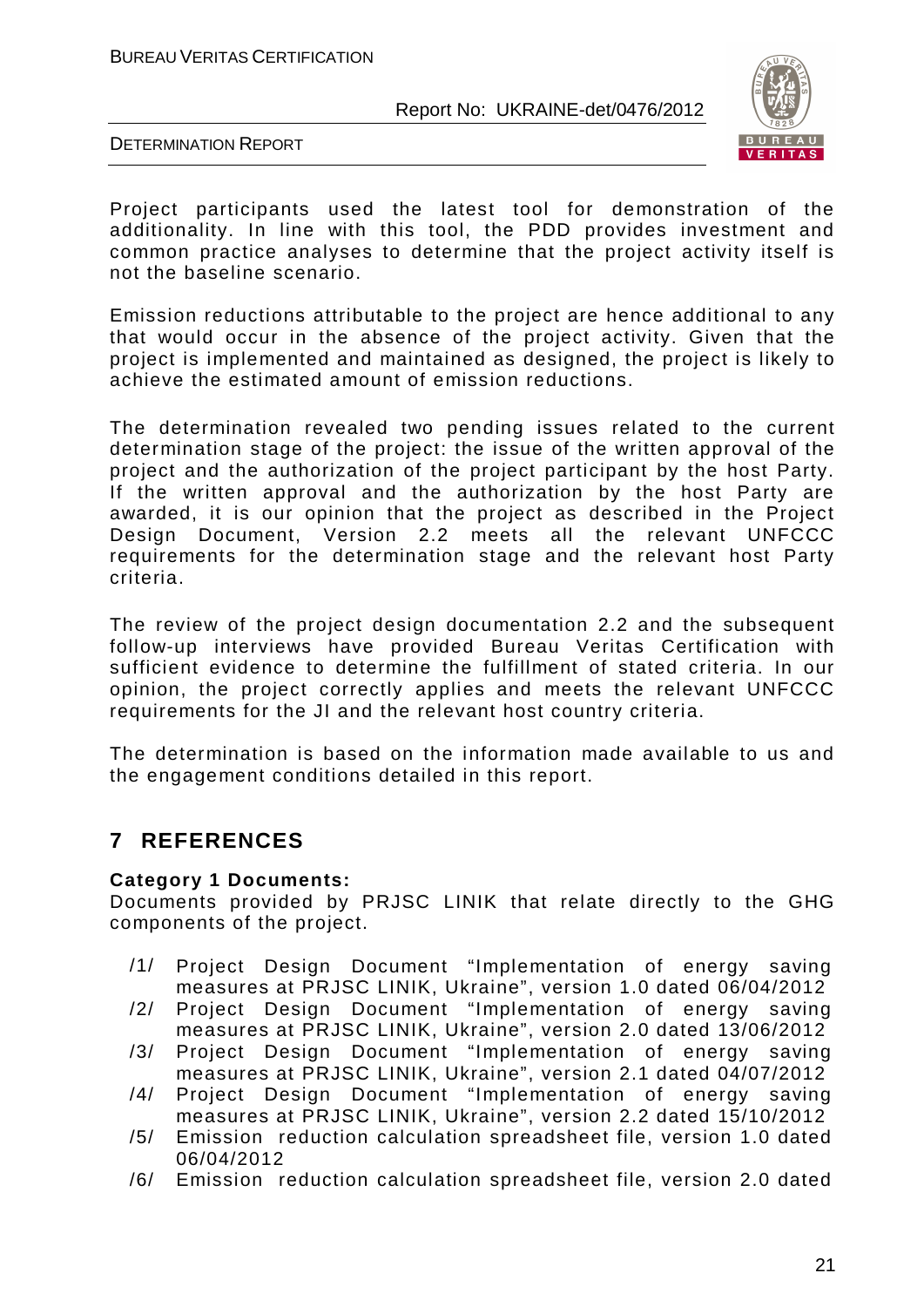DETERMINATION REPORT



13/06/2012

- /7/ Emission reduction calculation spreadsheet file, version 2.2 dated 15/10/2012
- /8/ Investment analysis spreadsheet file, version 1.0 dated 06/04/2012
- /9/ Investment analysis spreadsheet file, version 2.0 dated 13/06/2012
- /10/ Letter of Endorsement #2585/23/7 dated 14/09/2012 issued by the State Environmental Investment Agency of Ukraine
- /11/ Letter of Approval Ref 2012JI31 dated 02/07/2012 issued by the Ministry of Economic Affairs, Agriculture and Innovation of the State of the Netherlands

#### **Category 2 Documents:**

Background documents related to the design and/or methodologies employed in the design or other reference documents.

- /1/ Photo–Hydrogen Unit
- /2/ Certificate # 225-11-06-09 on periodical testing of knowledge on health and safety (Stanislav Petrukhov)
- /3/ Photo–control panel
- /4/ Report on daily balance of HU (Hydrogen Unit)
- /5/ Unit balance sheet
- /6/ Private Joint Stock Company "LISICHANSK OIL INVESTMENTS COMPANY" (PRJSC "LINIK") production records
- /7/ Description of hydrogen unit technological process by the means of hydrocarbon gases conversion (Volume 1, 2). Regulation index<br>TP 32292929.006:2009. Approved 20/10/2009. Valid till TP 32292929.006:2009. Approved 20/10/2009. Valid till 23/03/2015
- /8/ Photo–Pressure difference transmitter type EJX110A, fabrication # 91JC29700
- /9/ Photo– Pressure difference transmitter type EJX110A, fabrication # 91JC29699
- /10/ Photo– Pressure difference transmitter type EJX110A, fabrication # 91JC29697
- /11/ Health and safety data
- /12/ Passport on power meter type САЗУ-И670Д, fabrication # 538986 (last calibration date  $-27/05/2009$ ), shop # 20
- /13/ Passport on power meter type A1R-3-AL-C8-T, fabrication # 01002519 (last calibration date – 11/09/2009), shop # 20
- /14/ Passport on power meter type CP4Y-*V*1673M, fabrication # 490667 (last calibration date  $-28/05/2009$ ), shop # 20
- /15/ Passport on pressure difference transmitter type EJX110A, fabrication # 91JC29697 (last calibration date – 23/06/2011), shop # 2 HU
- /16/ Passport on pressure difference transmitter type EJX110A, fabrication # 91JC29700 (last calibration date – 21/07/2011), shop # 2 HU
- /17/ Passport on pressure difference transmitter type Сапфир-22-В4- $\overline{\text{III}}$ , fabrication # 114111 (last calibration date – 23/10/2006).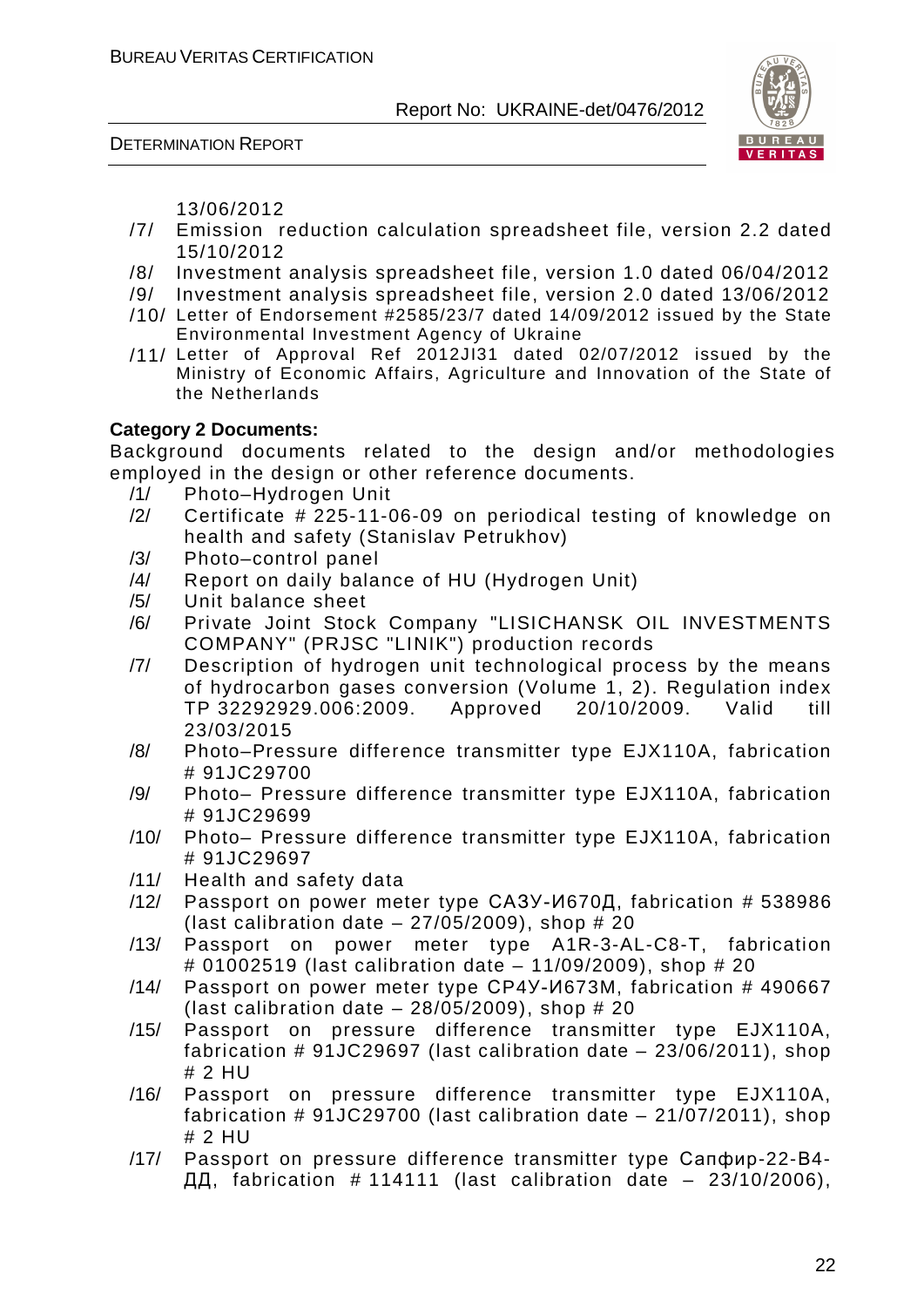



shop # 2 HU

- /18/ Passport on pressure difference transmitter type STD 120, fabrication # C3194074003001 (last calibration date – 30/08/2011), shop # 2 HU
- /19/ Passport on pressure difference transmitter type EJX110A, fabrication # 91JC29699 (last calibration date – 26/07/2011), shop # 2 HU
- /20/ Passport on power meter type CP4Y-И673M, fabrication # 520866 (last calibration date  $-31/05/2010$ ), shop # 20
- /21/ Passport on power meter type САЗУ-И670Д, fabrication # 451178 (last calibration date  $-29/05/2009$ ), shop  $\# 20$
- /22/ Passport on power meter type CP4Y-*V*I673M, fabrication # 970024 (last calibration date  $-26/02/2009$ ), shop  $\# 20$
- $/23/$  Passport on power meter type  $C_A$ <sub>670</sub>H<sub>670</sub><sup>1</sup>, fabrication # 134091 (last calibration date  $-31/05/2010$ ), shop  $\# 20$
- /24/ Agreement # 4286 dated 31/01/2012 on providing metrological services
- /25/ List of measuring equipment in operation to be calibrated in 2012
- /26/ Attestation certificate # Pb-КЛ-06/2009, valid from 26/11/2009 to 25/11/2012, issued by Luhansk Regional Scientific and Production Centre for Standardization, Metrology and Certification
- /27/ Photo–Nitrogen-Oxygen Plant, inventory # 9689
- /28/ Description of Nitrogen-Oxygen Plant technological process (AK-1.5 unit). Regulation index TP 32292929.001:2009. Approved 04/08/2008. Valid till 26/06/2012
- /29/ Certificate # 2-10-12-07 on periodical testing of knowledge on fire safety (Viktor Rubashkin)
- /30/ Protocol # 1 dated 24/01/2012 on qualification commission session on health and safety knowledge testing
- /31/ Protocol # 2 dated 26/01/2012 on qualification commission session on health and safety knowledge testing
- /32/ Protocol # 3 dated 26/01/2012 on qualification commission session on health and safety knowledge testing
- /33/ Project design on Construction of Pressure Swing Adsorption Unit for hydrogen production
- /34/ Project design on Construction of Pressure Swing Adsorption Unit for hydrogen production. Environmental Impact Assessment
- /35/ Photo–Pressure sensor type 354Ex, fabrication # 33-E3082/74
- /36/ Passport on power meter type A1140RAL-BW-4T, fabrication # 05010344 (last calibration date – 18/03/2010)
- /37/ Passport on power meter type A1140RAL-BW-4T, fabrication # 05010325 (last calibration date – 18/03/2010)
- /38/ Photo–Power meter type Альфа Метроника, fabrication # 01002519
- /39/ Photo–Power meter type A1140RAL-BW-4T, fabrication # 05010344
- /40/ Photo–Power meter type CP4Y-*V*1673M, fabrication # 490667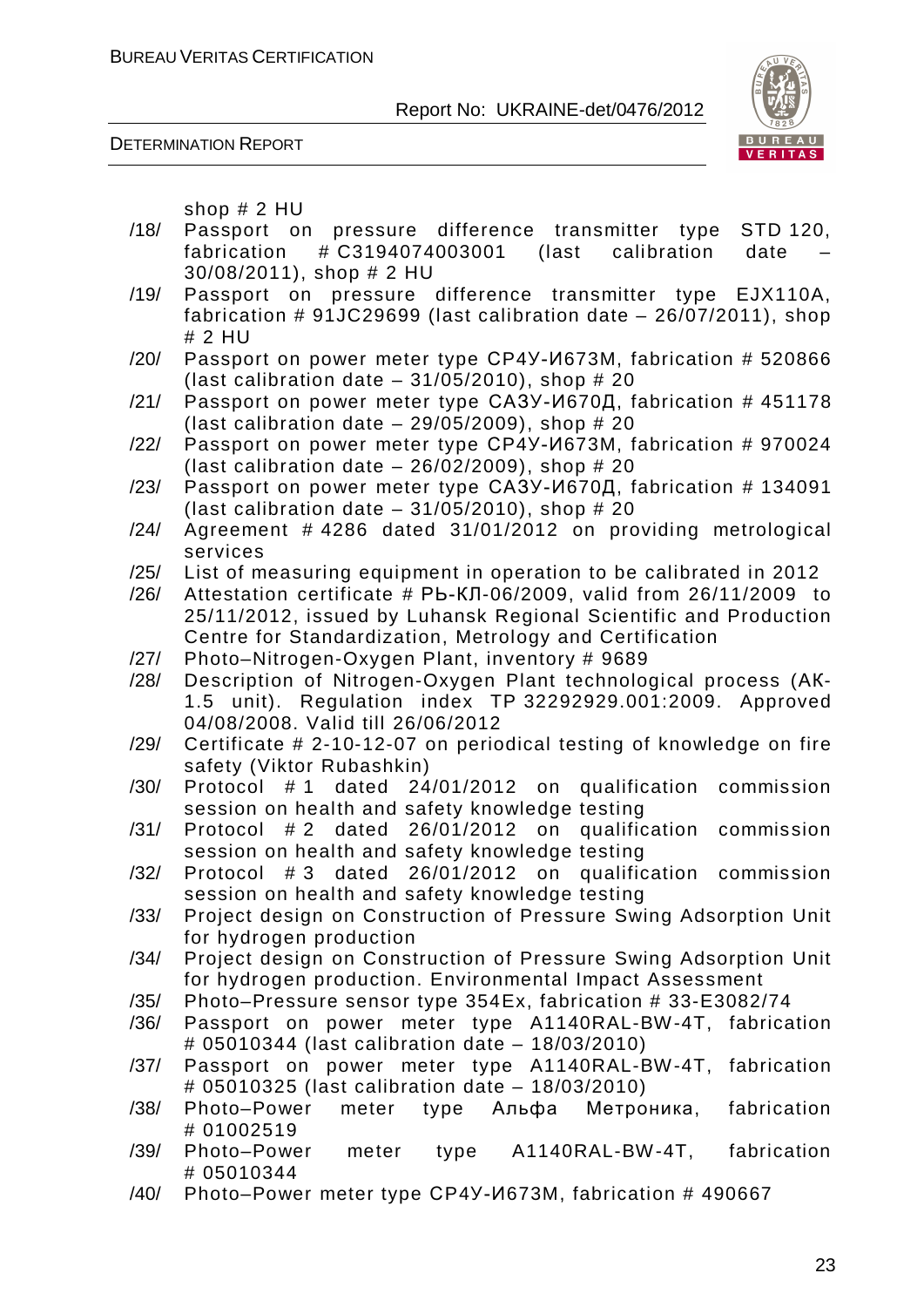

- /41/ Photo–Power meter type САЗУ-И670Д, fabrication # 538986
- /42/ Photo–Power meter type A1140RAL-BW-4T, fabrication # 05010325
- /43/ Actual fuel consumption for 2006
- /44/ Actual electricity consumption for 2006
- /45/ Documents on energy resources consumption for 2007
- /46/ Documents on energy resources consumption for 2008
- /47/ Documents on energy resources consumption for 2009
- /48/ Documents on energy resources consumption for 2010
- /49/ Documents on energy resources consumption for 2011
- /50/ Letter on automated electricity metering system and PIsistem database
- /51/ Worksheet containing meters recording for 2012
- /52/ Worksheet containing data on electricity consumption by units
- /53/ Photo–Homepage of Operational control and materials balance calculation automated system of Private Joint Stock Company "LISICHANSK OIL INVESTMENTS COMPANY" (PRJSC "LINIK")
- /54/ Policy of Private Joint Stock Company "LISICHANSK OIL INVESTMENTS COMPANY" (PRJSC "LINIK") on health, safety, environmental protection and quality management
- /55/ Aims and targets of Private Joint Stock Company "LISICHANSK OIL INVESTMENTS COMPANY" (PRJSC "LINIK") on health and safety for 2011 (Integrated management system)
- /56/ Aims and targets of Private Joint Stock Company "LISICHANSK OIL INVESTMENTS COMPANY" (PRJSC "LINIK") on quality management for 2011 (Integrated management system)
- /57/ Aims and targets of Private Joint Stock Company "LISICHANSK OIL INVESTMENTS COMPANY" (PRJSC "LINIK") on environmental protection for 2011 (Integrated management system)
- /58/ Oil and oil products losses at PRJSC "LINIK" for 2006
- /59/ Oil and oil products losses at PRJSC "LINIK" for 2007 (# 73-03 dated 08/01/2008)
- /60/ Oil and oil products losses at PRJSC "LINIK" for 2008 (# 73-04 dated 08/01/2009)
- /61/ Oil and oil products losses at PRJSC "LINIK" for 2009 (# 73-01 dated 11/01/2010)
- /62/ Certificate # 223 on periodical knowledge testing (Oleksandr Ivashyn)
- /63/ Oil and oil products losses at PRJSC "LINIK" for 2011 (Form # 32-  $H \Pi$
- /64/ Oil and oil products losses at PRJSC "LINIK" for December 2010
- /65/ Oil and oil products losses at PRJSC "LINIK" for November 2010
- /66/ Oil and oil products losses at PRJSC "LINIK" for October 2010
- /67/ Oil and oil products losses at PRJSC "LINIK" for September 2010
- /68/ Oil and oil products losses at PRJSC "LINIK" for August 2010
- /69/ Oil and oil products losses at PRJSC "LINIK" for July 2010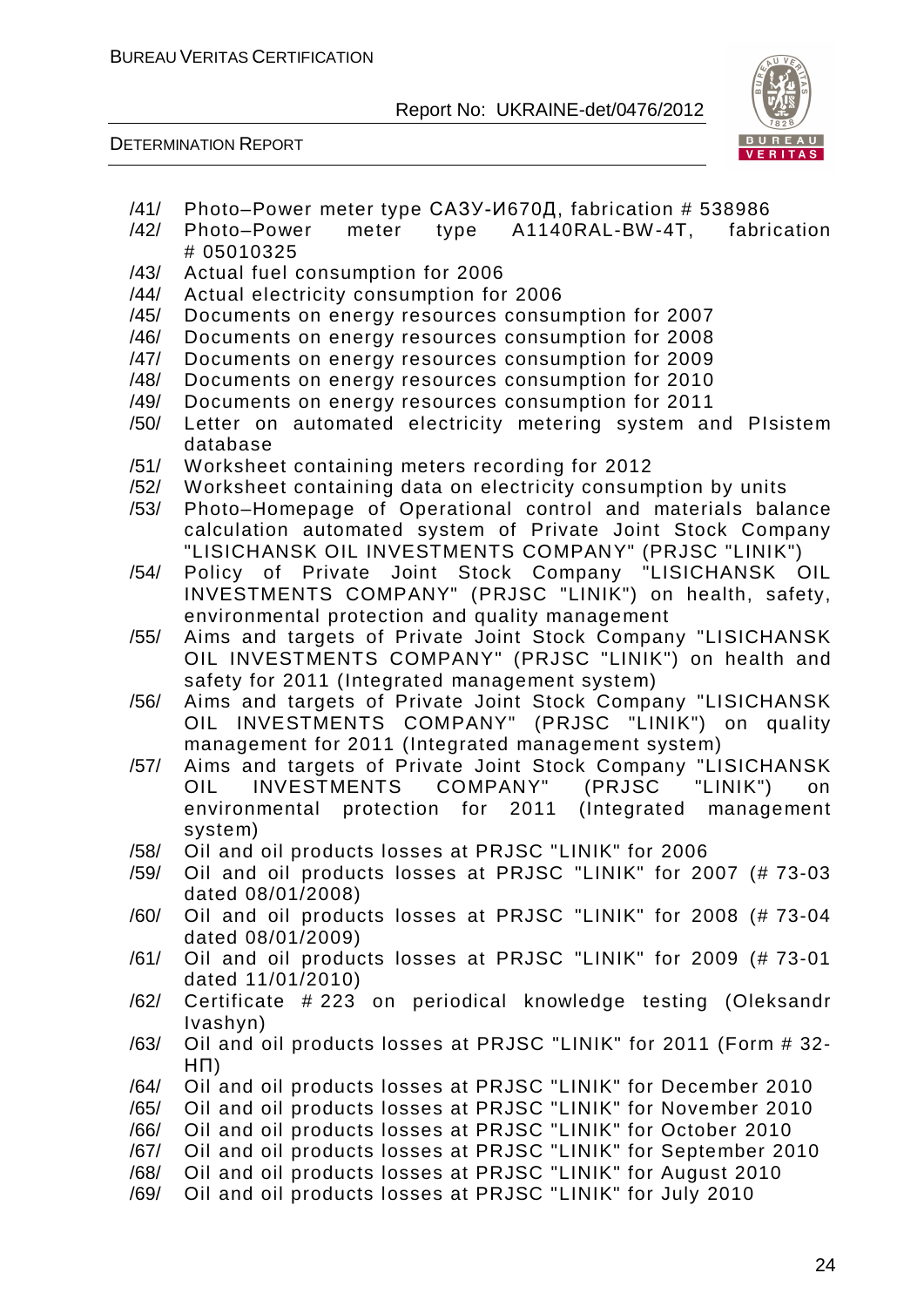

- /70/ Oil and oil products losses at PRJSC "LINIK" for 6 months 2010
- /71/ Oil and oil products losses at PRJSC "LINIK" for June 2010
- /72/ Oil and oil products losses at PRJSC "LINIK" for May 2010
- /73/ Oil and oil products losses at PRJSC "LINIK" for April 2010
- /74/ Oil and oil products losses at PRJSC "LINIK" for March 2010 /75/ Oil and oil products losses at PRJSC "LINIK" for February 2010
- /76/ Oil and oil products losses at PRJSC "LINIK" for January 2010
- /77/ License Series AB # 585932 on providing educational services,
- issued by the Ministry of Education, Science, Youth and Sports of Ukraine
- /78/ Personnel training and educational programme, PRJSC "LINIK", 2012, version 3.0 dated 01/02/2012
- /79/ Letter # 080300/0017/2012/C3 dated 14/02/2012 containing information on PRJSC "LINIK" personnel training for 2011
- /80/ Order # 198 dated 17/12/2008 (Nitrogen-Oxygen Plant, shop # 23)
- /81/ Order # 158a dated 14/11/2008 (HU, shop # 2)
- /82/ Information note dated 09/04/2012 on Construction of Pressure Swing Adsorption Unit and Reconstruction of AK-1.5 units
- /83/ Statement of state inspection board on finished by construction object acceptance into operation, approved by the Order # 421 dated 13/06/2007 (Reconstruction of AK-1.5 unit)
- /84/ Statement of state inspection board on finished by construction object acceptance into operation, approved by the Order # 845 dated 25/12/2008 (Construction of Pressure Swing Adsorption Unit)
- /85/ Statement dated 15/08/2005 on visual-optical examination of 2AK-1.5 unit
- /86/ Internal memo # 050102\_0067\_2012\_C3 dated 01/03/2012 on new density parameters
- $/87/$  Agreement # 0115-09/Y dated 08/10/2009 on electricity supply
- /88/ Agreement # 100 dated 01/12/2006 on electricity supply
- /89/ Complex state expert opinion # 136 dated 11/04/2008 on Construction of Pressure Swing Adsorption Unit
- /90/ State environmental expert opinion # 08-01-12-1555-64 dated 21/02/2008, issued by the State Environmental Protection Administration in Luhansk Region
- /91/ State environmental expert opinion # 04-12-4679-155 dated 08/11/2006, issued by the State Environmental Protection Administration in Luhansk Region
- /92/ Project design on Reconstruction of 2AK-1.5 unit for nitrogen production, approved 26/06/2006
- /93/ Certificate # 01213115813 on conformity to BS OHSAS 18001:2007, issued by TÜV Rheinland Cert GmbH
- /94/ Certificate # 01100115813 on conformity to ISO 9001:2008, issued by TÜV Rheinland Cert GmbH
- /95/ Certificate on Quality Management System # UA2.043.05227-10 dated 13/10/2010, valid till 22/03/2015 issued by the National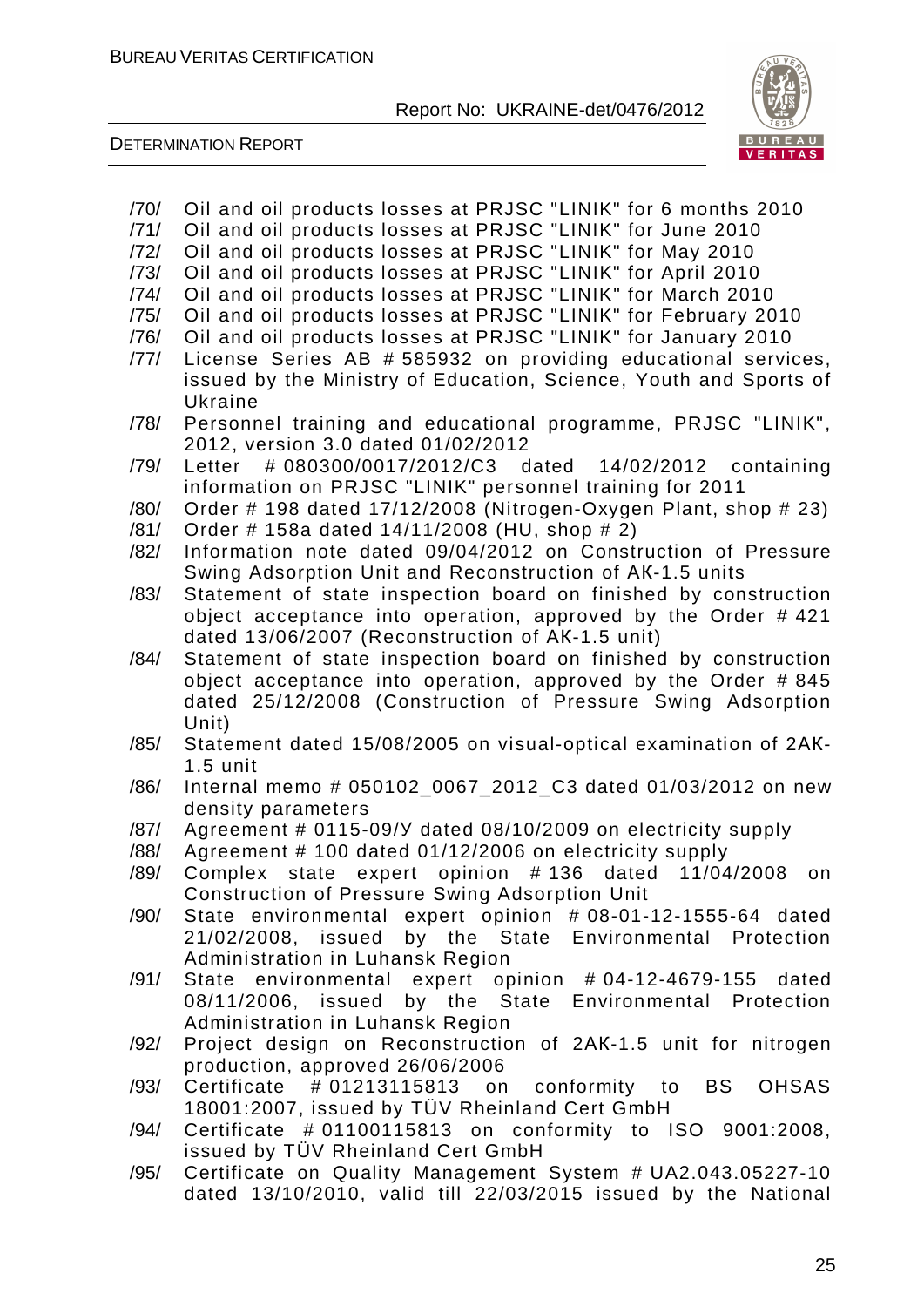



Certification Authority of Ukraine

- /96/ Certificate # 01100115813 on conformity to ISO 14001:2004, issued by TÜV Rheinland Cert GmbH
- $/97/$  Protocol # 29 dated 31/07/2009 oa qualification commission session on health and safety knowledge testing
- $/98/$  Protocol #10 dated 14/04/2011 oa qualification commission session on health and safety knowledge testing
- /99/ Decision # 5/6 dated 13/04/2006 on providing permit on PRJSC "LINIK" objects design and construction, issued by the Maloriazantsevo Village Council
- /100/ Newspaper article There is no Air Pollution (PRJSC "LINIK")
- /101/ Decision # 26/3 dated 21/11/2005 on providing permit on PRJSC "LINIK" objects design and construction, issued by the Maloriazantsevo Village Council
- /102/ Newspaper article Notice on Environmental Impact (PRJSC "LINIK")
- /103/ Agreement # 14/1839/11 dated 28/09/2011 on natural gas purchase
- /104/ Logbook on fuel daily consumption by units, started 01/01/2011
- /105/ Statement issued by PRJSC "LINIK" on taking decision construction of Pressure Swing Adsorption Unit for hydrogen production and reconstruction of AK-1.5 units at Nitrogen-Oxygen Plant
- /106/ Conclusion of the Complex State Expertise for the Project "Reconstruction of of AK-1.5 units at Nitrogen-Oxygen Plant" # 440 dated 11/12/2006 issued by Ukrainian State Investment Expertise in Luhansk Region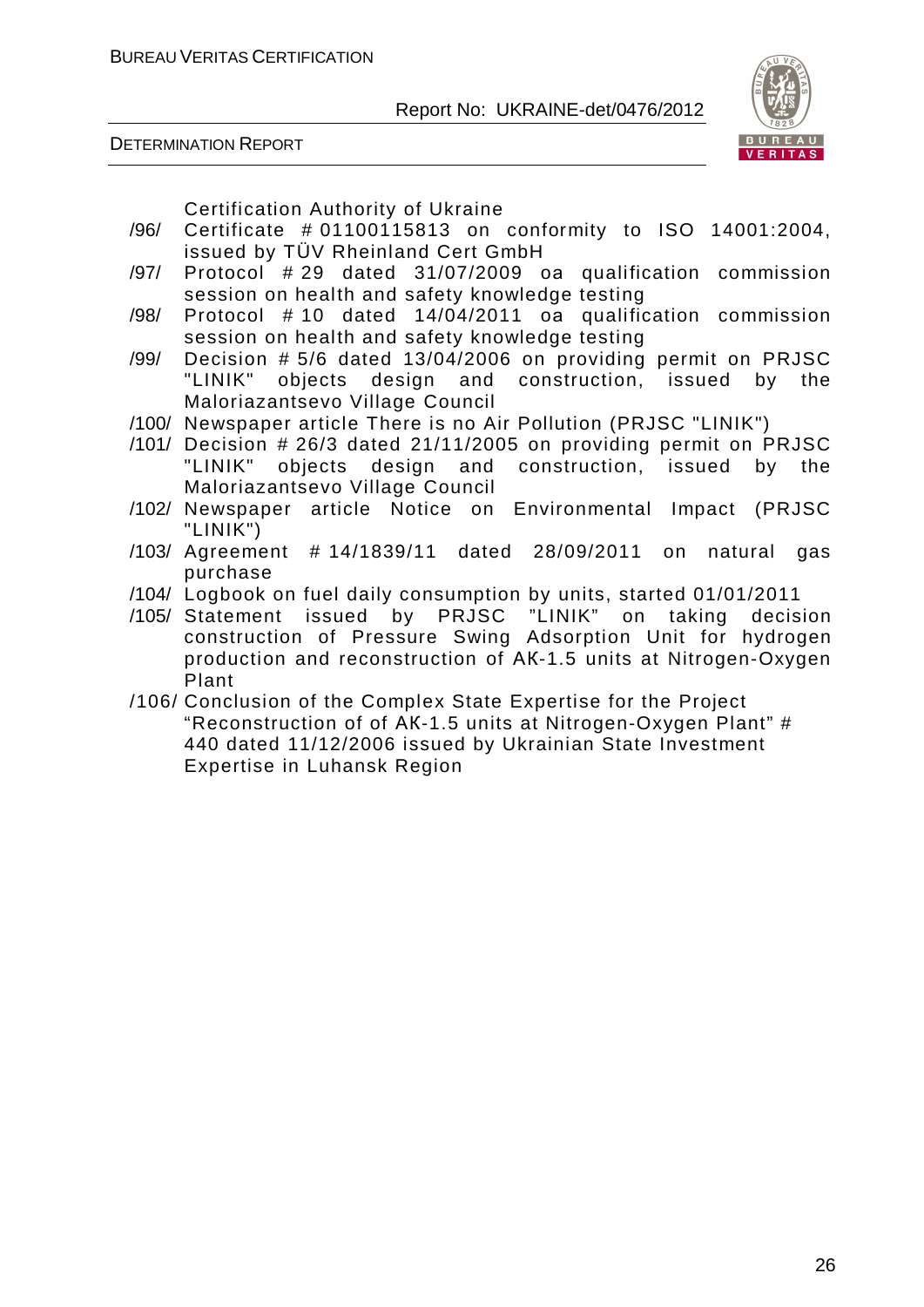

DETERMINATION REPORT

#### **Persons interviewed:**

List of persons interviewed during the determination or persons that contributed with other information that are not included in the documents listed above. /1/ Aleksandr Ivashin - Chief Specialist of the Chief Metrology Group, PRJSC LINIK /2/ Maksim Grekov – Head of Equipment Technical Service and Maintenance Departmennt, PRJSC LINIK /3/ Andrey Polozhentsev – Chief Power Engineer, PRJSC LINIK /4/ Aleksei Kondrashov – Deputy Head of Labour Safety Department, PRJSC LINIK /5/ Sergei Subbotin – Head of the Environment Protection Department, PRJSC LINIK /6/ Nataliya Brovko – Head of Management Systems Department, PRJSC LINIK /7/ Tamara Sryzhak – Deputy Director of HR Department, PRJSC LINIK /8/ Tatiyana Zastava – Engineer on PDD documentation, PRJSC LINIK /9/ Iliya Divenko – Chief Specialist, Economy Department, PRJSC LINIK /10/ Gennadii Alekseenko – Energy Specialist, Projects and Strategy Initiatives Department, TNK-BP Commerce LLC /11/ Oleg Shmonko – Head of Projects and Strategy Initiatives Department, TNK-BP Commerce LLC /12/ Aleksei Karabon – Energy Engineer, Chief Power Engineer Department, PRJSC LINIK /13/ Diana Krasyuk - Energy Engineer, Chief Power Engineer Department, PRJSC LINIK /14/ Stanislav Petukhov – Operator, Hydrogen Production, PRJSC LINIK /15/ Svetlana Smolij – Monitoring Equipment Specialist, Hydrogen Production, PRJSC LINIK /16/ Viktor Ivanov – Head of Hydrogen Production Unit, Hydrogen Production, PRJSC LINIK /17/ Viktor Rubashkin – Head of Nitrogen Supply Unit, PRJSC LINIK /18/ Irina Srugaleva – Metrologist, PRJSC LINIK /19/ Natallia Belskaya – JI Consultant, LLC "Global Carbon Ukraine" /20/ Svitlana Ivanchuk – Commercial Director, LLC "Global Carbon Ukraine" 1. o0o -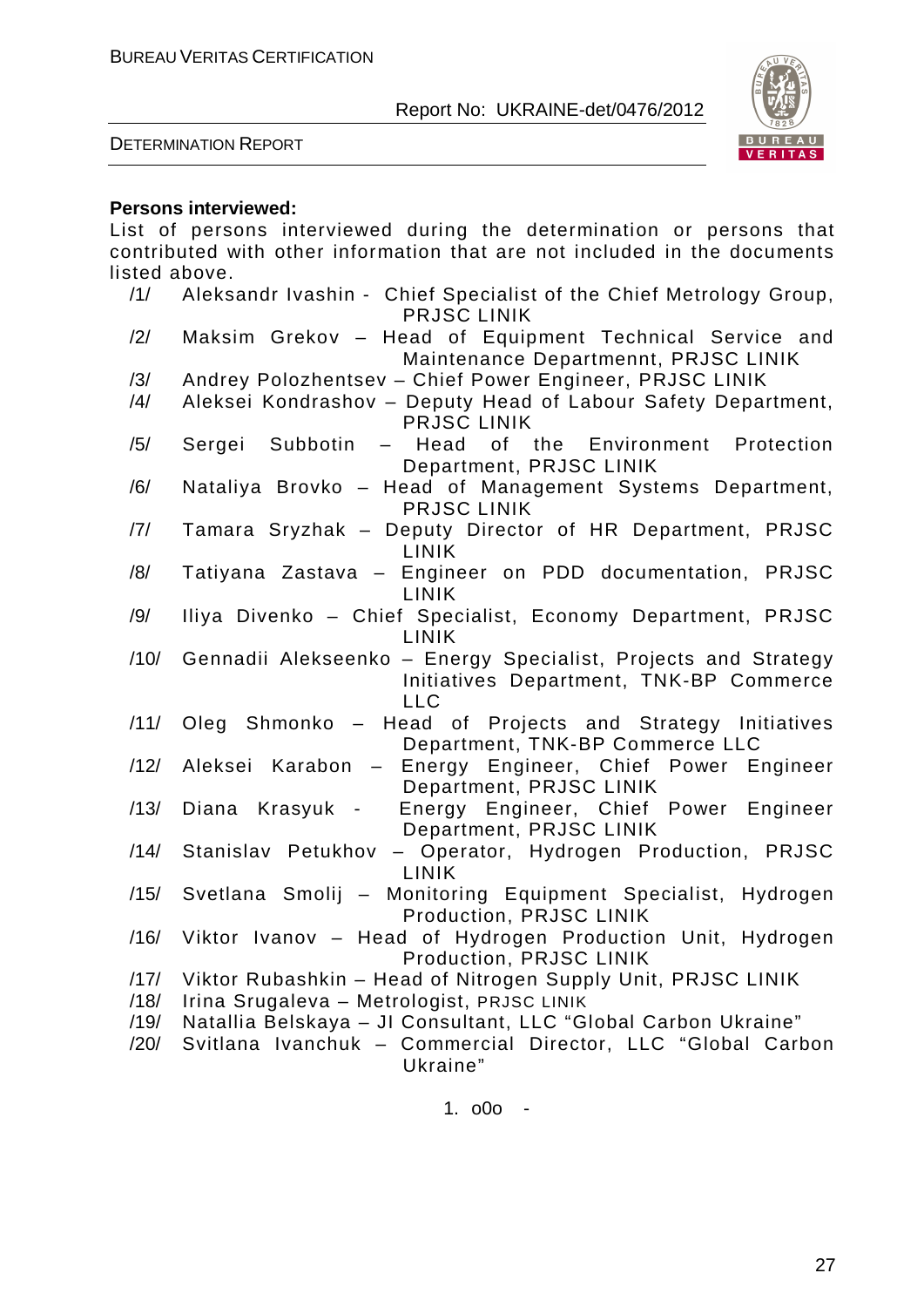

#### DETERMINATION REPORT

#### APPENDIX A: DETERMINATION PROTOCOL **BUREAU VERITAS CERTIFICATION HOLDING SAS**

#### **DETERMINATION PROTOCOL**

**Check list for determination, according JOINT IMPLEMENTATION DETERMINATION AND VERIFICATION MANUAL (Version 01)** 

| <b>DVM</b>           | <b>Check Item</b>                                                                                                                                                                                | <b>Initial finding</b>                                                                                                                                                     | <b>Draft</b>      | <b>Final</b>      |
|----------------------|--------------------------------------------------------------------------------------------------------------------------------------------------------------------------------------------------|----------------------------------------------------------------------------------------------------------------------------------------------------------------------------|-------------------|-------------------|
| Paragraph            |                                                                                                                                                                                                  |                                                                                                                                                                            | <b>Conclusion</b> | <b>Conclusion</b> |
|                      | <b>General description of the project</b>                                                                                                                                                        |                                                                                                                                                                            |                   |                   |
| Title of the project |                                                                                                                                                                                                  |                                                                                                                                                                            |                   |                   |
|                      | Is the title of the project presented?                                                                                                                                                           | The title of the project is: Implementation of<br>energy saving measures at PRJSC LINIK,<br>Ukraine                                                                        | OK.               | OK                |
|                      | project pertains presented?                                                                                                                                                                      | Is the sectoral scope to which the $\vert$ The sectoral scope is 5. Chemical industry                                                                                      | <b>OK</b>         | <b>OK</b>         |
| $\sim$               | Is the current version number of the   PDD Version 2.2.<br>document presented?                                                                                                                   |                                                                                                                                                                            | OK.               | <b>OK</b>         |
|                      | Is the date when the document was   PDD dated 15 October 2012<br>completed presented?                                                                                                            |                                                                                                                                                                            | <b>OK</b>         | <b>OK</b>         |
|                      | <b>Description of the project</b>                                                                                                                                                                |                                                                                                                                                                            |                   |                   |
|                      | Is the purpose of the project<br>included<br>with<br>concise,<br>a<br>summarizing explanation (max. 1-2<br>pages) of the:<br>a) Situation existing prior to the<br>starting date of the project; | The project is aimed at achieving GHG<br>emission reductions by decreasing energy<br>resources consumption and<br>includes<br>implementation of the following sub-projects | CL <sub>04</sub>  | OK.               |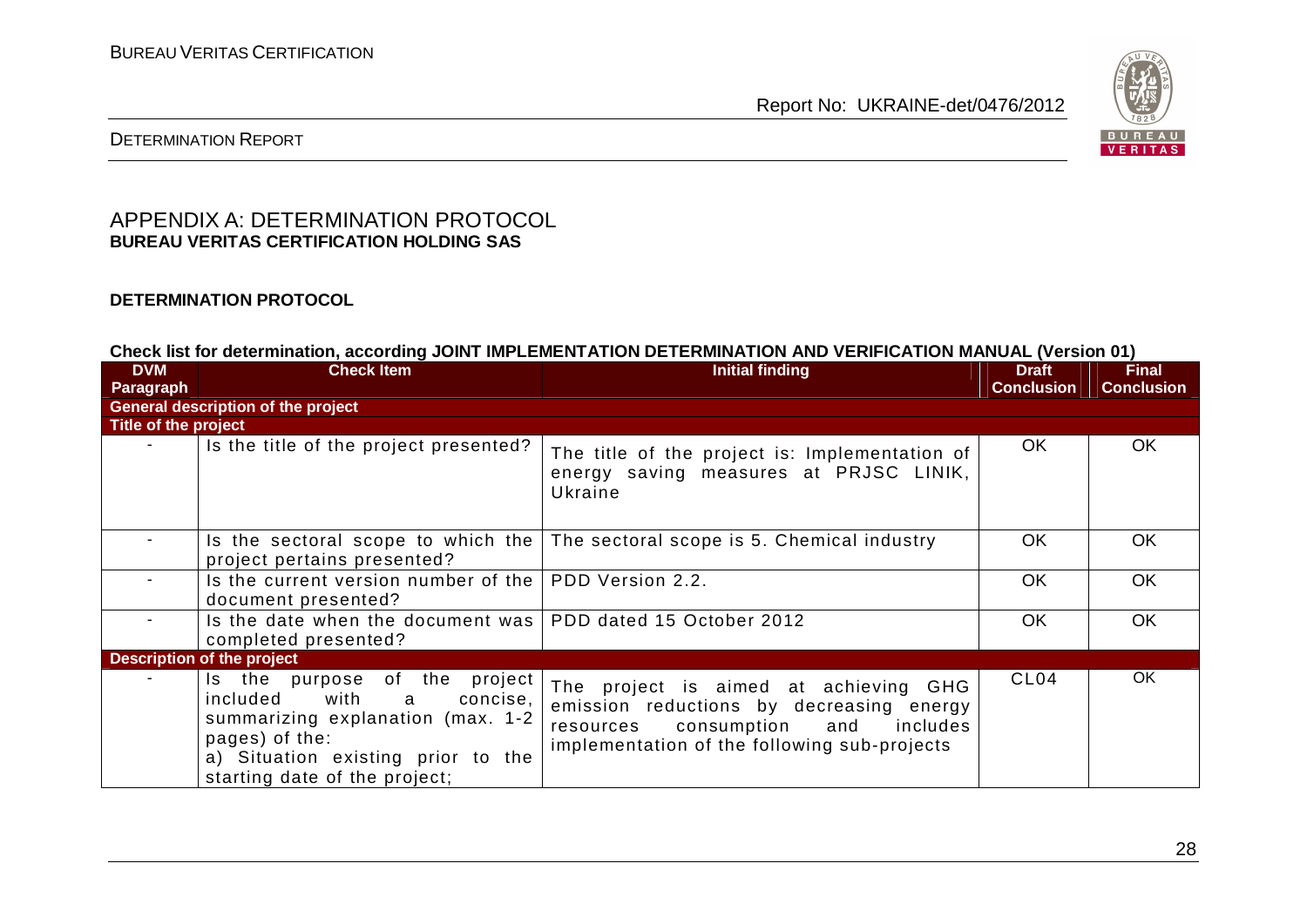

| <b>DETERMINATION REPORT</b> |
|-----------------------------|
|-----------------------------|

| <b>DVM</b> | <b>Check Item</b>                                                                                        | <b>Initial finding</b>                                                                                                                                                                                                                                                                                                                    | <b>Draft</b>      | <b>Final</b>      |
|------------|----------------------------------------------------------------------------------------------------------|-------------------------------------------------------------------------------------------------------------------------------------------------------------------------------------------------------------------------------------------------------------------------------------------------------------------------------------------|-------------------|-------------------|
| Paragraph  |                                                                                                          |                                                                                                                                                                                                                                                                                                                                           | <b>Conclusion</b> | <b>Conclusion</b> |
|            | b) Baseline scenario; and<br>c) Project<br>scenario<br>(expected<br>technical<br>outcome, including<br>a | 1. Construction Pressure Swing Adsorption<br>Unit for hydrogen production                                                                                                                                                                                                                                                                 |                   |                   |
|            | description)?                                                                                            | 2. Reconstruction of AK-1.5 units at Nitrogen-<br>Oxygen Plant                                                                                                                                                                                                                                                                            |                   |                   |
|            |                                                                                                          | a) Situation existing prior to the starting date<br>of the project is briefly described.                                                                                                                                                                                                                                                  |                   |                   |
|            |                                                                                                          | b) Baseline scenarios for both sub- projects<br>consists in continuation of the current<br>situation.                                                                                                                                                                                                                                     |                   |                   |
|            |                                                                                                          | c) Project scenario consists in implementation<br>of the sub-projects mentioned above                                                                                                                                                                                                                                                     |                   |                   |
|            |                                                                                                          | (For the more detailed description of the<br>project, please, refer to Section 3 of the<br>present DR)                                                                                                                                                                                                                                    |                   |                   |
|            |                                                                                                          | <b>CL 04.</b> Section A.2. of the PDD reads: "The JI<br>was one of the drivers for the project from the<br>start and financial benefits provided by the JI<br>mechanism were considered as one of the<br>reasons to start the project and are crucial in<br>the decision to start the operations".<br>How could this statement be proved? |                   |                   |
|            | Is the history of the project (incl. its                                                                 | The history of the project (incl. its JI                                                                                                                                                                                                                                                                                                  | CAR06             | OK.               |
|            | JI component) briefly summarized?                                                                        | component) is briefly summarized.                                                                                                                                                                                                                                                                                                         | CL <sub>03</sub>  | <b>OK</b>         |
|            |                                                                                                          | The JI was one of the drivers for the project<br>from the start and financial benefits provided                                                                                                                                                                                                                                           |                   |                   |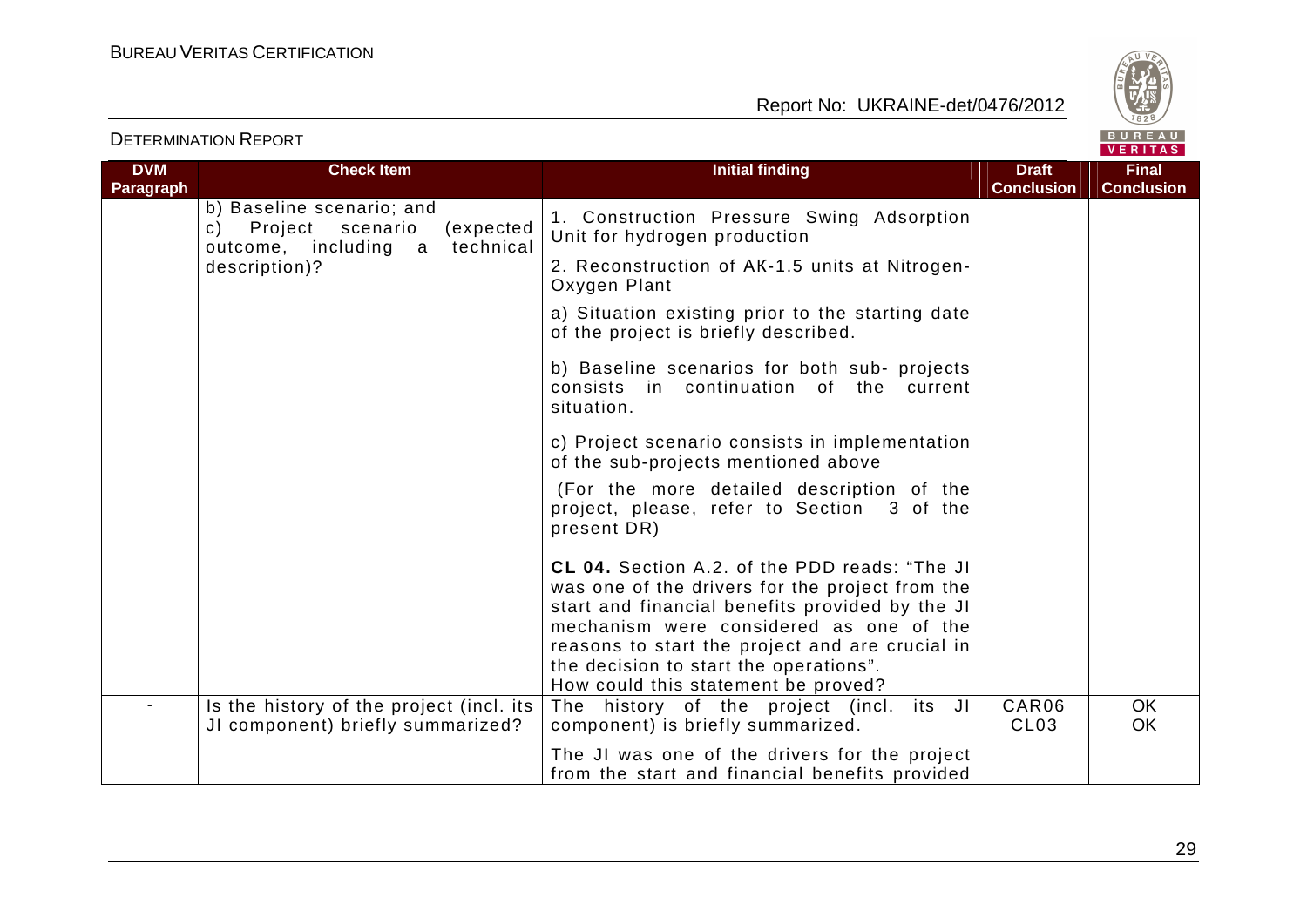



| <b>DVM</b>                  | <b>Check Item</b>                                                                      | <b>Initial finding</b>                                                                                                                                                                                                                                                                                                                                                                                                               | <b>Draft</b>      | <b>Final</b>      |
|-----------------------------|----------------------------------------------------------------------------------------|--------------------------------------------------------------------------------------------------------------------------------------------------------------------------------------------------------------------------------------------------------------------------------------------------------------------------------------------------------------------------------------------------------------------------------------|-------------------|-------------------|
| <b>Paragraph</b>            |                                                                                        | by the JI mechanism were considered as one<br>of the reasons to start the project and are<br>crucial in the decision to start the operations.                                                                                                                                                                                                                                                                                        | <b>Conclusion</b> | <b>Conclusion</b> |
|                             |                                                                                        | <b>CAR 06.</b> In accordance with the GUIDELINES<br>FOR USERS OF THE JI PDD FORM Version<br>04, please, describe in Section A.2. the<br>situation existing within PRJSC "LINIK" prior<br>to the project implementation.                                                                                                                                                                                                              |                   |                   |
|                             |                                                                                        | CL 03. Please note that incorrect translation<br>leads to misunderstanding and at times<br>makes no sense, thus, for instance, the<br>following statement from Section A.2. :" In the<br>baseline scenario it is assumed that nitrogen<br>continue produced by A-8-1 Unit with emitting<br>GHG into the atmosphere due to electricity<br>consumption. Whereas modernization and use<br>two AK 1.5 Units, proposed in this project".  |                   |                   |
| <b>Project participants</b> | participants<br>project<br>Are<br>and<br>Party(ies) involved in the project<br>listed? | Party(ies) and project participants involved in<br>the project are listed as follows:<br>- Party A: Ukraine and its legal entity Private<br>Stock Company "Lisichansk<br>Joint<br>Oil<br>Investments Company" (PRJSC "LINIK");<br>- Party B: The Netherlands and its legal entity<br>Global Carbon B.V<br><b>CAR 07.</b> Please, provide the full name of<br>PRJSC "LINIK" in Section A.3. as it is<br>nowhere mentioned in the PDD. | CAR07             | <b>OK</b>         |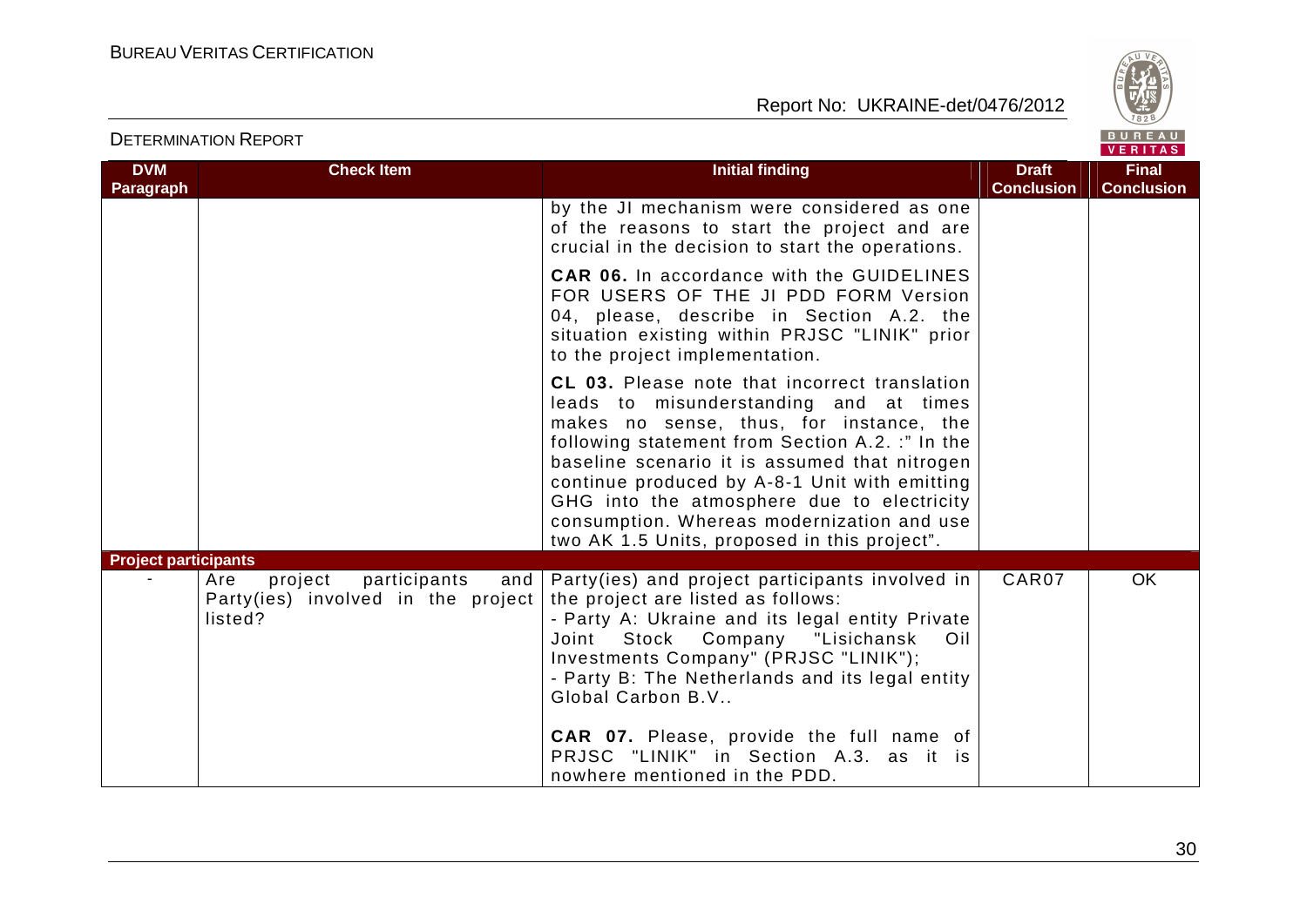

|                                |                                                                                                                                                                                                                             |                                                                                                                                                                                                                                                                                                  |                                   | $V$ . $N$ . $N$ . $N$               |
|--------------------------------|-----------------------------------------------------------------------------------------------------------------------------------------------------------------------------------------------------------------------------|--------------------------------------------------------------------------------------------------------------------------------------------------------------------------------------------------------------------------------------------------------------------------------------------------|-----------------------------------|-------------------------------------|
| <b>DVM</b><br><b>Paragraph</b> | <b>Check Item</b>                                                                                                                                                                                                           | <b>Initial finding</b>                                                                                                                                                                                                                                                                           | <b>Draft</b><br><b>Conclusion</b> | <b>Final</b><br><b>Conclusion</b>   |
|                                | Is the<br>of the<br>project<br>data<br>participants presented in tabular<br>format?                                                                                                                                         | The data of the project participants are<br>presented in due tabular format.                                                                                                                                                                                                                     | OK                                | <b>OK</b>                           |
| $\sim$                         | Is contact information provided in<br>Annex 1 of the PDD?                                                                                                                                                                   | Contact information is provided in Annex 1 of<br>the PDD.                                                                                                                                                                                                                                        | <b>OK</b>                         | <b>OK</b>                           |
| $\sim$ $-$                     | Is it indicated, if it is the case, if<br>the Party involved is a host Party?                                                                                                                                               | Ukraine is indicated as Host Party.                                                                                                                                                                                                                                                              | <b>OK</b>                         | <b>OK</b>                           |
|                                | <b>Technical description of the project</b>                                                                                                                                                                                 |                                                                                                                                                                                                                                                                                                  |                                   |                                     |
| <b>Location of the project</b> |                                                                                                                                                                                                                             |                                                                                                                                                                                                                                                                                                  |                                   |                                     |
| $\sim$                         | Host Party(ies)                                                                                                                                                                                                             | Ukraine                                                                                                                                                                                                                                                                                          | <b>OK</b>                         | <b>OK</b>                           |
| $\sim$                         | Region/State/Province etc.                                                                                                                                                                                                  | Luhansk region                                                                                                                                                                                                                                                                                   | <b>OK</b>                         | <b>OK</b>                           |
| $\sim$                         | City/Town/Community etc.                                                                                                                                                                                                    | The town of Lisichansk                                                                                                                                                                                                                                                                           | OK                                | <b>OK</b>                           |
|                                | Detail of the physical location,<br>including information allowing the<br>unique identification of the project.<br>(This section should not exceed<br>one page)                                                             | 48°50'46.12"N 38°18'1.95"E                                                                                                                                                                                                                                                                       | <b>OK</b>                         | <b>OK</b>                           |
|                                | Technologies to be employed, or measures, operations or actions to be implemented by the project                                                                                                                            |                                                                                                                                                                                                                                                                                                  |                                   |                                     |
|                                | Are the technology(ies) to be<br>employed, or measures, operations<br>or actions to be implemented by the<br>project, including all relevant<br>data<br>the<br>technical<br>and<br>schedule<br>implementation<br>described? | PDD Section A.4.2 provides comprehensive<br>technical data of main equipment installed<br>and actions to be implemented by the two<br>sub-projects.<br><b>CAR 03.</b> In Section A.4.2. a Figure that<br>presents the steam methane reforming<br>hydrogen<br>production<br>process<br>for<br>the | CAR03<br>CAR04<br>CAR08           | <b>OK</b><br><b>OK</b><br><b>OK</b> |
|                                |                                                                                                                                                                                                                             | reference is made for, is absent.                                                                                                                                                                                                                                                                |                                   |                                     |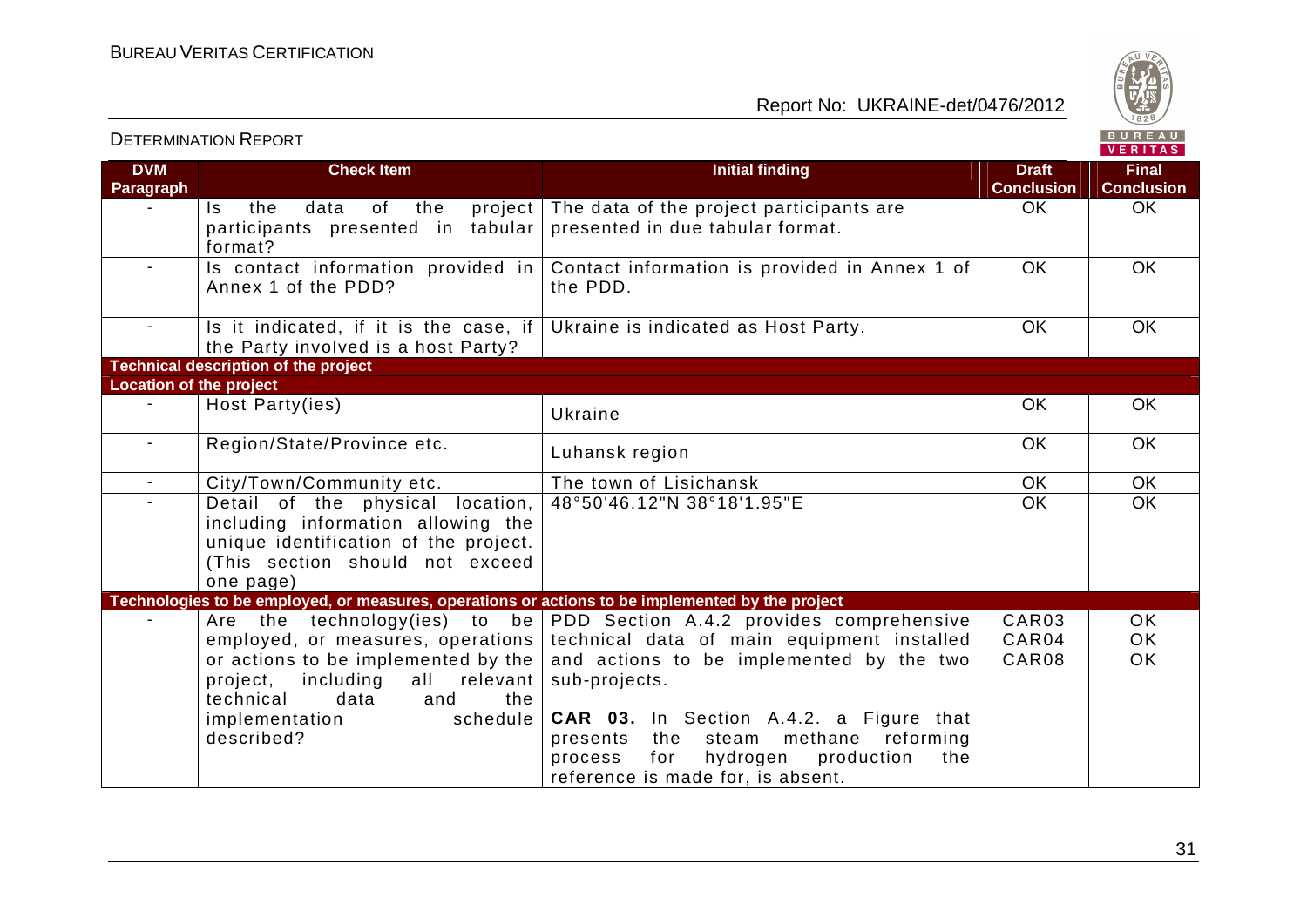

|                                | <b>DETERMINATION REPORT</b>                                                                                                   |                                                                                                                                                                                                                                                                                              |                                   | BUREAU<br>VERITAS                 |
|--------------------------------|-------------------------------------------------------------------------------------------------------------------------------|----------------------------------------------------------------------------------------------------------------------------------------------------------------------------------------------------------------------------------------------------------------------------------------------|-----------------------------------|-----------------------------------|
| <b>DVM</b><br><b>Paragraph</b> | <b>Check Item</b>                                                                                                             | <b>Initial finding</b>                                                                                                                                                                                                                                                                       | <b>Draft</b><br><b>Conclusion</b> | <b>Final</b><br><b>Conclusion</b> |
|                                |                                                                                                                               | Please, correct this.                                                                                                                                                                                                                                                                        |                                   |                                   |
|                                |                                                                                                                               | <b>CAR 04.</b> The footnote number is not correct.<br>Please, check it and make corrections<br>appropriately.                                                                                                                                                                                |                                   |                                   |
|                                |                                                                                                                               | <b>CAR 08.</b> In accordance with the GUIDELINES<br>FOR USERS OF THE JI PDD FORM Version<br>04, the project implementation schedule shall<br>be provided in Section A.4.2.                                                                                                                   |                                   |                                   |
| circumstances                  |                                                                                                                               | Brief explanation of how the anthropogenic emissions of greenhouse gases by sources are to be reduced by the proposed JI project, including<br>why the emission reductions would not occur in the absence of the proposed project, taking into account national and/or sectoral policies and |                                   |                                   |
|                                | Is it stated how anthropogenic GHG<br>emission reductions are to be<br>achieved? (This section should not<br>exceed one page) | The proposed JI project is aimed at reduction<br>of greenhouse gas emissions by decreasing<br>the consumption of energy resources through<br>the implementation of energy efficiency<br>measures.                                                                                            | OK                                | <b>OK</b>                         |
|                                |                                                                                                                               | project activity,<br>the<br>Within the<br>plant<br>implemented measures aimed at reduction of<br>greenhouse gas emissions:                                                                                                                                                                   |                                   |                                   |
|                                |                                                                                                                               | Installation<br>Pressure<br>of<br>Swing<br>$\bullet$<br>Adsorption Unit for hydrogen extraction<br>from the refinery off-gases<br>with<br>decreasing natural gas and electricity<br>consumption - the emission reductions<br>are generated by reducing the specific                          |                                   |                                   |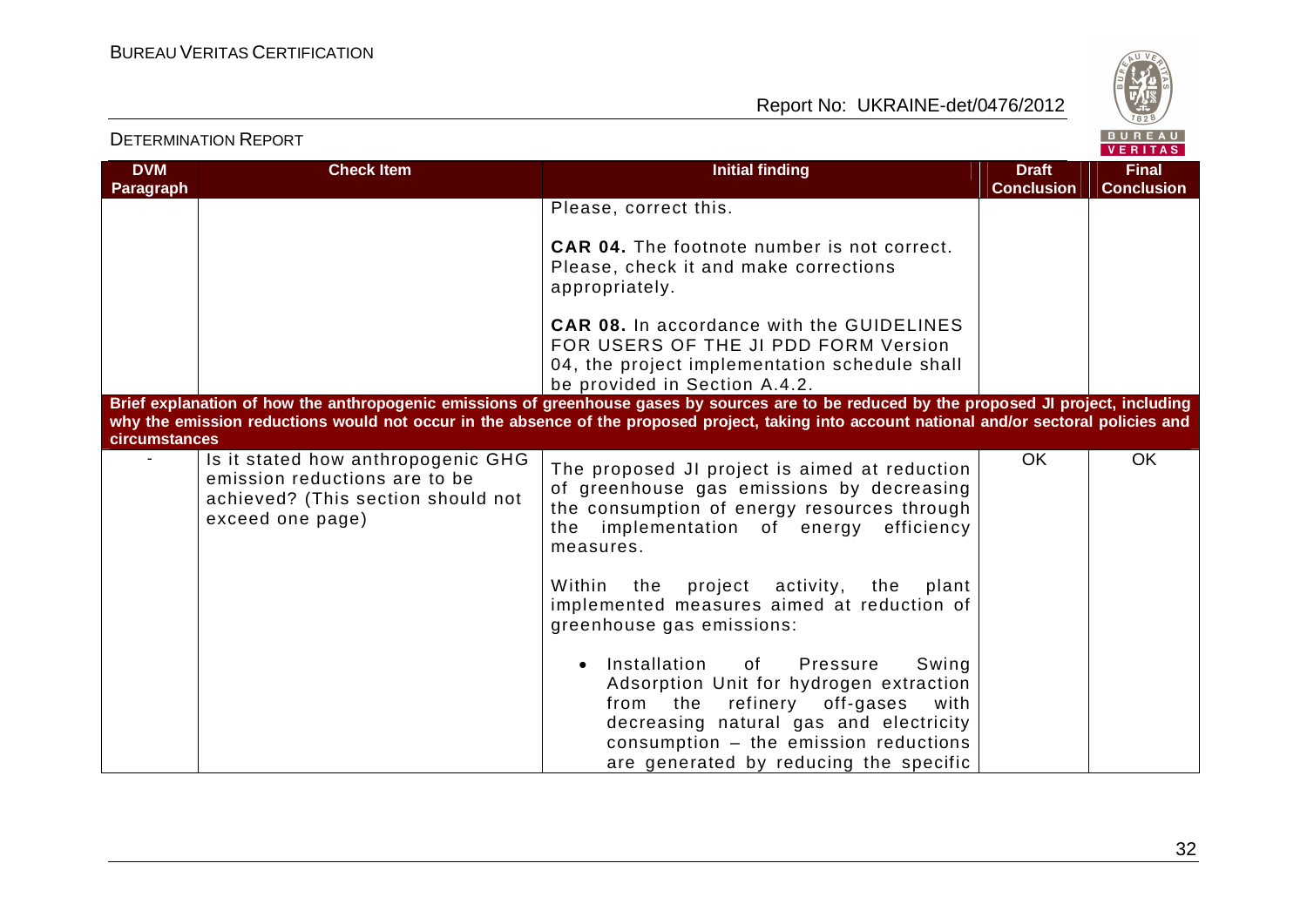

| <b>DVM</b><br><b>Paragraph</b> | <b>Check Item</b>                                                                                                                                   | <b>Initial finding</b>                                                                                                                                                                                                                                                                                                                                                                 | <b>Draft</b><br><b>Conclusion</b> | <b>Final</b><br><b>Conclusion</b> |
|--------------------------------|-----------------------------------------------------------------------------------------------------------------------------------------------------|----------------------------------------------------------------------------------------------------------------------------------------------------------------------------------------------------------------------------------------------------------------------------------------------------------------------------------------------------------------------------------------|-----------------------------------|-----------------------------------|
|                                |                                                                                                                                                     | the<br>consumption of<br>natural<br>gas<br>required for the production of hydrogen;<br>Reconstruction of two AK-1.5 units for<br>$\bullet$<br>nitrogen production with decreasing<br>electricity<br>consumption<br>emission<br>$\equiv$<br>reductions are generated through the<br>decrease<br>in<br>specific<br>electricity<br>required for<br>nitrogen<br>consumption<br>production. |                                   |                                   |
|                                | Is it provided the estimation of<br>emission reductions over the<br>crediting period?                                                               | The estimation of emission reductions over<br>the crediting period is provided.                                                                                                                                                                                                                                                                                                        | <b>OK</b>                         | <b>OK</b>                         |
|                                | Is it provided the estimated annual<br>reduction for the chosen credit<br>period in tCO <sub>2</sub> e?                                             | The estimated annual reduction for the<br>chosen credit period is provided in $tCO2e$ .                                                                                                                                                                                                                                                                                                | <b>OK</b>                         | <b>OK</b>                         |
|                                | Are the data from questions above<br>presented in tabular format?                                                                                   | The data from questions above are presented<br>in tabular format. Refer to Tables 5 and 6 of<br>the PDD Section A.4.3.1                                                                                                                                                                                                                                                                | OK                                | <b>OK</b>                         |
|                                | Estimated amount of emission reductions over the crediting period                                                                                   |                                                                                                                                                                                                                                                                                                                                                                                        |                                   |                                   |
|                                | Is the length of the crediting period<br>Indicated?                                                                                                 | The length of the crediting period is indicated<br>as 4 years and 2 months (or 242 months)                                                                                                                                                                                                                                                                                             | <b>OK</b>                         | <b>OK</b>                         |
| $\sim$                         | Are estimates of total as well as<br>and<br>annual<br>annual<br>average<br>emission reductions in tonnes of<br>CO <sub>2</sub> equivalent provided? | Total as well as annual and average annual<br>reductions in tonnes of<br>emission<br>CO <sub>2</sub><br>equivalent are provided in accordance with<br>the calculated values in the spreadsheet<br>provided to the verifier and are presented<br>separately for the Kyoto and post-Kyoto<br>periods.                                                                                    | $\overline{OK}$                   | <b>OK</b>                         |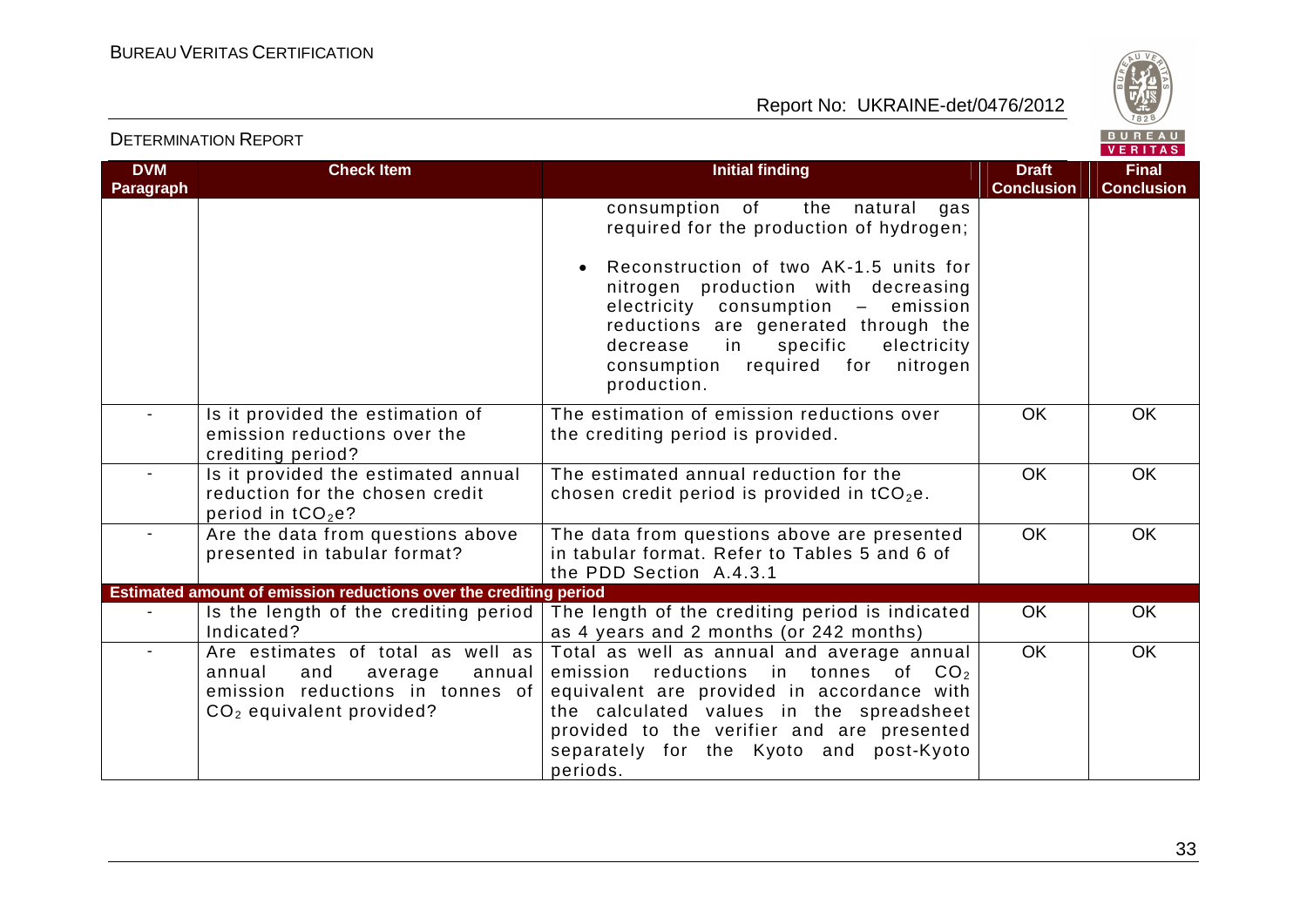



| <b>DVM</b><br><b>Paragraph</b> | <b>Check Item</b>                                                                                                                                                                                                                                                                                                                                                                                               | <b>Initial finding</b>                                                                                                                                 | <b>Draft</b><br><b>Conclusion</b> | <b>Final</b><br><b>Conclusion</b> |
|--------------------------------|-----------------------------------------------------------------------------------------------------------------------------------------------------------------------------------------------------------------------------------------------------------------------------------------------------------------------------------------------------------------------------------------------------------------|--------------------------------------------------------------------------------------------------------------------------------------------------------|-----------------------------------|-----------------------------------|
|                                | <b>Project approvals by Parties</b>                                                                                                                                                                                                                                                                                                                                                                             |                                                                                                                                                        |                                   |                                   |
| 19                             | Have the DFPs of all Parties listed<br>as "Parties involved" in the PDD<br>provided written project approvals?                                                                                                                                                                                                                                                                                                  | <b>CAR 01.</b> The project has no written approvals<br>by the Parties involved.<br>The project approval by the Host Party will be                      | CAR01<br>CL <sub>01</sub>         | Pending<br>Pending                |
|                                |                                                                                                                                                                                                                                                                                                                                                                                                                 | provided after the determination statement is<br>issued by the AIE.<br>CL 01. Please,<br>provide the letter of<br>Endorsement issued by Ukrainian DPF. |                                   |                                   |
| 19                             | Does the PDD identify at least the<br>host Party as a "Party involved"?                                                                                                                                                                                                                                                                                                                                         | Host Party involved is Ukraine.                                                                                                                        |                                   |                                   |
| $\overline{19}$                | Has the DFP of the host Party<br>issued a written project approval?                                                                                                                                                                                                                                                                                                                                             | Refer to CAR 01.                                                                                                                                       |                                   | Pending                           |
| $\overline{20}$                | Are all the written project approvals<br>by Parties involved unconditional?                                                                                                                                                                                                                                                                                                                                     | Refer to CAR 01.                                                                                                                                       |                                   | Pending                           |
|                                | Authorization of project participants by Parties involved                                                                                                                                                                                                                                                                                                                                                       |                                                                                                                                                        |                                   |                                   |
| 21                             | Is each of the legal entities listed<br>as project participants in the PDD<br>authorized by a Party<br>involved, which is also listed in the<br>PDD, through:<br>- A written project approval by a<br>Party involved, explicitly indicating<br>the name of the legal entity? or<br>Any other form of project<br>participant authorization in writing,<br>explicitly indicating the name of the<br>legal entity? | The<br>participants will likely<br>project<br>be<br>authorized with the issue of the relevant<br>project approvals.<br>Pending a response to CAR 01.   |                                   | Pending                           |
| <b>Baseline setting</b>        |                                                                                                                                                                                                                                                                                                                                                                                                                 |                                                                                                                                                        |                                   |                                   |
| 22                             | Does the PDD explicitly indicate                                                                                                                                                                                                                                                                                                                                                                                | The PDD explicitly indicates that that a                                                                                                               | CL <sub>05</sub>                  | <b>OK</b>                         |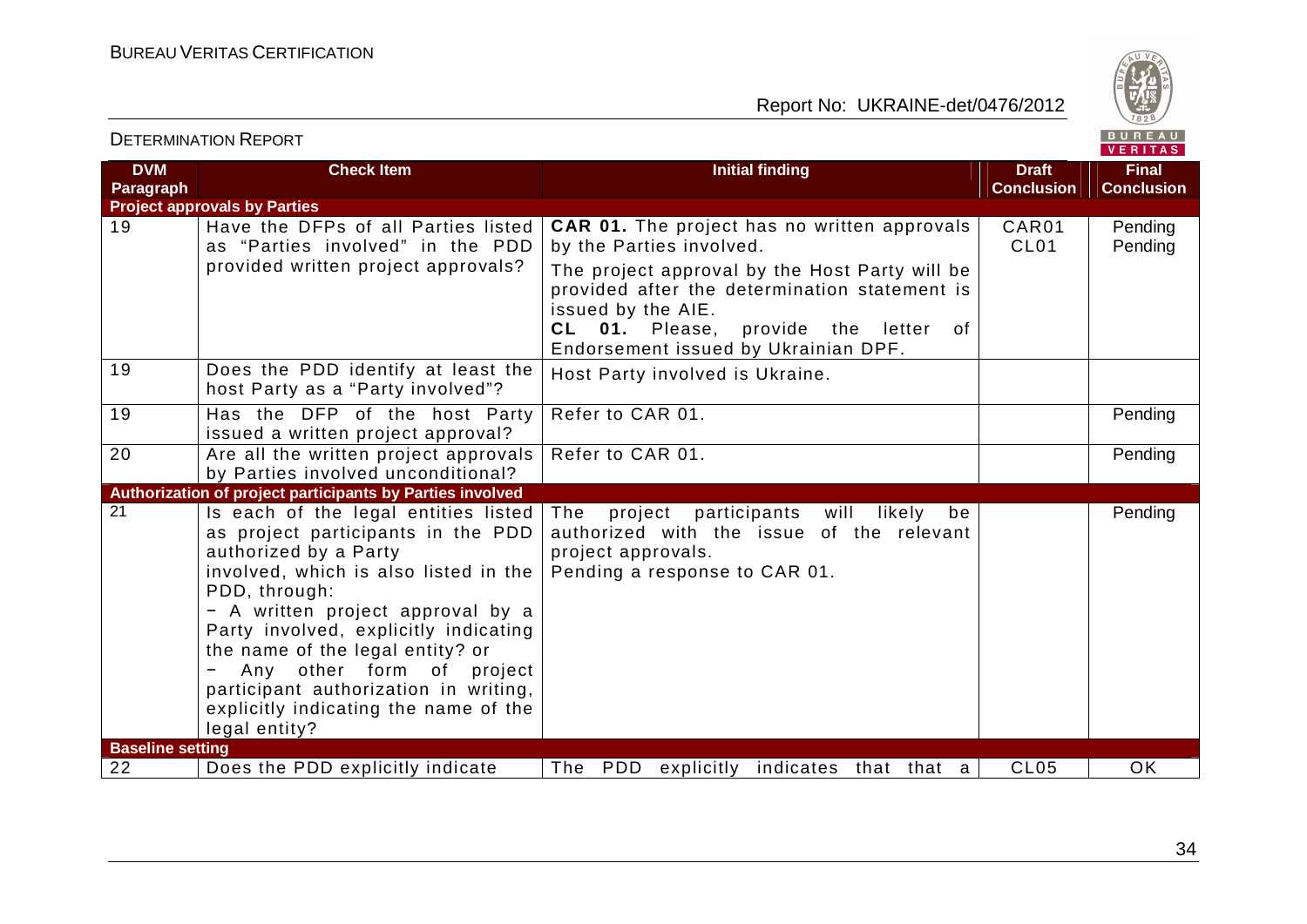



|                                | <b>DETERMINATION REPORT</b>                                                                                                                    |                                                                                                                                                                                                                                                                                                                                                                                                                                                                         |                                               | BUREAU<br>VERITAS                 |
|--------------------------------|------------------------------------------------------------------------------------------------------------------------------------------------|-------------------------------------------------------------------------------------------------------------------------------------------------------------------------------------------------------------------------------------------------------------------------------------------------------------------------------------------------------------------------------------------------------------------------------------------------------------------------|-----------------------------------------------|-----------------------------------|
| <b>DVM</b><br><b>Paragraph</b> | <b>Check Item</b>                                                                                                                              | <b>Initial finding</b>                                                                                                                                                                                                                                                                                                                                                                                                                                                  | <b>Draft</b><br><b>Conclusion</b>             | <b>Final</b><br><b>Conclusion</b> |
|                                | which of the following approaches<br>is used for identifying the baseline?<br>- JI specific approach<br>- Approved CDM methodology<br>approach | baseline for the JI project is set in<br>accordance with Appendix B to decision<br>9/CMP.1 (JI guidelines), and with further<br>Guidance on Criteria for Baseline Setting and<br>Monitoring (version 03) (hereinafter referred<br>to as Guidance).                                                                                                                                                                                                                      | CL <sub>06</sub><br>CAR09<br>CL <sub>07</sub> | <b>OK</b><br><b>OK</b><br>OK.     |
|                                |                                                                                                                                                | <b>CL 05.</b> The description of the approach<br>chosen for a baseline setting is overloaded<br>with the theoretical provisions cited from the<br>guidelines and thus is nontransparent. Please<br>provide clearly and briefly the description of<br>an approach chosen from the three possible<br>options as provided in the GUIDANCE ON<br>CRITERIA FOR BASELINE SETTING AND<br><b>MONITORING Version 03 paragraph 9.</b><br>CL 06. Section B.1. of the PDD reads the |                                               |                                   |
|                                |                                                                                                                                                | following: "A baseline for the JI project has to<br>be set in accordance with Appendix B to<br>decision 9/CMP.1 (JI guidelines)". Please<br>clarify whether it has to be set or rather is<br>set.                                                                                                                                                                                                                                                                       |                                               |                                   |
|                                |                                                                                                                                                | <b>CAR 09.</b> In accordance with the GUIDELINES<br>FOR USERS OF THE JI PDD FORM Version<br>04 Section B.1. the project participants must<br>describe and justify the baseline chosen in<br>accordance with appendix B of the JI<br>guidelines and the "Guidance on criteria for                                                                                                                                                                                        |                                               |                                   |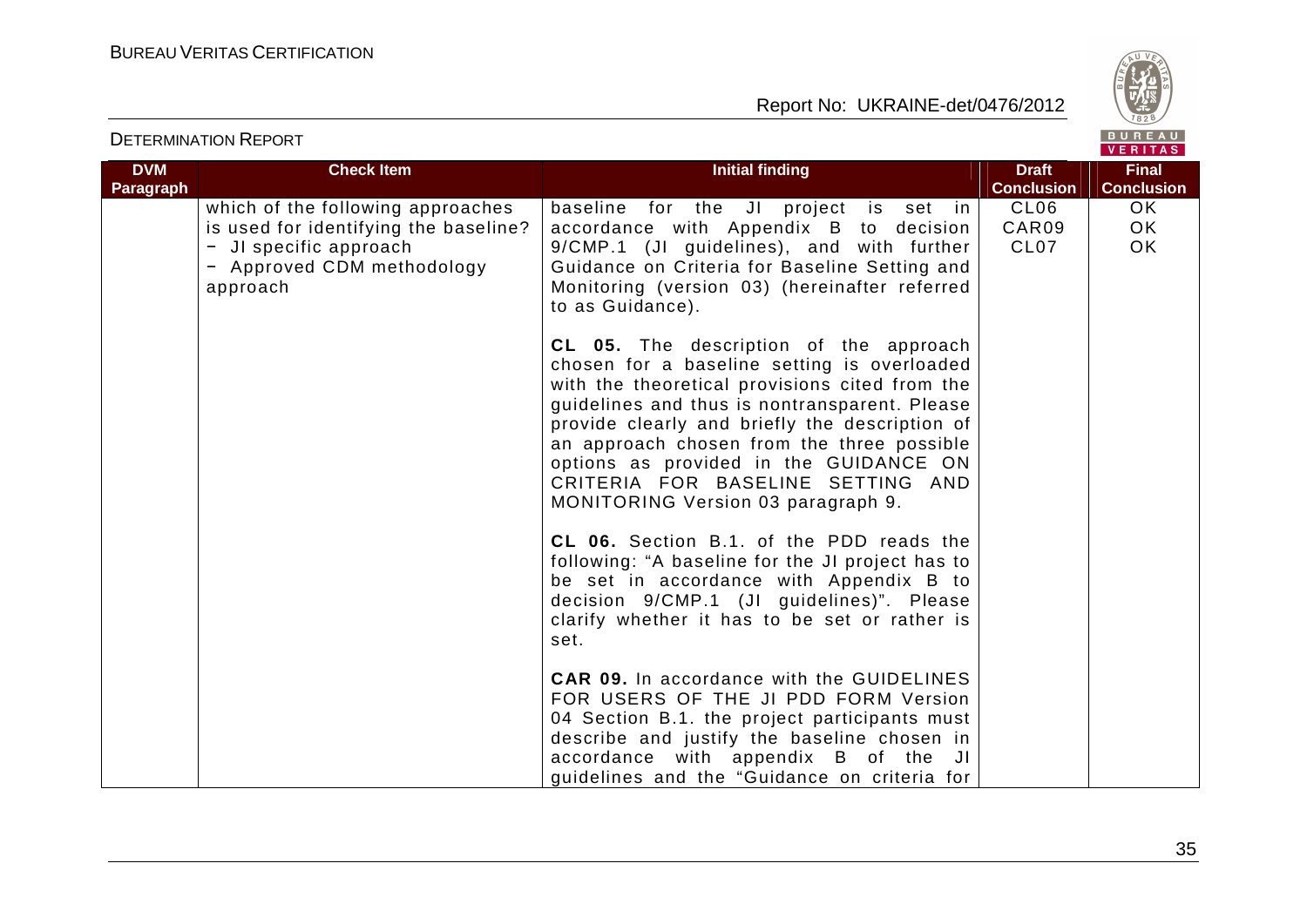



| <b>DVM</b> | <b>Check Item</b>                                                                                            | <b>Initial finding</b>                                                                                                                                                                                                                                                                                                                                                                                                                                                                                                                                                                                                                                                             | <b>Draft</b>      | <b>Final</b>      |
|------------|--------------------------------------------------------------------------------------------------------------|------------------------------------------------------------------------------------------------------------------------------------------------------------------------------------------------------------------------------------------------------------------------------------------------------------------------------------------------------------------------------------------------------------------------------------------------------------------------------------------------------------------------------------------------------------------------------------------------------------------------------------------------------------------------------------|-------------------|-------------------|
| Paragraph  | JI specific approach only                                                                                    | baseline setting and monitoring", as well as<br>explicitly indicate which of the approaches<br>regarding baseline setting, defined in the<br>JISC's "Guidance on criteria for baseline<br>setting and monitoring", is chosen.<br>Please make respective corrections in Section<br>B.1. Step1. Indication and description of the<br>approach chosen regarding baseline setting.<br>CL 07. Please, clarify or make due<br>corrections in the following statement:<br>"Project<br>participants<br>use<br>approaches<br>suggested by the Guidance<br>and<br>methodological tools provided by the CDM<br>Executive Board". (Sub step 2c. Baseline<br>identification, item 3 of the PDD) | <b>Conclusion</b> | <b>Conclusion</b> |
| 23         | Does the PDD provide a detailed<br>in<br>theoretical<br>description<br>a<br>complete and transparent manner? | A detailed theoretical description in a<br>complete and transparent manner<br>and<br>justification of the baseline chosen is<br>provided in accordance with Paragraphs 23<br>through 29 of the Guidance for Baseline<br>Setting and Monitoring and further use of the<br>step-wise approach<br>prescribed<br>bv<br>the<br>"Guidelines<br>for users<br>of the<br>Joint<br>Implementation Project Design Document<br>Form" (version 04), which includes:<br>Identification of the baseline by listing and                                                                                                                                                                            | <b>OK</b>         | <b>OK</b>         |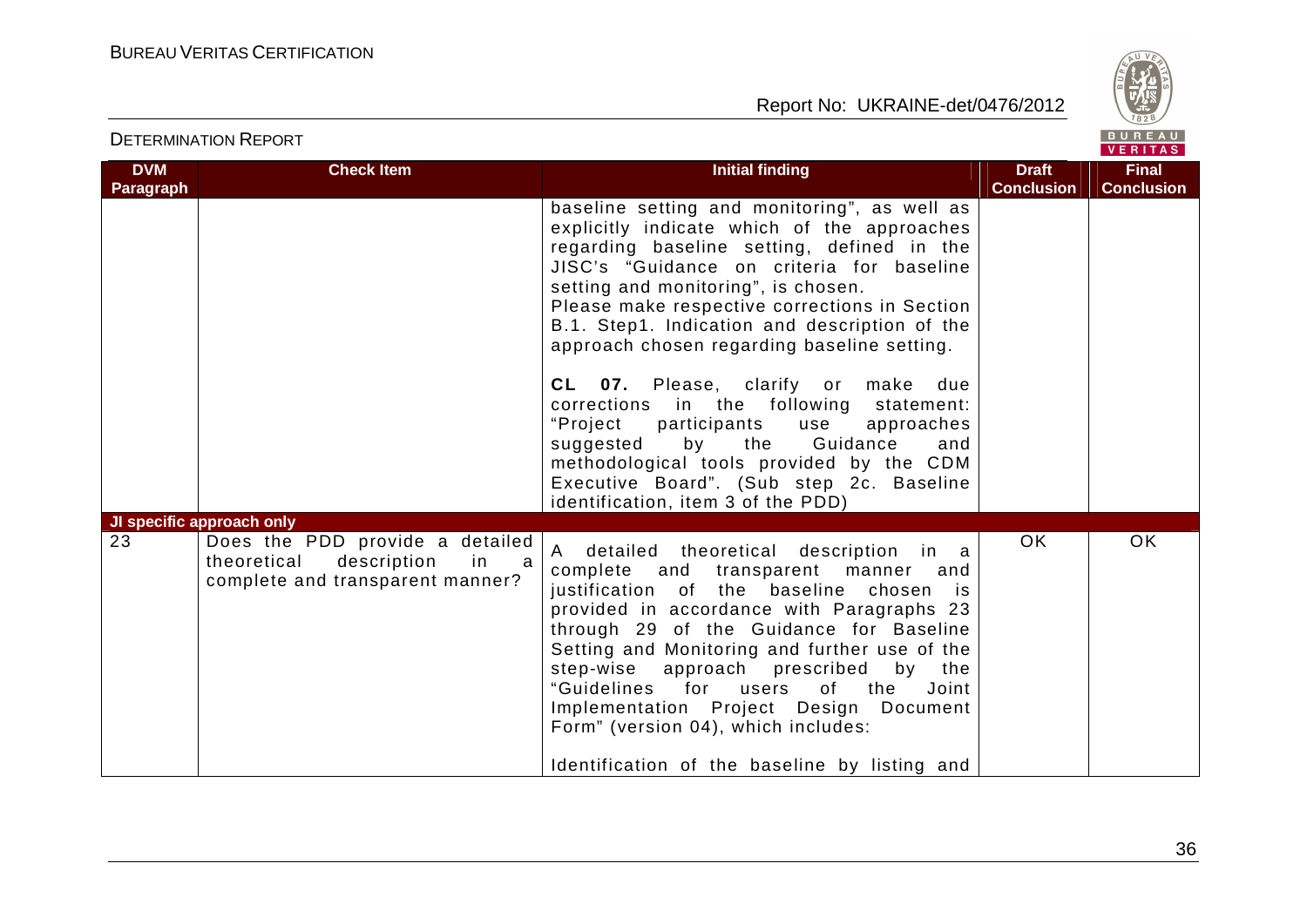

| <b>DETERMINATION REPORT</b> |
|-----------------------------|
|-----------------------------|

| <b>DVM</b>       | <b>Check Item</b>                                                                                                                                                                                                                                                                                                                                                                                                                                                                                                                                                                                                                                                                             | <b>Initial finding</b>                                                                                                                                                                                                                                                                                                                                                                                                                                                                                                                                                                                                                                                                                                                                                                                                                                                                                                                                                      | <b>Draft</b>                             | <b>Final</b>           |
|------------------|-----------------------------------------------------------------------------------------------------------------------------------------------------------------------------------------------------------------------------------------------------------------------------------------------------------------------------------------------------------------------------------------------------------------------------------------------------------------------------------------------------------------------------------------------------------------------------------------------------------------------------------------------------------------------------------------------|-----------------------------------------------------------------------------------------------------------------------------------------------------------------------------------------------------------------------------------------------------------------------------------------------------------------------------------------------------------------------------------------------------------------------------------------------------------------------------------------------------------------------------------------------------------------------------------------------------------------------------------------------------------------------------------------------------------------------------------------------------------------------------------------------------------------------------------------------------------------------------------------------------------------------------------------------------------------------------|------------------------------------------|------------------------|
| <b>Paragraph</b> |                                                                                                                                                                                                                                                                                                                                                                                                                                                                                                                                                                                                                                                                                               |                                                                                                                                                                                                                                                                                                                                                                                                                                                                                                                                                                                                                                                                                                                                                                                                                                                                                                                                                                             | <b>Conclusion</b>                        | <b>Conclusion</b>      |
|                  |                                                                                                                                                                                                                                                                                                                                                                                                                                                                                                                                                                                                                                                                                               | describing plausible future scenarios on the<br>basis of conservative assumptions<br>and<br>selecting the most plausible one.<br>Identification the most plausible future<br>scenario by performing a barrier analysis.<br>Identification and listing key factors for<br>baseline setting.                                                                                                                                                                                                                                                                                                                                                                                                                                                                                                                                                                                                                                                                                  |                                          |                        |
| 23               | Does the PDD provide justification<br>that the baseline is established:<br>(a) By listing and describing<br>plausible future scenarios on the<br>basis of conservative assumptions<br>and selecting the most plausible<br>one?<br>(b) Taking into account relevant<br>national and/or sectoral policies<br>and circumstance?<br>Are key factors that affect a<br>baseline taken into account?<br>(c) In a transparent manner with<br>regard to the choice of approaches,<br>methodologies,<br>assumptions,<br>parameters, data sources and key<br>factors?<br>Taking<br>into<br>0f<br>(d)<br>account<br>uncertainties<br>using<br>and<br>conservative assumptions?<br>In such a way that ERUs | Baseline is established:<br>By listing and describing likely future<br>scenarios available for the project owner and<br>selecting the most plausible one. Four<br>alternatives for the sub-project 1 and and<br>three alternatives for the sub-project 2 were<br><b>Based</b><br>listed, and<br>assessed.<br>on<br>the<br>alternatives analysis taking into account the<br>results of the barrier analyses, a conclusion is<br>made that continuation of existing situation is<br>the most plausible future scenario and is the<br>baseline scenario for both subprojects.<br>Taking into account relevant national<br>(a)<br>policies and circumstance regarding industry<br>development (refer to Section B.1, footnotes<br>17) as well as key appropriate factors that<br>affect a baseline, such as availability of<br>capital for the project implementation; fuel<br>prices and its availability, high costs and local<br>availability of project technologies<br>and | CAR02<br>CL <sub>09</sub><br><b>CL10</b> | OK.<br><b>OK</b><br>OK |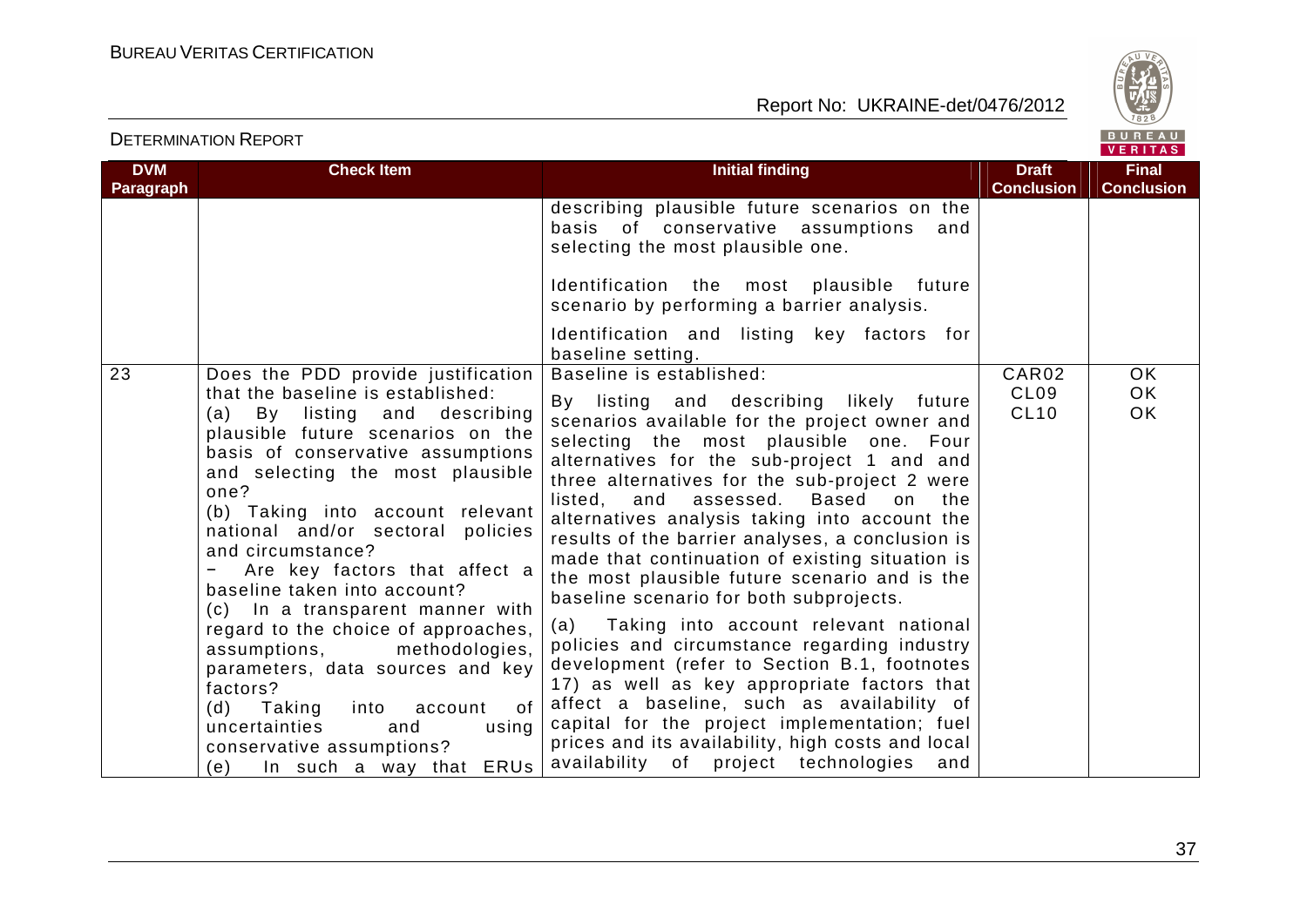



|                                |                                                                                                                                                                                                                                                        |                                                                                                                                                                                                                                                                                                                                                                                                                      |                                   | 1.111172                          |
|--------------------------------|--------------------------------------------------------------------------------------------------------------------------------------------------------------------------------------------------------------------------------------------------------|----------------------------------------------------------------------------------------------------------------------------------------------------------------------------------------------------------------------------------------------------------------------------------------------------------------------------------------------------------------------------------------------------------------------|-----------------------------------|-----------------------------------|
| <b>DVM</b><br><b>Paragraph</b> | <b>Check Item</b>                                                                                                                                                                                                                                      | <b>Initial finding</b>                                                                                                                                                                                                                                                                                                                                                                                               | <b>Draft</b><br><b>Conclusion</b> | <b>Final</b><br><b>Conclusion</b> |
|                                | activity levels outside the project or<br>due to force majeure?<br>(f) By drawing on the list of<br>standard variables contained<br>in I<br>appendix B to "Guidance on criteria  <br>for<br>baseline<br>setting<br>and<br>monitoring", as appropriate? | cannot be earned for decreases in techniques, skills and know-how regarding the<br>ability to introduce and operate the project<br>equipment (refer to Section B.1.)<br>(b) In a generally transparent manner with<br>regard to the choice of the JI specific<br>approach<br>related<br>assumptions,<br>and<br>parameters, data sources and key factors for<br>baseline setting, which are listed in Section<br>B.1. |                                   |                                   |
|                                |                                                                                                                                                                                                                                                        | Taking into account of the uncertainty and<br>using a conservative assumption such as the<br>following:                                                                                                                                                                                                                                                                                                              |                                   |                                   |
|                                |                                                                                                                                                                                                                                                        | (c) Lower range of parameters is used for<br>calculation of baseline emissions and higher<br>range of parameters is used for calculation of<br>project activity emissions;                                                                                                                                                                                                                                           |                                   |                                   |
|                                |                                                                                                                                                                                                                                                        | Default values were used to the extent<br>(d)<br>possible in order to reduce uncertainty and<br>provide conservative data for emission<br>calculations.                                                                                                                                                                                                                                                              |                                   |                                   |
|                                |                                                                                                                                                                                                                                                        | (e) The emissions of methane and nitrous<br>oxide have not taken into consideration. This<br>is conservative.                                                                                                                                                                                                                                                                                                        |                                   |                                   |
|                                |                                                                                                                                                                                                                                                        | In such a way that ERUs cannot be<br>(f)                                                                                                                                                                                                                                                                                                                                                                             |                                   |                                   |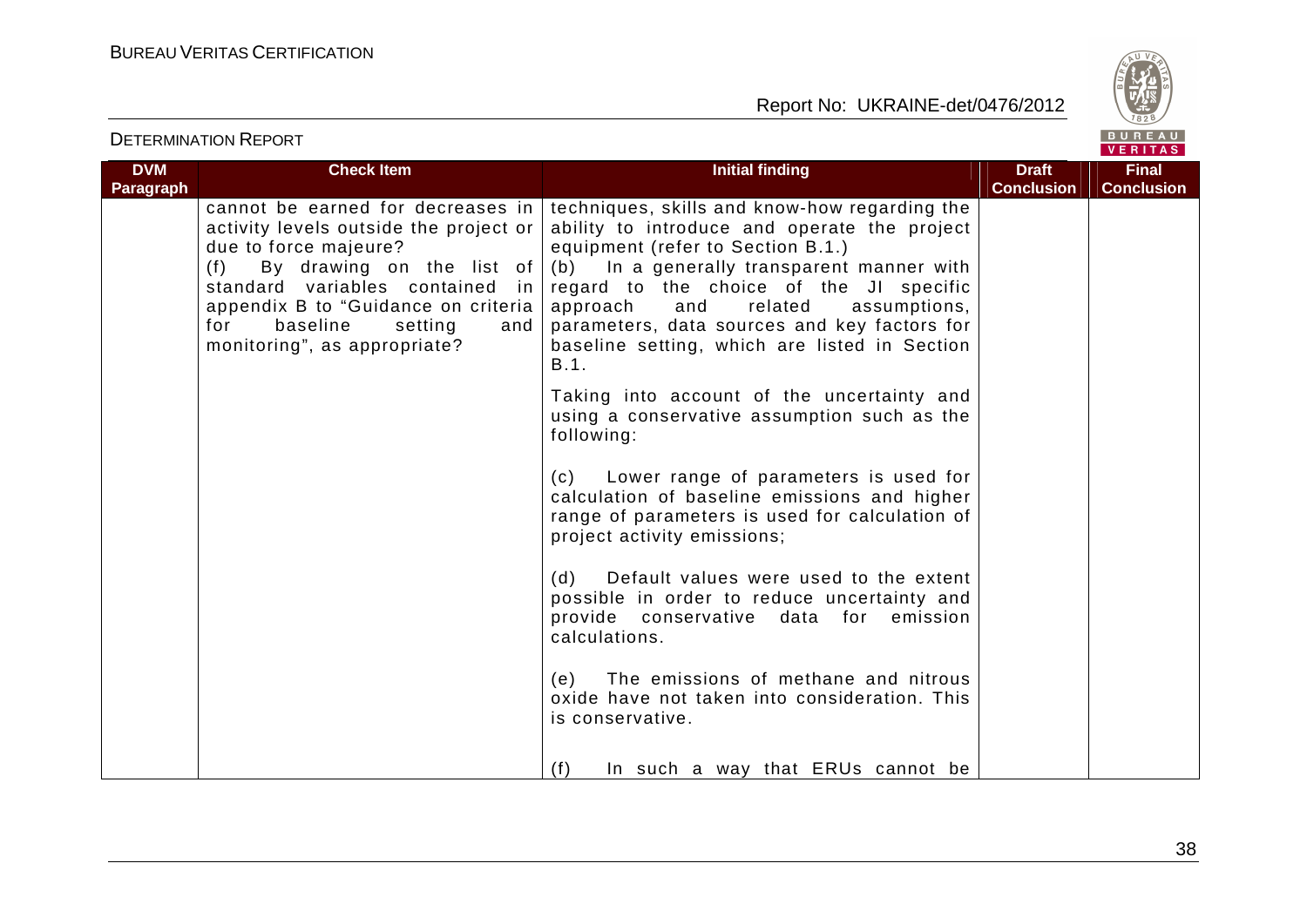



| <b>DVM</b> | <b>Check Item</b>                                                                                                                               | <b>Initial finding</b>                                                                                                                                                                                                                                                                                                            | <b>Draft</b>      | <b>Final</b>      |
|------------|-------------------------------------------------------------------------------------------------------------------------------------------------|-----------------------------------------------------------------------------------------------------------------------------------------------------------------------------------------------------------------------------------------------------------------------------------------------------------------------------------|-------------------|-------------------|
| Paragraph  |                                                                                                                                                 |                                                                                                                                                                                                                                                                                                                                   | <b>Conclusion</b> | <b>Conclusion</b> |
|            |                                                                                                                                                 | earned for decreases in activity levels outside<br>the project or due to force majeure.<br>By drawing on the list of standard<br>(g)<br>variables contained in appendix B to<br>"Guidance on criteria for baseline setting and<br>monitoring".                                                                                    |                   |                   |
|            |                                                                                                                                                 | <b>CAR 02.</b> It is evident that all variables,<br>parameters and data sources used for<br>establishing the baseline were taken as<br>historic ones and thus, should have been set<br>as ex-post data.<br>Please, make respective corrections to the<br>tables of parameters for baseline setting in<br>Section B.1, of the PDD. |                   |                   |
|            |                                                                                                                                                 | CL 09. Please clarify what the standard<br>QA/QC procedures referred to the project<br>parameters that are to be used are? What<br>standard is meant? (Section B.1., tables of<br>parameters)                                                                                                                                     |                   |                   |
|            |                                                                                                                                                 | CL 10. Please clarify what the following<br>statement referring to the table of project<br>parameters in Section B.1. means: "According<br>to the project owner policy". What is this<br>policy? It should be described.                                                                                                          |                   |                   |
| 24         | selected<br>elements<br> f <br>or<br>combinations of approved<br>CDM<br>methodologies or methodological<br>tools for baseline setting are used, | N/A                                                                                                                                                                                                                                                                                                                               |                   |                   |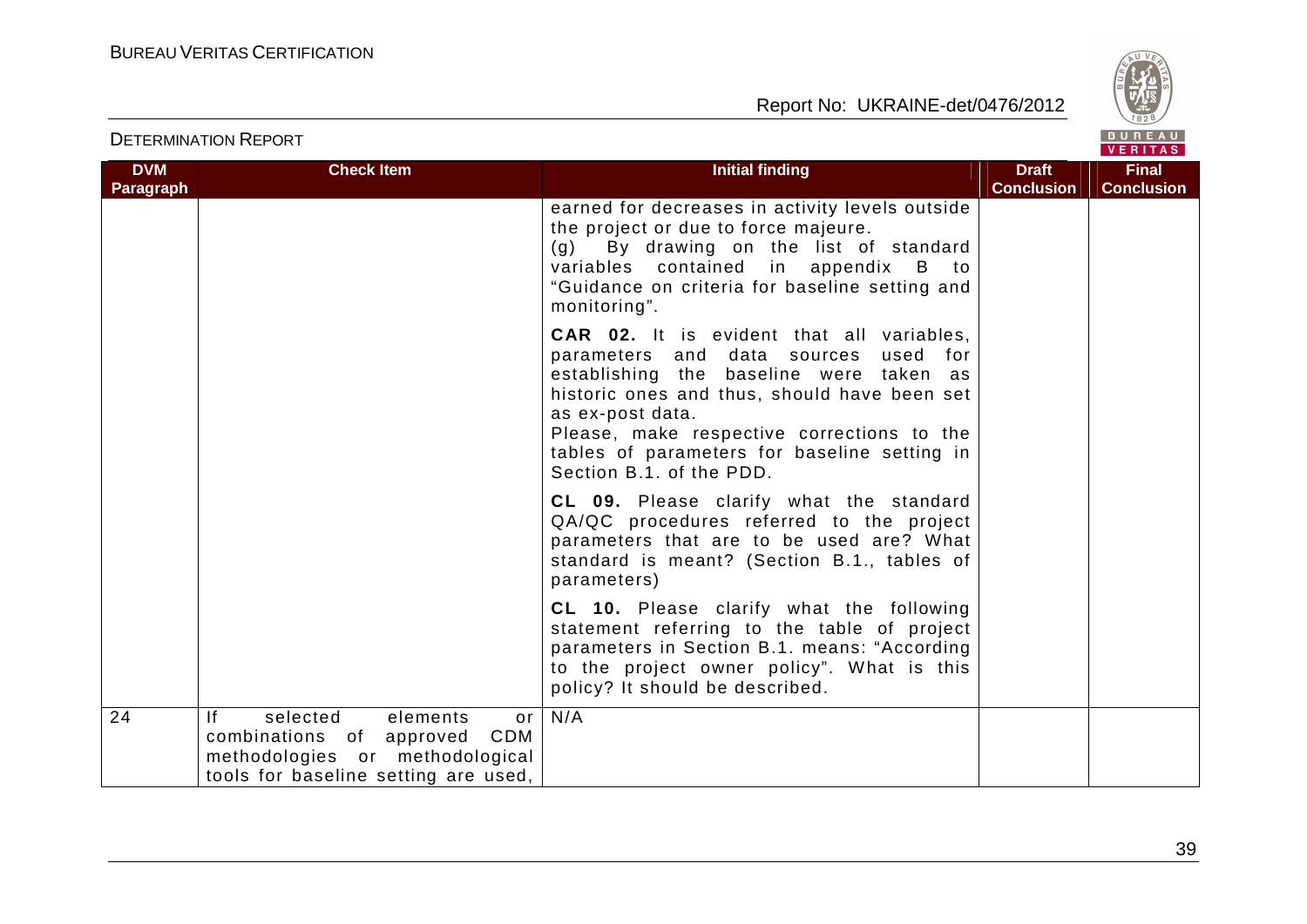



| <b>DVM</b>           | <b>Check Item</b>                                                                                                                                                                                                                                                                                                                                                                                                                     | <b>Initial finding</b>                                                                                                                                                                                                                                                                                                                                                                                                                                                                                                                                                                                                                 | <b>Draft</b>      | <b>Final</b>      |
|----------------------|---------------------------------------------------------------------------------------------------------------------------------------------------------------------------------------------------------------------------------------------------------------------------------------------------------------------------------------------------------------------------------------------------------------------------------------|----------------------------------------------------------------------------------------------------------------------------------------------------------------------------------------------------------------------------------------------------------------------------------------------------------------------------------------------------------------------------------------------------------------------------------------------------------------------------------------------------------------------------------------------------------------------------------------------------------------------------------------|-------------------|-------------------|
| <b>Paragraph</b>     |                                                                                                                                                                                                                                                                                                                                                                                                                                       |                                                                                                                                                                                                                                                                                                                                                                                                                                                                                                                                                                                                                                        | <b>Conclusion</b> | <b>Conclusion</b> |
|                      | the selected elements<br>are<br>or                                                                                                                                                                                                                                                                                                                                                                                                    |                                                                                                                                                                                                                                                                                                                                                                                                                                                                                                                                                                                                                                        |                   |                   |
|                      | combinations together<br>with the                                                                                                                                                                                                                                                                                                                                                                                                     |                                                                                                                                                                                                                                                                                                                                                                                                                                                                                                                                                                                                                                        |                   |                   |
|                      | elements supplementary developed                                                                                                                                                                                                                                                                                                                                                                                                      |                                                                                                                                                                                                                                                                                                                                                                                                                                                                                                                                                                                                                                        |                   |                   |
|                      | by the project participants in line                                                                                                                                                                                                                                                                                                                                                                                                   |                                                                                                                                                                                                                                                                                                                                                                                                                                                                                                                                                                                                                                        |                   |                   |
|                      | with 23 above?                                                                                                                                                                                                                                                                                                                                                                                                                        |                                                                                                                                                                                                                                                                                                                                                                                                                                                                                                                                                                                                                                        |                   |                   |
| 25                   | If a multi-project emission factor is<br>used, does the PDD<br>provide<br>appropriate justification?                                                                                                                                                                                                                                                                                                                                  | CO <sub>2</sub><br>emission<br>factor<br>for<br>electricity<br>consumption accepted by the Designated<br>Focal Point (DFP) of Ukraine and based on<br>the actual power plants data according to the<br>Calculation methodology for specific carbon<br>dioxide emissions from electric<br>energy<br>production at thermal power plants and its<br>consumption,<br>National<br>Environmental<br>Investment Agency of Ukraine (NEIA), 2011                                                                                                                                                                                                | <b>OK</b>         | <b>OK</b>         |
|                      | Approved CDM methodology approach only_Paragraphs 26(a) - 26(d)_Not applicable                                                                                                                                                                                                                                                                                                                                                        |                                                                                                                                                                                                                                                                                                                                                                                                                                                                                                                                                                                                                                        |                   |                   |
| <b>Additionality</b> |                                                                                                                                                                                                                                                                                                                                                                                                                                       |                                                                                                                                                                                                                                                                                                                                                                                                                                                                                                                                                                                                                                        |                   |                   |
|                      | JI specific approach only                                                                                                                                                                                                                                                                                                                                                                                                             |                                                                                                                                                                                                                                                                                                                                                                                                                                                                                                                                                                                                                                        |                   |                   |
| 28                   | following<br>approaches<br>for I<br>demonstrating additionality is used?  <br>Provision of traceable and<br>(a)<br>transparent information showing the<br>baseline was identified on the basis<br>of conservative assumptions, that<br>the project scenario is not part of<br>the identified baseline scenario and<br>that the<br>project will lead<br>to I<br>emission<br>reductions<br>or <sub>1</sub><br>enhancements of removals; | Does the PDD indicate which of the The analysis of alternatives, investment<br>analysis and common practice analysis were<br>undertaken to demonstrate additionality of the<br>project applying the most recent version<br>06.0.0 of the "Tool for the demonstration and<br>assessment of additionality" approved by the<br>CDM Executive Board was used.<br><b>CAR11.</b> Please, refer to Section B.2. of the<br>GUIDELINES FOR USERS OF THE JI PDD<br>FORM Version 04 and clearly state in Section<br>for<br>B.2.<br>approach<br>demonstrating<br>an<br>(b) Provision of traceable and additionality as required by Section B.2. of | CAR11             | <b>OK</b>         |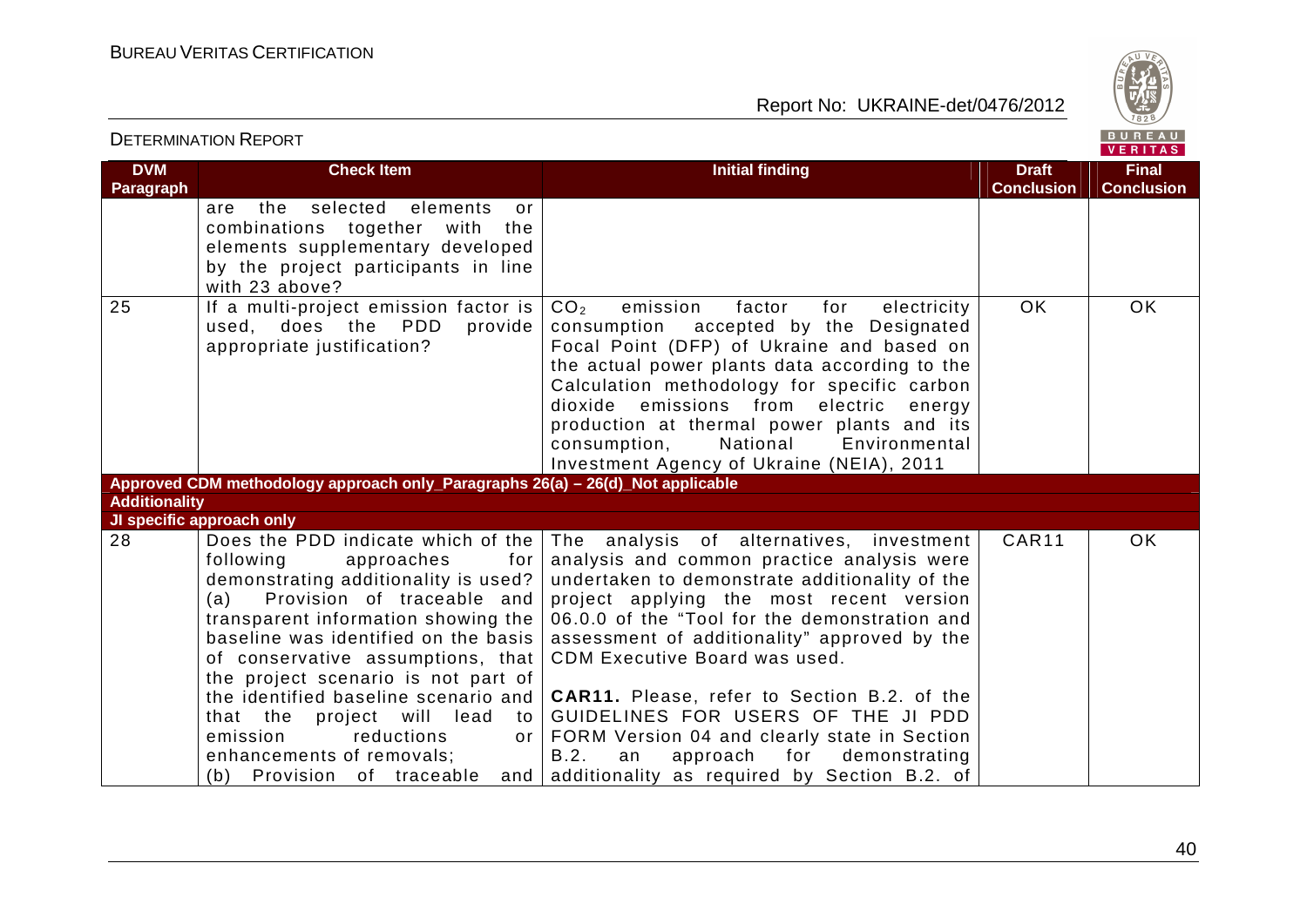

| <b>DVM</b> | <b>Check Item</b>                                                                                                                                                                                                                                                                                                                                                                                                                                     | <b>Initial finding</b>                                                                                                                                                                                                                                                                                                                                                                                     | <b>Draft</b>      | <b>Final</b>      |
|------------|-------------------------------------------------------------------------------------------------------------------------------------------------------------------------------------------------------------------------------------------------------------------------------------------------------------------------------------------------------------------------------------------------------------------------------------------------------|------------------------------------------------------------------------------------------------------------------------------------------------------------------------------------------------------------------------------------------------------------------------------------------------------------------------------------------------------------------------------------------------------------|-------------------|-------------------|
| Paragraph  |                                                                                                                                                                                                                                                                                                                                                                                                                                                       |                                                                                                                                                                                                                                                                                                                                                                                                            | <b>Conclusion</b> | <b>Conclusion</b> |
|            | transparent information that an AIE<br>has already positively determined<br>that a comparable project (to be)<br>implemented under comparable<br>circumstances has additionality;<br>(c) Application of the most recent<br>version of the "Tool for the<br>demonstration and assessment of<br>additionality. (allowing for a two-<br>month grace period) or any other<br>method for proving additionality<br>approved by the CDM Executive<br>Board". | the GUIDELINES FOR USERS OF THE JI<br>PDD FORM Version 04, as well as the<br>paragraph 44 of the GUIDANCE<br><b>ON</b><br>CRITERIA FOR BASELINE SETTING AND<br><b>MONITORING Version 03</b>                                                                                                                                                                                                                |                   |                   |
| 29(a)      | PDD<br>the<br>provide<br>Does<br>a<br>justification of the applicability of<br>the approach with a clear and<br>transparent description?                                                                                                                                                                                                                                                                                                              | Comprehensive justifications, explanations,<br>descriptions and analyses are made in<br>accordance with the selected<br>tool and<br>provided in the PDD Section B.2.                                                                                                                                                                                                                                       | OK.               | <b>OK</b>         |
| 29(b)      | Are additionality proofs provided?                                                                                                                                                                                                                                                                                                                                                                                                                    | provided<br>Additionality<br>proofs<br>by<br>are<br>conducting:<br>identification of alternatives to<br>the<br>activity<br>consistent<br>with<br>project<br>mandatory law and regulations for both<br>sub-projects;<br>investment analysis that applies a<br>benchmark analysis based on the NPV<br>calculation made for both sub-projects<br>for the period 20 years of the proposed<br>project activity; | CAR05             | <b>OK</b>         |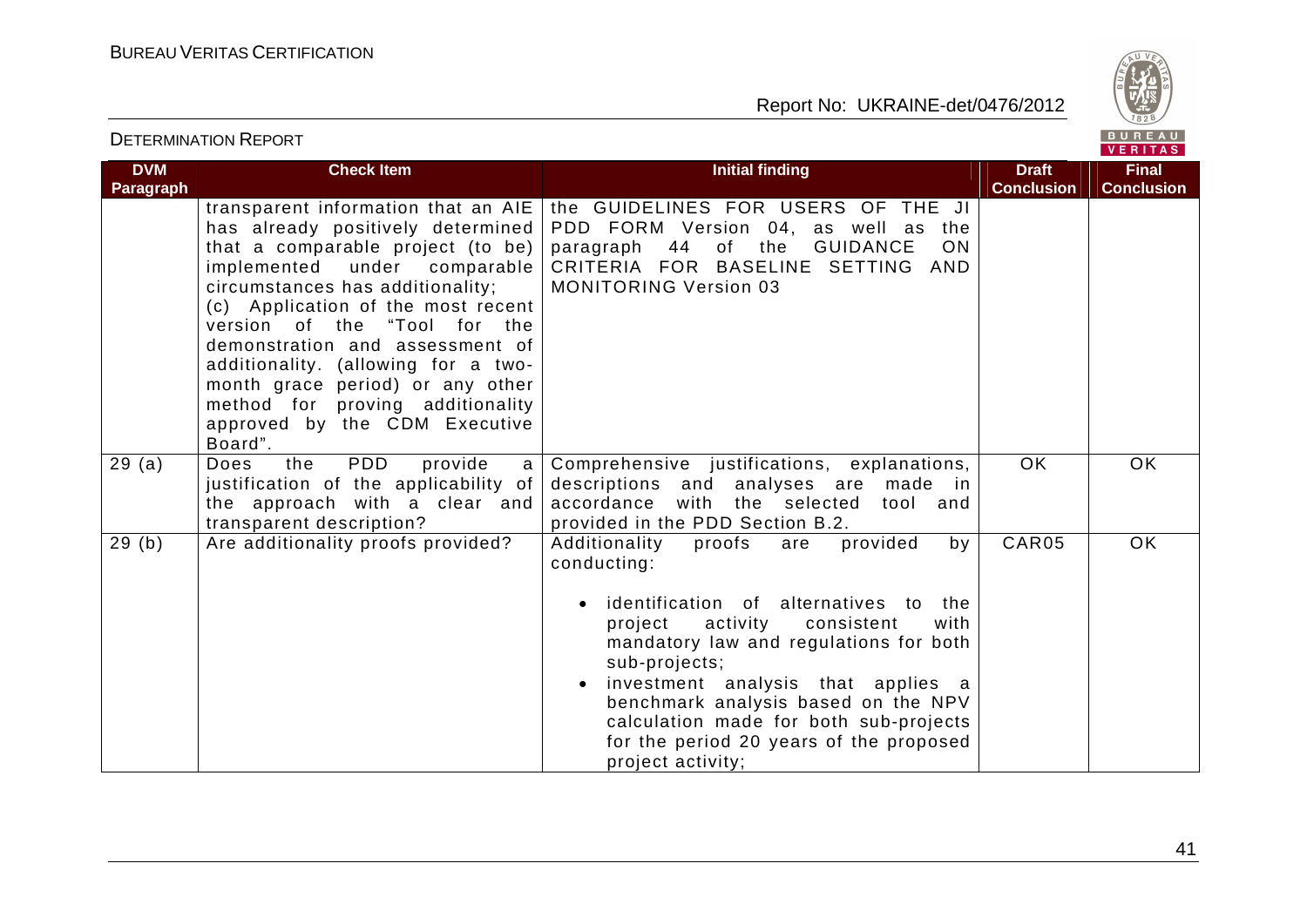



| <b>DVM</b> | <b>Check Item</b>                                               | <b>Initial finding</b>                                                                                                                                                                                                                                                                                                                                                                                                                                                                                                                                                                                                                                                  | <b>Draft</b>      | <b>Final</b>      |
|------------|-----------------------------------------------------------------|-------------------------------------------------------------------------------------------------------------------------------------------------------------------------------------------------------------------------------------------------------------------------------------------------------------------------------------------------------------------------------------------------------------------------------------------------------------------------------------------------------------------------------------------------------------------------------------------------------------------------------------------------------------------------|-------------------|-------------------|
| Paragraph  |                                                                 |                                                                                                                                                                                                                                                                                                                                                                                                                                                                                                                                                                                                                                                                         | <b>Conclusion</b> | <b>Conclusion</b> |
|            |                                                                 | common practice analysis proving that<br>no activities similar to the proposed<br>project activity are observed in Ukraine                                                                                                                                                                                                                                                                                                                                                                                                                                                                                                                                              |                   |                   |
|            |                                                                 | The developer calculates the project NPV<br>using the real discount rate derived from the<br>sum of risk-free rate + sum of the risk<br>premiums adjusted for inflation. While the<br>approach is correct in general it is obvious<br>that the developer employs the return on<br>equity rate instead of WACC as developer<br>states that the whole project has been<br>financed through the equity.                                                                                                                                                                                                                                                                    |                   |                   |
|            |                                                                 | <b>CAR 05.</b> In order to justify the discount rate<br>benchmark, please, provide the documentary<br>evidence confirming that all stages of the<br>project are financed solely from the equity<br>investment without bank loans bonds and<br>other forms of debt. Otherwise it would be<br>beneficial to employ WACC as the benchmark<br>following the Guidelines on the assessment of<br>investment analysis by considering the capital<br>structure as being 50/50 own/borrowed funds.<br>To estimate the cost of the debt capital you<br>may apply average loan interest rates in<br>foreign currency prevailing in Ukraine for the<br>moment of the project start. |                   |                   |
| 29(c)      | Is the additionality demonstrated<br>appropriately as a result? | Approach selected for determination<br>of<br>appropriate analysis method is correct.                                                                                                                                                                                                                                                                                                                                                                                                                                                                                                                                                                                    | <b>OK</b>         | <b>OK</b>         |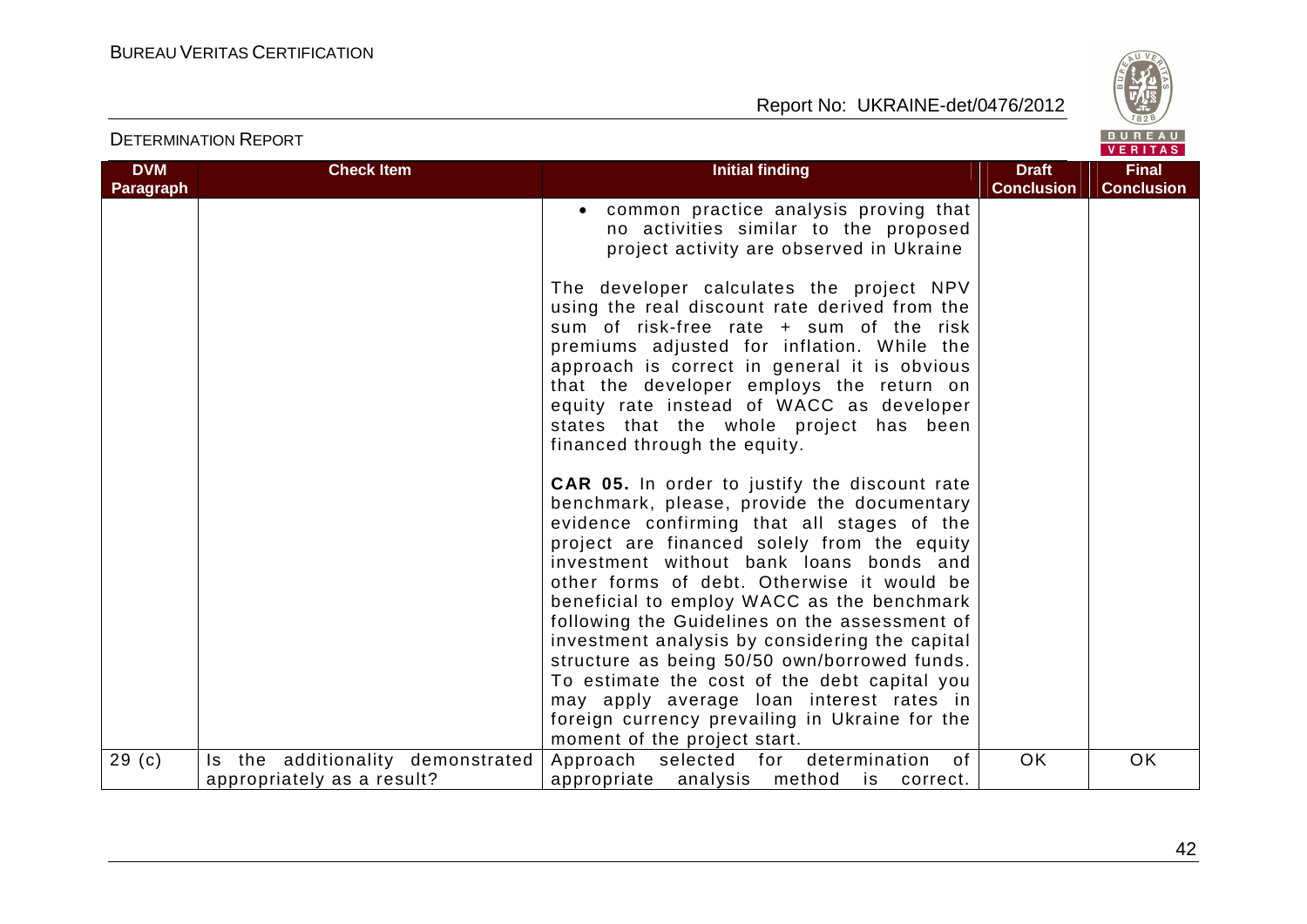



|                                |                                                                                                                                                                                                                                   |                                                                                                                                                                                                                                                                                                                                                                                                                                                                                       |                                   | $\mathbf{v}$ . The state $\mathbf{v}$ |
|--------------------------------|-----------------------------------------------------------------------------------------------------------------------------------------------------------------------------------------------------------------------------------|---------------------------------------------------------------------------------------------------------------------------------------------------------------------------------------------------------------------------------------------------------------------------------------------------------------------------------------------------------------------------------------------------------------------------------------------------------------------------------------|-----------------------------------|---------------------------------------|
| <b>DVM</b><br><b>Paragraph</b> | <b>Check Item</b>                                                                                                                                                                                                                 | <b>Initial finding</b>                                                                                                                                                                                                                                                                                                                                                                                                                                                                | <b>Draft</b><br><b>Conclusion</b> | <b>Final</b><br><b>Conclusion</b>     |
|                                |                                                                                                                                                                                                                                   | Benchmark analysis is the proper method of<br>analysis for the present project.                                                                                                                                                                                                                                                                                                                                                                                                       |                                   |                                       |
| 30                             | If the approach 28 (c) is chosen,<br>are all explanations, descriptions<br>and analyses made in accordance<br>with the selected tool or method?                                                                                   | All explanations, descriptions and analyses<br>are made in accordance with the selected<br>tool.                                                                                                                                                                                                                                                                                                                                                                                      | <b>OK</b>                         | <b>OK</b>                             |
|                                | Approved CDM methodology approach only_ Paragraphs 31(a) - 31(e)_Not applicable                                                                                                                                                   |                                                                                                                                                                                                                                                                                                                                                                                                                                                                                       |                                   |                                       |
|                                | Project boundary (applicable except for JI LULUCF projects                                                                                                                                                                        |                                                                                                                                                                                                                                                                                                                                                                                                                                                                                       |                                   |                                       |
|                                | JI specific approach only                                                                                                                                                                                                         |                                                                                                                                                                                                                                                                                                                                                                                                                                                                                       |                                   |                                       |
| 32(a)                          | the<br>PDD<br>in<br>encompass<br>all<br>anthropogenic emissions<br>by sources of GHGs that are:<br>(i) Under the control of the project<br>participants?<br>(ii) Reasonably attributable to the<br>project?<br>(iii) Significant? | Does the project boundary defined   The project boundary defined in the PDD<br>encompasses all anthropogenic emissions by<br>sources of GHGs that are (i) under the control<br>of the project participants, (ii) reasonably<br>attributable to the project, and (iii) significant.<br>These are:<br>- Baseline $CO2$ emissions from use of natural<br>gas as a fuel and feedstock in SMR Plant;<br>- Baseline CO <sub>2</sub> emissions from electricity<br>consumption in SMR Plant; | CL <sub>02</sub>                  | <b>OK</b>                             |
|                                |                                                                                                                                                                                                                                   | - Baseline $CO2$ emissions from electricity<br>consumption in Nitrogen-Oxygen Plant (only<br>$A-8-1$ unit);                                                                                                                                                                                                                                                                                                                                                                           |                                   |                                       |
|                                |                                                                                                                                                                                                                                   | - Project $CO2$ emissions from use of natural<br>gas as a fuel and feedstock in SMR Plant;                                                                                                                                                                                                                                                                                                                                                                                            |                                   |                                       |
|                                |                                                                                                                                                                                                                                   | - Project CO <sub>2</sub> emissions from electricity<br>consumption in SMR Plant including PSA<br>Unit:                                                                                                                                                                                                                                                                                                                                                                               |                                   |                                       |
|                                |                                                                                                                                                                                                                                   | - Project $CO2$ emissions from electricity                                                                                                                                                                                                                                                                                                                                                                                                                                            |                                   |                                       |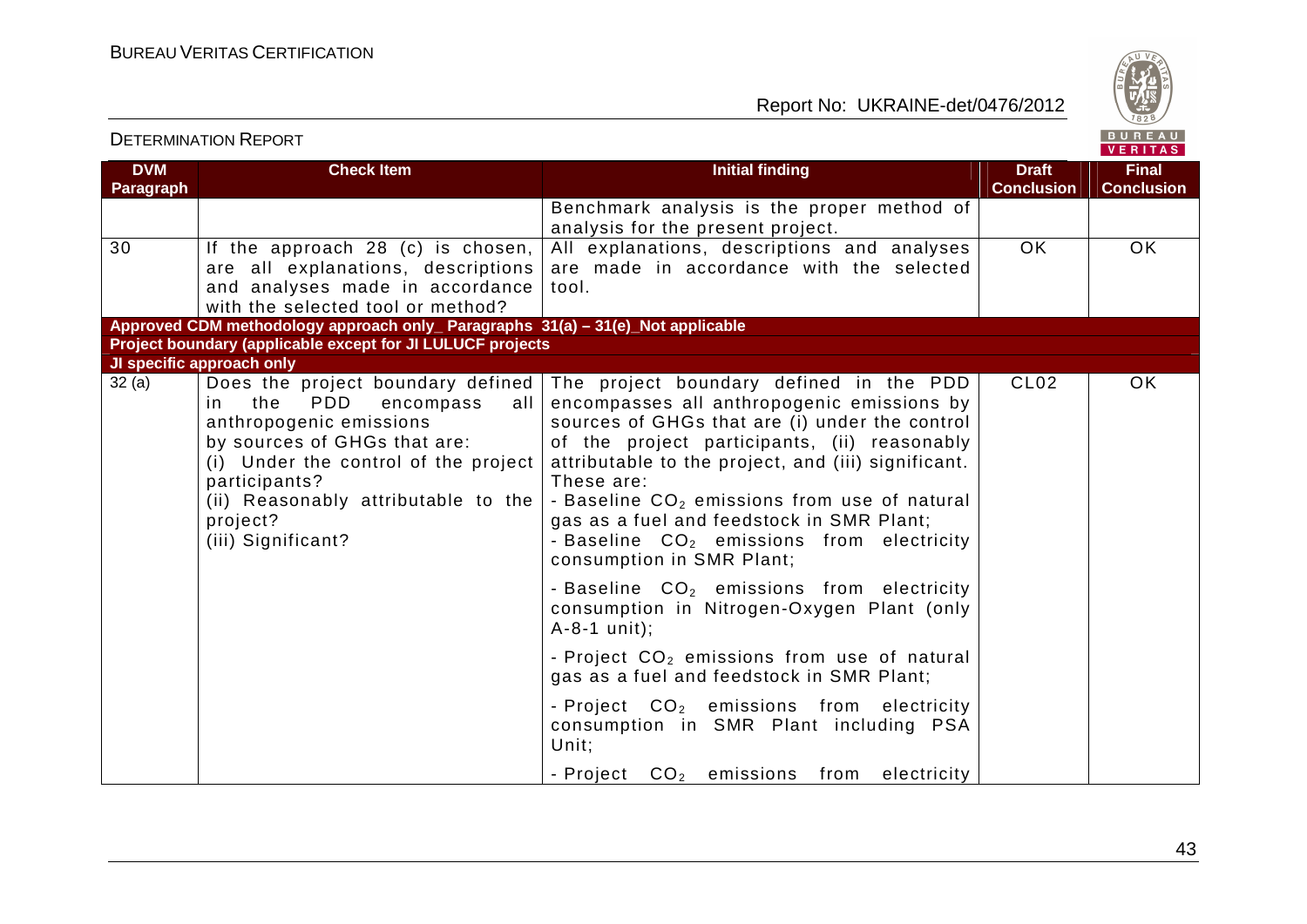

| <b>DVM</b>                       | <b>Check Item</b>                                                                                                                                                                                       | <b>Initial finding</b>                                                                                                                                                                      | <b>Draft</b>      | <b>Final</b>      |
|----------------------------------|---------------------------------------------------------------------------------------------------------------------------------------------------------------------------------------------------------|---------------------------------------------------------------------------------------------------------------------------------------------------------------------------------------------|-------------------|-------------------|
| <b>Paragraph</b>                 |                                                                                                                                                                                                         |                                                                                                                                                                                             | <b>Conclusion</b> | <b>Conclusion</b> |
|                                  |                                                                                                                                                                                                         | consumption in Nitrogen-Oxygen Plant (A-8-1<br>and AK-1.5 units)<br>The CH <sub>4</sub> and $N_2O$ emission reductions are not<br>claimed. This is conservative.                            |                   |                   |
|                                  |                                                                                                                                                                                                         | CL 02. Please, explain why the condensate<br>stripping is excluded from the emission<br>sources.                                                                                            |                   |                   |
| 32(b)                            | Is the project boundary defined on<br>the basis of a case-by-case<br>assessment with regard to the<br>criteria referred to in 32 (a) above?                                                             | Project boundary is defined on the basis of<br>different<br>case-by-case assessment<br>of<br>emission sources.                                                                              | OK.               | OK.               |
| 32(c)                            | Are the delineation of the project<br>boundary<br>and the gases and<br>included<br>appropriately<br>sources<br>described and justified in the PDD<br>by using a figure or flow chart as<br>appropriate? | Delineation of the project boundary and the<br>gases and sources included are appropriately<br>described and justified in Section B.3. of the<br>PDD by using Figures 2 to 5.               | <b>OK</b>         | <b>OK</b>         |
| 32 <sub>(d)</sub>                | Are all gases and sources included<br>explicitly stated, and the exclusions<br>of any sources related to the<br>baseline<br>or the project<br>are<br>appropriately justified?                           | All gases and sources included are explicitly<br>stated; refer to 32 (a) above.<br>All exclusions made are appropriate as a<br>conservative or logic assumption.                            | OK.               | OK.               |
|                                  | Approved CDM methodology approach only_Paragraph 33_ Not applicable                                                                                                                                     |                                                                                                                                                                                             |                   |                   |
| <b>Crediting period</b><br>34(a) | Does the PDD state the starting<br>date of the project as the date on<br>the<br>which<br>implementation or<br>construction or real action of the<br>project will begin or began?                        | Starting date of the project is 11/12/2006<br>which is the date of positive expert's<br>conclusion on design paperwork for Sub-<br>project 2.<br>(Listed in Section 7 References Category 2 | OK.               | OK.               |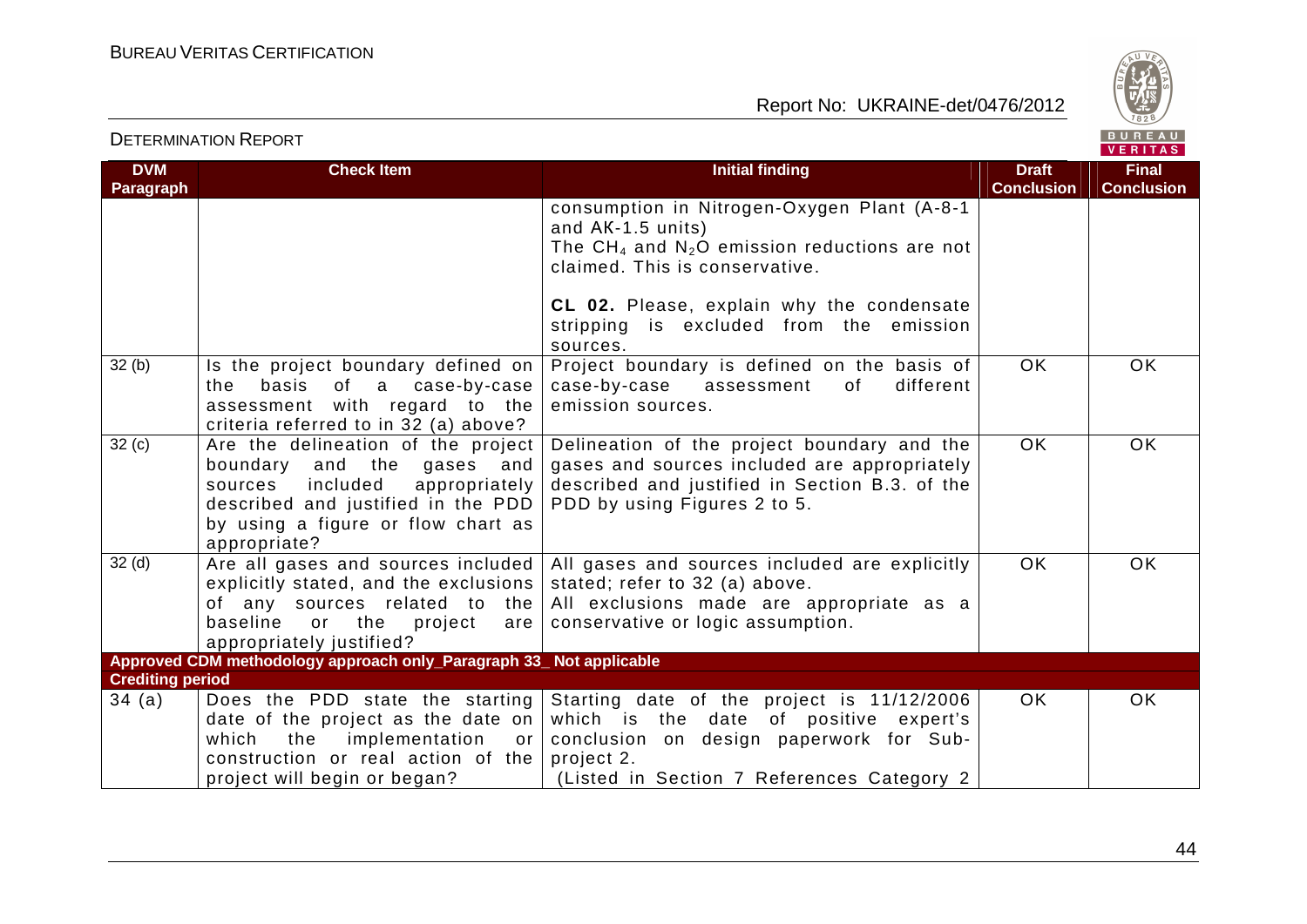

| <b>DVM</b><br>Paragraph | <b>Check Item</b>                                                                                                                                                                                                  | <b>Initial finding</b>                                                                                                                                                                                                                                                             | <b>Draft</b><br><b>Conclusion</b> | <b>Final</b><br><b>Conclusion</b> |
|-------------------------|--------------------------------------------------------------------------------------------------------------------------------------------------------------------------------------------------------------------|------------------------------------------------------------------------------------------------------------------------------------------------------------------------------------------------------------------------------------------------------------------------------------|-----------------------------------|-----------------------------------|
|                         |                                                                                                                                                                                                                    | Documents under No 106)                                                                                                                                                                                                                                                            |                                   |                                   |
| 34(a)                   | after the<br>Is the starting<br>date<br>beginning of 2000?                                                                                                                                                         | Refer to $34$ (a).                                                                                                                                                                                                                                                                 | <b>OK</b>                         | OK.                               |
| 34(b)                   | Does the PDD state the expected<br>operational lifetime of the project in<br>years and months?                                                                                                                     | The operational lifetime of the project will be<br>20 years and 2 months (which equals to 242<br>months).<br>CAR 10. Please, state operational lifetime<br>and crediting period in month as well as it is<br>required by the GUIDELINES FOR USERS OF<br>THE JI PDD FORM Version 04 | CAR10                             | OK.                               |
| 34 <sub>(c)</sub>       | Does the PDD state the length of<br>the crediting period in years and<br>months?                                                                                                                                   | Length of crediting period: 20 years and 2<br>months (which equals to 242 months).                                                                                                                                                                                                 | <b>OK</b>                         | <b>OK</b>                         |
| 34 <sub>(c)</sub>       | Is the starting date of the crediting<br>period on or after the date of the<br>emission<br>reductions<br>first<br>or<br>enhancements of net removals<br>generated by the project?                                  | The starting date of the crediting period is<br>after the date of the first emission reductions<br>generated by the project.                                                                                                                                                       | <b>OK</b>                         | <b>OK</b>                         |
| $34$ (d)                | Does the PDD state<br>that the<br>crediting period for issuance of<br><b>ERUS</b><br>starts<br>only<br>after<br>the<br>beginning of 2008 and does not<br>extend beyond the operational<br>lifetime of the project? | Start of the crediting period: 01/11/2008.<br>End of the crediting period: 31/12/2028.<br>The expected lifetime of the project is<br>estimated to last until the end of December<br>2028                                                                                           | <b>OK</b>                         | OK.                               |
| 34(d)                   | If the crediting period extends<br>beyond 2012, does the PDD state<br>that the extension is subject to the<br>host Party approval?                                                                                 | The status of emission reductions<br>or<br>enhancements of net removals generated by<br>projects after the end of the first<br>JI<br>commitment period of the Kyoto Protocol may                                                                                                   | <b>OK</b>                         | <b>OK</b>                         |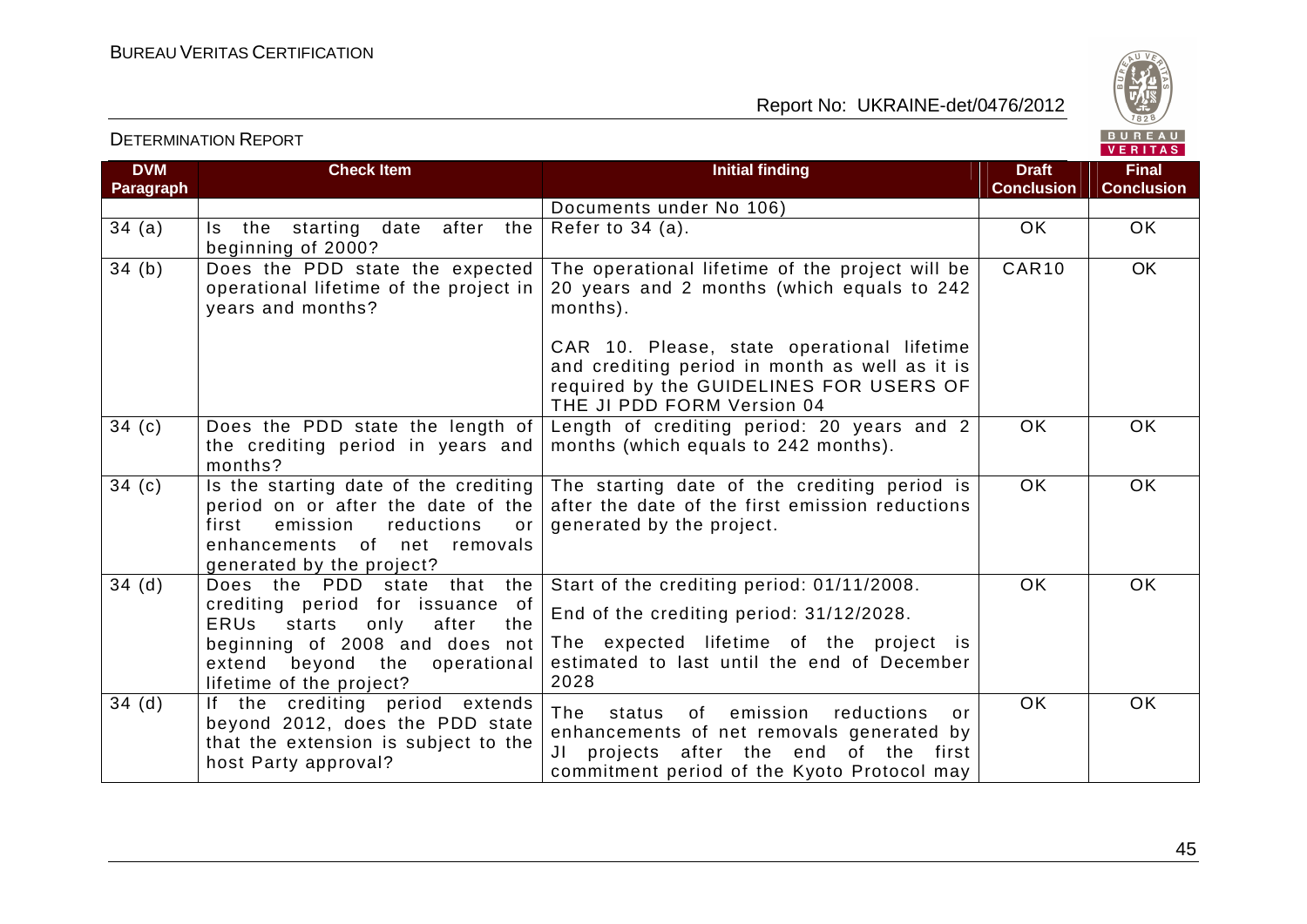

| <b>DVM</b>             | <b>Check Item</b>                                                                                                                                                                                                                                                               | <b>Initial finding</b>                                                                                                                                                                                                                                                                                                                                                                                                                                          | <b>Draft</b>      | <b>Final</b>      |
|------------------------|---------------------------------------------------------------------------------------------------------------------------------------------------------------------------------------------------------------------------------------------------------------------------------|-----------------------------------------------------------------------------------------------------------------------------------------------------------------------------------------------------------------------------------------------------------------------------------------------------------------------------------------------------------------------------------------------------------------------------------------------------------------|-------------------|-------------------|
| Paragraph              |                                                                                                                                                                                                                                                                                 |                                                                                                                                                                                                                                                                                                                                                                                                                                                                 | <b>Conclusion</b> | <b>Conclusion</b> |
|                        | estimates of emission<br>the<br>Are<br>reductions or enhancements of net<br>removals presented separately for<br>those until 2012 and those after<br>2012?                                                                                                                      | be determined by any relevant agreement<br>under the UNFCCC.<br>The estimates of emission reductions are<br>presented separately for those until 2012 and<br>those after 2012?                                                                                                                                                                                                                                                                                  |                   |                   |
| <b>Monitoring plan</b> |                                                                                                                                                                                                                                                                                 |                                                                                                                                                                                                                                                                                                                                                                                                                                                                 |                   |                   |
| 35                     | Does the PDD explicitly indicate<br>which of the following approaches<br>is used?<br>JI specific approach<br>-<br>Approved CDM methodology<br>$\qquad \qquad \blacksquare$<br>approach                                                                                          | It is explicitly indicated that a JI specific<br>approach is chosen.                                                                                                                                                                                                                                                                                                                                                                                            | <b>OK</b>         | OK                |
|                        | JI specific approach only                                                                                                                                                                                                                                                       |                                                                                                                                                                                                                                                                                                                                                                                                                                                                 |                   |                   |
| 36(a)                  | Does the monitoring plan describe:<br>All relevant factors and<br>key<br>will<br>characteristics<br>that<br>be<br>monitored?<br>- The period in which they will be<br>monitored?<br>- All decisive factors for the control<br>and<br>reporting<br>of<br>project<br>performance? | The monitoring plan describes:<br>- data to be monitored:<br>hydrogen produced;<br>$\bullet$<br>electricity consumption for hydrogen<br>$\bullet$<br>production;<br>natural gas consumption (as fuel) for<br>hydrogen production;<br>natural gas consumption (as material) for<br>hydrogen production;<br>electricity consumption for nitrogen<br>production;<br>- the period in which they will be monitored:<br>continuously with monthly totals or/annually; | <b>OK</b>         | OK                |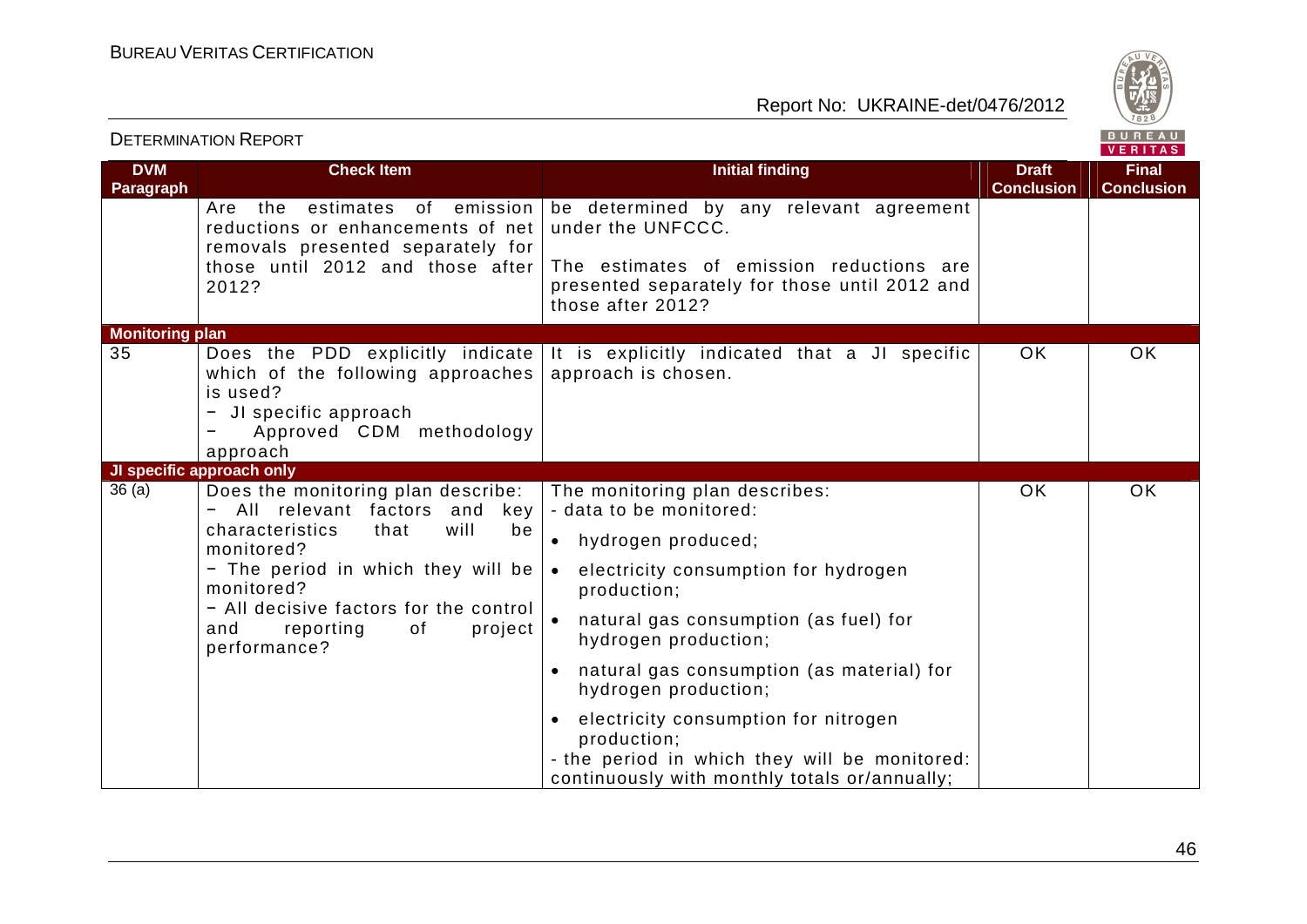

| <b>DVM</b>        | <b>Check Item</b>                                                                                                                                                                                                                                                                                                                                                     | <b>Initial finding</b>                                                                                                                                                                                                                                                                                                                                                                            | <b>Draft</b>      | <b>Final</b>      |
|-------------------|-----------------------------------------------------------------------------------------------------------------------------------------------------------------------------------------------------------------------------------------------------------------------------------------------------------------------------------------------------------------------|---------------------------------------------------------------------------------------------------------------------------------------------------------------------------------------------------------------------------------------------------------------------------------------------------------------------------------------------------------------------------------------------------|-------------------|-------------------|
| Paragraph         |                                                                                                                                                                                                                                                                                                                                                                       |                                                                                                                                                                                                                                                                                                                                                                                                   | <b>Conclusion</b> | <b>Conclusion</b> |
|                   |                                                                                                                                                                                                                                                                                                                                                                       | - all decisive factors for the control and<br>reporting of project performance:<br>internal<br>and external data sources; quality control<br>(QC) and quality assurance (QA) procedures;<br>the operational and management structure<br>that will be applied in implementing the<br>monitoring plan.                                                                                              |                   |                   |
| 36 <sub>(b)</sub> | Does the monitoring plan specify<br>the<br>indicators, constants<br>and<br>variables used that are reliable,<br>valid<br>and provide transparent<br>picture of the emission reductions<br>or enhancements of net removals to<br>be monitored?                                                                                                                         | The monitoring plan specifies the indicators,<br>constants and variables used that are<br>reliable, valid and provide transparent picture<br>of the emission reductions to be monitored.<br>For data to be monitored, please refer to<br>$36(a)$ above.<br>For constants please refer to the next<br>paragraph.                                                                                   | OK.               | OK.               |
| 36(b)             | If default values are used:<br>- Are accuracy and reasonableness<br>carefully<br>balanced<br>their<br>in<br>selection?<br>- Do the default values originate<br>from recognized sources?<br>- Are the default values supported<br>by statistical analyses providing<br>reasonable confidence levels?<br>- Are the default values presented<br>in a transparent manner? | Constants used are the default values of the<br>parameters as follows:<br>Net calorific value of natural gas<br>$\bullet$<br>Carbon content of natural gas<br>Oxidation factor for natural<br>gas<br>combustion<br>specific carbon emission factor for the<br>Ukrainian electricity grid<br>The default values originate from recognized<br>sources and are presented in a transparent<br>manner. | OK.               | OK.               |
| $36$ (b) (i)      | For those values that are to be<br>provided by the project participants,                                                                                                                                                                                                                                                                                              | There are no default values to be provided by<br>the project participants.                                                                                                                                                                                                                                                                                                                        | <b>OK</b>         | <b>OK</b>         |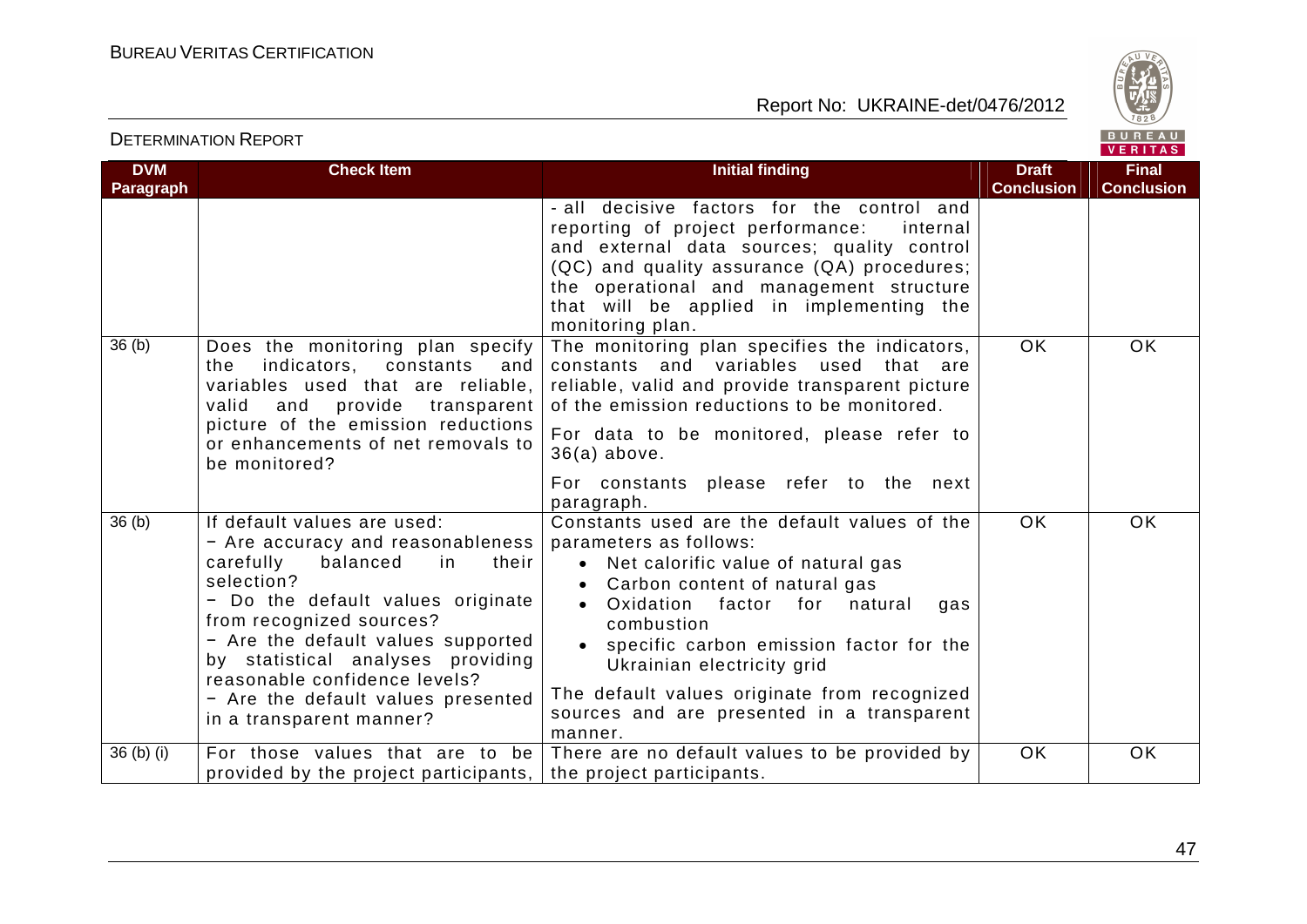

VERITAS

#### **DVM Paragraph Check Item Initial finding Initial finding Draft Conclusion Final Conclusion**  does the monitoring plan clearly indicate how the values are to be selected and justified? 36 (b) (ii) For other values, - Does the monitoring plan clearly indicate the precise references from which these values are taken?  $-$  Is the conservativeness of the values provided justified? The monitoring plan provides clearly indicates the precise references from which these default values are taken (for  $CO<sub>2</sub>$  emission factor for electricity consumption - footnotes 24, 25; for other values - National Inventory Report of Ukraine 1990-2010). N/A for conservativeness of the values. OK OK 36 (b) (iii)  $\vert$  For all data sources, does the monitoring plan specify the procedures to be followed expected data are unavailable? The data sources used in the project are reliable and constantly available as they come if from technical reports of the project owner, as well as national legislative regulations. OK OK 36 (b) (iv) Are International System Unit (SI units) used? International System Units (SI units) are used.  $36$  (b) (v)  $\overline{\phantom{a}}$  Does the monitoring plan note any parameters, coefficients, variables, etc. that are used to calculate baseline emissions or net removals but are obtained through D.1.1.1. and D.1.1.3. of the PDD) monitoring? The monitoring plan notes parameters, coefficients, variables, etc. that are used to calculate baseline emissions based on monitored data (they are presented in table OK OK  $36$  (b) (v) Is the use of parameters, coefficients, variables, etc. consistent between the baseline and monitoring plan? There is consistency between parameters, coefficients, variables, etc. used in baseline and monitoring plan. OK OK 36 (c) Does the monitoring plan draw on the list of standard variables contained in appendix B of The monitoring plan draws on the list of standard variables contained in appendix B of "Guidance on criteria for baseline setting and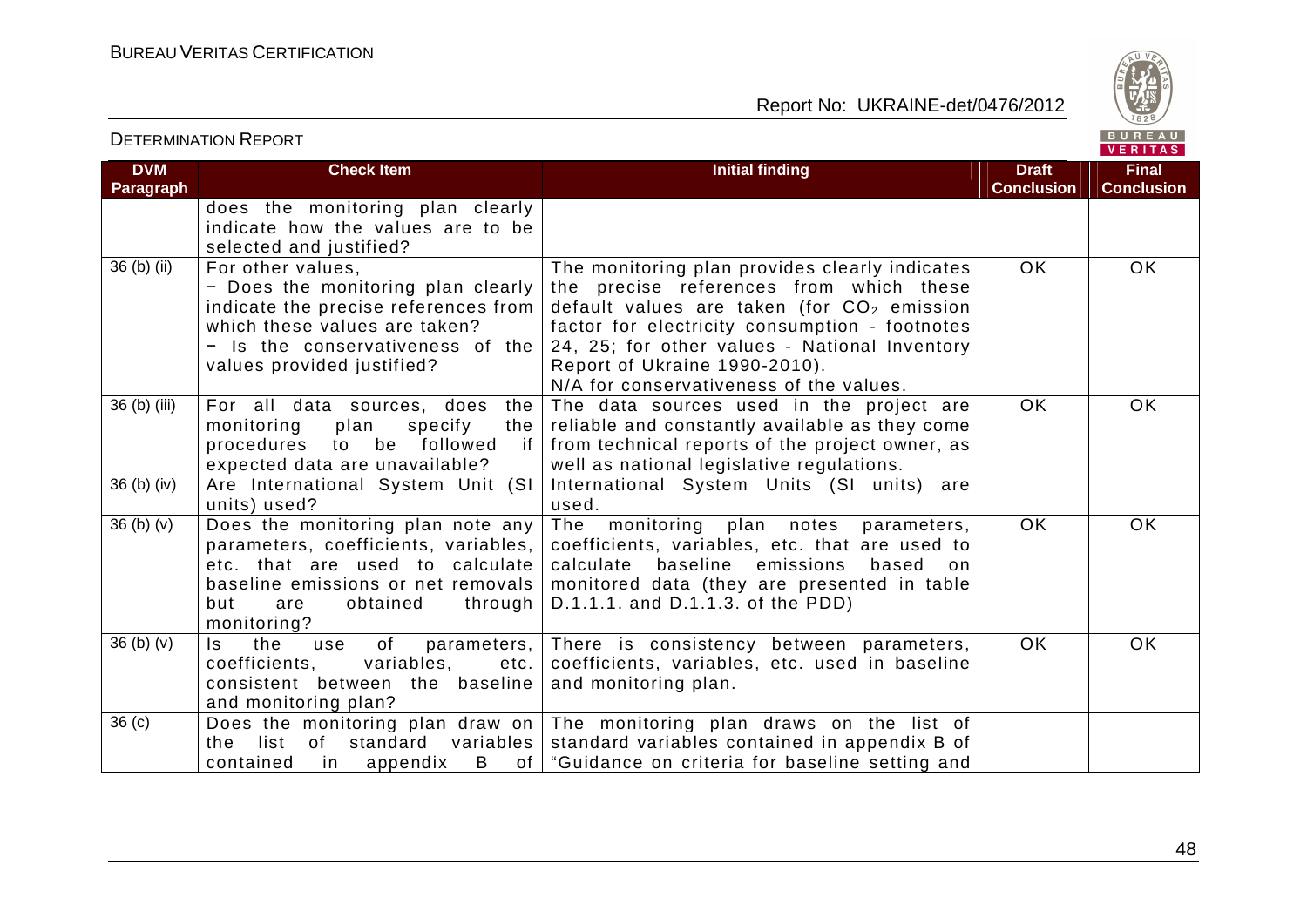

| <b>DVM</b>        | <b>Check Item</b>                                                                                                                                                                                                                                                                                                                                                                                                                                                                                                                                                                                                                                                                | <b>Initial finding</b>                                                                                                                                                                                                                                                                                                                                                                                                                                                                                                                                                                                                                                                                                                                                                                                                                                                                                                                                                                                                                      | <b>Draft</b>      | <b>Final</b>      |
|-------------------|----------------------------------------------------------------------------------------------------------------------------------------------------------------------------------------------------------------------------------------------------------------------------------------------------------------------------------------------------------------------------------------------------------------------------------------------------------------------------------------------------------------------------------------------------------------------------------------------------------------------------------------------------------------------------------|---------------------------------------------------------------------------------------------------------------------------------------------------------------------------------------------------------------------------------------------------------------------------------------------------------------------------------------------------------------------------------------------------------------------------------------------------------------------------------------------------------------------------------------------------------------------------------------------------------------------------------------------------------------------------------------------------------------------------------------------------------------------------------------------------------------------------------------------------------------------------------------------------------------------------------------------------------------------------------------------------------------------------------------------|-------------------|-------------------|
| Paragraph         |                                                                                                                                                                                                                                                                                                                                                                                                                                                                                                                                                                                                                                                                                  |                                                                                                                                                                                                                                                                                                                                                                                                                                                                                                                                                                                                                                                                                                                                                                                                                                                                                                                                                                                                                                             | <b>Conclusion</b> | <b>Conclusion</b> |
|                   | "Guidance on criteria for baseline                                                                                                                                                                                                                                                                                                                                                                                                                                                                                                                                                                                                                                               | monitoring".                                                                                                                                                                                                                                                                                                                                                                                                                                                                                                                                                                                                                                                                                                                                                                                                                                                                                                                                                                                                                                |                   |                   |
|                   | setting and monitoring"?                                                                                                                                                                                                                                                                                                                                                                                                                                                                                                                                                                                                                                                         |                                                                                                                                                                                                                                                                                                                                                                                                                                                                                                                                                                                                                                                                                                                                                                                                                                                                                                                                                                                                                                             |                   |                   |
| 36 <sub>(d)</sub> | Does the monitoring plan explicitly<br>and clearly distinguish:<br>(i) Data and parameters that are<br>not monitored throughout the<br>crediting period, but are determined<br>only once (and thus remain fixed<br>throughout the crediting period),<br>and that are available already at<br>the stage of determination?<br>(ii) Data and parameters that are<br>not monitored throughout<br>the<br>crediting period, but are determined<br>only once (and thus remain fixed<br>throughout the crediting period),<br>but that are not already available at<br>the stage of determination?<br>(iii) Data and parameters that are<br>monitored throughout the crediting<br>period? | Description of the monitoring plan in Section<br>D.1 explicitly and clearly distinguishes:<br>(i) Refer to PDD Section D.1. Table 15, as<br>well as Annex 2 Table A2-1 and Table A2-2<br>(ii) N/A.<br>iii) Refer to Section D.1.1.1. of the PDD<br><b>CL 08.</b> In accordance with the requirements<br>of Section D.1. of the GUIDELINES FOR<br>USERS OF THE JI PDD FORM Version 04<br>please explicitly and clearly distinguish:<br>a) Data and parameters that are<br>not<br>monitored throughout the crediting period, but<br>are determined only once (and thus remain<br>fixed throughout the crediting period), and<br>that are available already at the stage of<br>determination regarding the PDD;<br>Data and parameters that are not<br>b)<br>monitored throughout the crediting period, but<br>are determined only once (and thus remain<br>fixed throughout the crediting period), but that<br>are not already available at the stage of<br>determination regarding the PDD; and<br>c) Data and parameters that are monitored | CL <sub>08</sub>  | OK                |
| 36(e)             | Does the monitoring plan describe                                                                                                                                                                                                                                                                                                                                                                                                                                                                                                                                                                                                                                                | throughout the crediting period.<br>Yes, the methods used (gas, electricity and                                                                                                                                                                                                                                                                                                                                                                                                                                                                                                                                                                                                                                                                                                                                                                                                                                                                                                                                                             | <b>OK</b>         | <b>OK</b>         |
|                   | the methods employed for data                                                                                                                                                                                                                                                                                                                                                                                                                                                                                                                                                                                                                                                    | meters,) and data<br>hydrogen<br>collection                                                                                                                                                                                                                                                                                                                                                                                                                                                                                                                                                                                                                                                                                                                                                                                                                                                                                                                                                                                                 |                   |                   |
|                   | monitoring (including its frequency)                                                                                                                                                                                                                                                                                                                                                                                                                                                                                                                                                                                                                                             | frequency (continuously or annually) and                                                                                                                                                                                                                                                                                                                                                                                                                                                                                                                                                                                                                                                                                                                                                                                                                                                                                                                                                                                                    |                   |                   |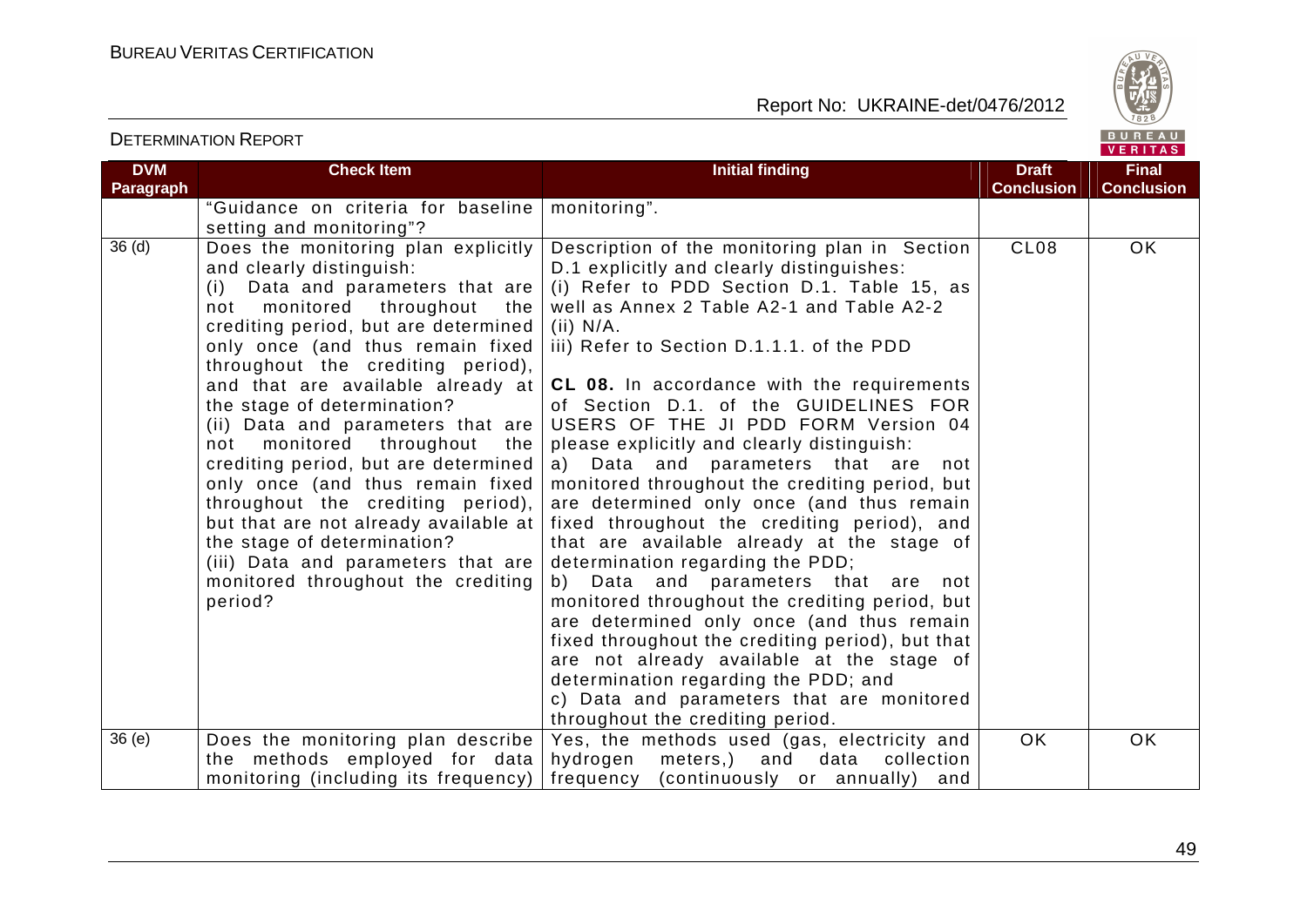

#### VERITAS **Check Item Initial finding Draft Draft DVM Final Paragraph Conclusion Conclusion**  and recording? The cording (electronic/paper) are clearly defined in the monitoring plan 36 (f) Does the monitoring plan elaborate These are Formulae: OK OK all algorithms and formulae used for (D.1-6) –for project emissions, (D.7-11) –for baseline emissions, the estimation/calculation of baseline emissions/removals and N/A–for leakage, (D.16) - for emission reduction. project emissions/removals or direct monitoring of emission reductions from the project, leakage, as appropriate? 36 (f) (i) Is the underlying rationale for the Yes. OK OK algorithms/formulae explained? OK OK 36 (f) (ii) | Are consistent variables, equation Consistent variables, equation formats, formats, subscripts etc. used? subscripts etc. are used. 36 (f) (iii) Are all equations numbered?  $\vert$  Yes.  $\vert$  OK  $\vert$  OK OK 36 (f) (iv)  $\begin{vmatrix} \end{vmatrix}$  Are all variables, with units Yes. OK OK indicated defined? 36 (f) (v)  $\vert$  is the conservativeness of the Yes. OK OK algorithms/procedures justified? 36 (f)  $(v)$  To the extent possible, are methods It is regulated by the State Standard of<br>Ukraine DSTU 2708:2006 "Metrology.  $\overline{OK}$  OK 2708:2006 "Metrology. to quantitatively account for Calibration of measuring instruments. The uncertainty in key parameters included? organization and procedure" according to which the calibration of equipment will be done as required by the Host Party legislation. the There is consistency between the elaboration  $36$  (f) (vi) Is consistency between OK OK elaboration of the on the baseline scenario and calculating the baseline emission in the monitoring plan and baseline scenario and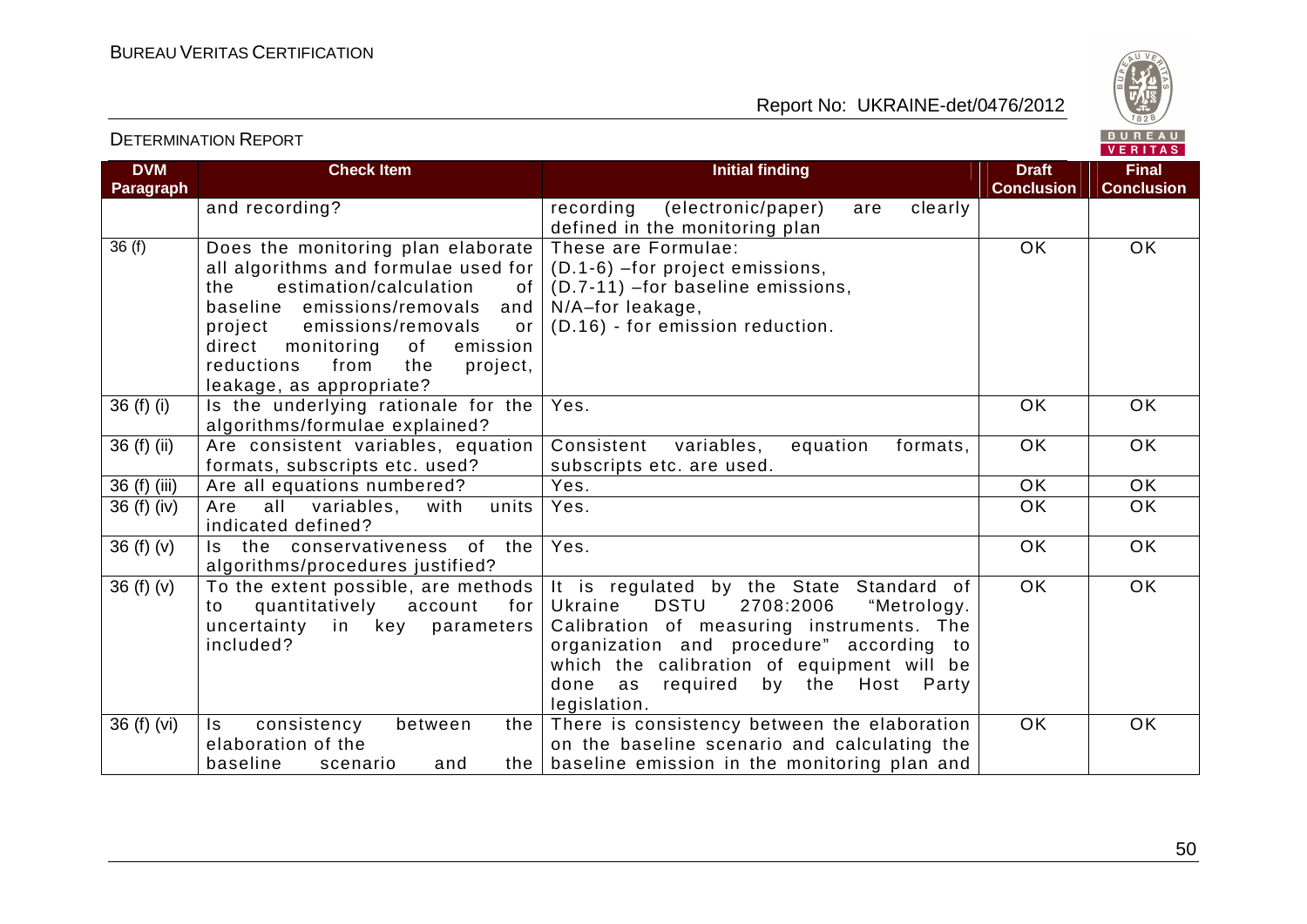



| <b>DVM</b>        | <b>Check Item</b>                              | <b>Initial finding</b>                        | <b>Draft</b>      | <b>Final</b>      |
|-------------------|------------------------------------------------|-----------------------------------------------|-------------------|-------------------|
| Paragraph         |                                                |                                               | <b>Conclusion</b> | <b>Conclusion</b> |
|                   | for<br>procedure<br>calculating<br>the         | on spreadsheet.                               |                   |                   |
|                   | emissions or net removals of the               |                                               |                   |                   |
|                   | baseline ensured?                              |                                               |                   |                   |
| 36 (f) (vii)      | Are any parts of the algorithms or $ $         | There are no any parts of the algorithms or   | <b>OK</b>         | OK                |
|                   | formulae that are not self-evident             | formulae that are not self-evident.           |                   |                   |
|                   | explained?                                     |                                               |                   |                   |
| 36 (f) (vii)      | Is it justified that the procedure is          | Yes, the monitoring is in line with current   | $\overline{OK}$   | OK                |
|                   | consistent with standard technical             | operational routines.                         |                   |                   |
|                   | procedures in the relevant sector?             |                                               |                   |                   |
| 36 (f) (vii)      | provided<br>Are<br>references<br>as            | N/A                                           |                   |                   |
|                   | necessary?                                     |                                               |                   |                   |
| 36 (f) (vii)      | implicit<br>and<br>explicit<br>Are<br>key      | All key assumptions are explained in a        | <b>OK</b>         | <b>OK</b>         |
|                   | explained<br>in<br>assumptions<br>$\mathsf{a}$ | transparent manner if needed.                 |                   |                   |
|                   | transparent manner?                            |                                               |                   |                   |
| 36 (f) (vii)      | it<br>which  <br>clearly<br>stated<br>ls.      | N/A                                           |                   |                   |
|                   | assumptions and procedures have                |                                               |                   |                   |
|                   | significant uncertainty associated             |                                               |                   |                   |
|                   | them,<br>with<br>and<br>how<br>such            |                                               |                   |                   |
|                   | uncertainty is to be addressed?                |                                               |                   |                   |
| 36 (f) (vii)      | Is the uncertainty of key parameters           | meters<br>The<br>recording<br>hydrogen<br>are | <b>OK</b>         | <b>OK</b>         |
|                   | described and, where possible, is              | production, electricity and natural<br>gas    |                   |                   |
|                   | uncertainty range at 95%<br>an                 | consumption continuously. The issue of        |                   |                   |
|                   | confidence level for key parameters            | uncertainty range and confidence interval is  |                   |                   |
|                   | for the calculation of emission                | irrelevant for such measurements.             |                   |                   |
|                   | reductions or enhancements of net              |                                               |                   |                   |
|                   | removals provided?                             |                                               |                   |                   |
| 36 <sub>(g)</sub> | Does the monitoring plan identify a            | State Standard of Ukraine DSTU 2708:2006      | <b>OK</b>         | OK                |
|                   | national or international monitoring           | "Metrology.<br>Calibration<br>of<br>measuring |                   |                   |
|                   | standard if such standard has to be            | instruments. The organization and procedure"  |                   |                   |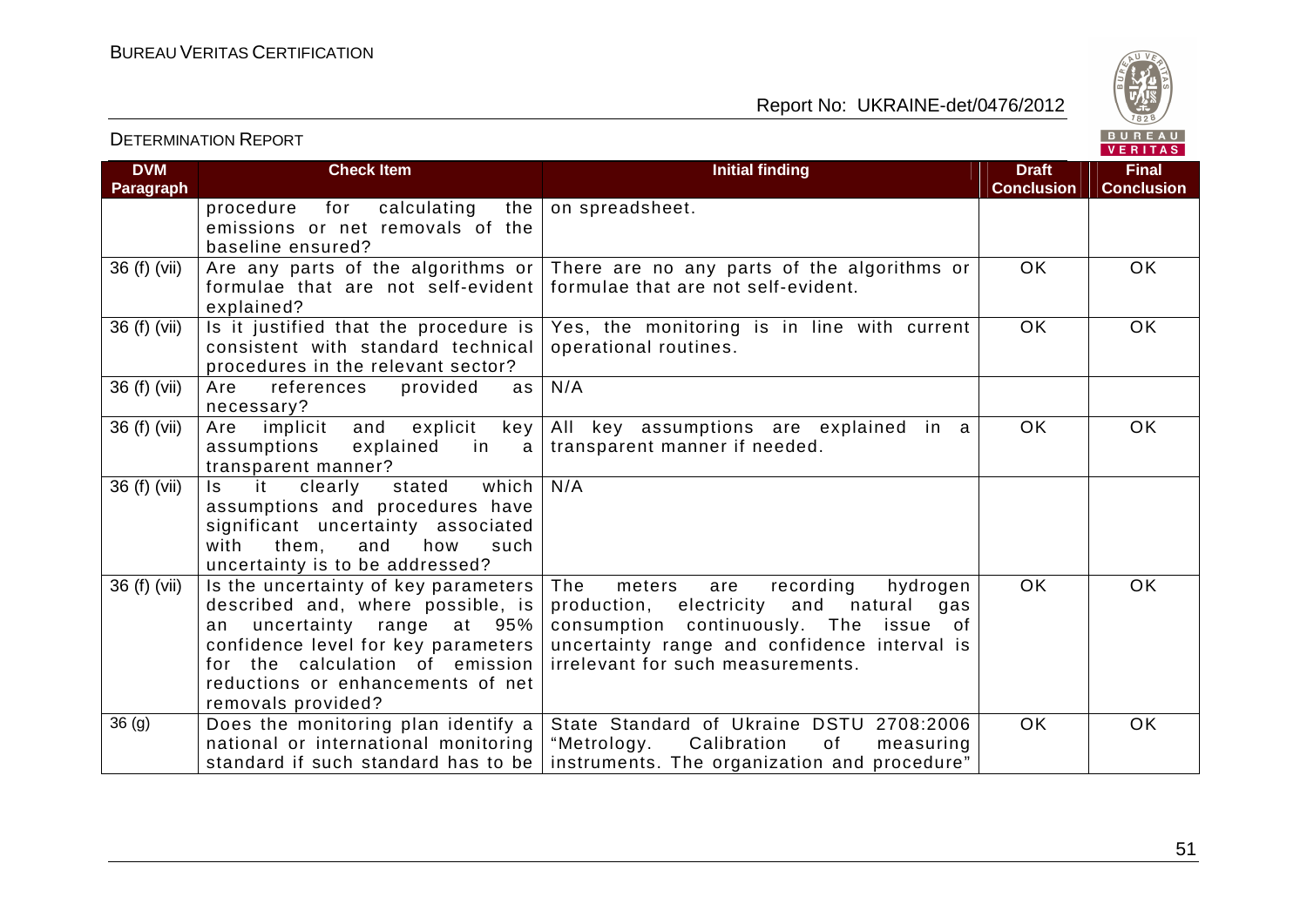

|                                |                                                                                                                                                                                                                                                                                                  |                                                                                                                                                                                                                         |                                   | <b>VENIIAS</b>                    |
|--------------------------------|--------------------------------------------------------------------------------------------------------------------------------------------------------------------------------------------------------------------------------------------------------------------------------------------------|-------------------------------------------------------------------------------------------------------------------------------------------------------------------------------------------------------------------------|-----------------------------------|-----------------------------------|
| <b>DVM</b><br><b>Paragraph</b> | <b>Check Item</b>                                                                                                                                                                                                                                                                                | <b>Initial finding</b>                                                                                                                                                                                                  | <b>Draft</b><br><b>Conclusion</b> | <b>Final</b><br><b>Conclusion</b> |
|                                | and/or is applied to certain aspects<br>of the project?<br>Does the monitoring plan provide a<br>reference as to where a detailed<br>description of the standard can be<br>found?                                                                                                                | is applied. According to this standard the<br>calibration of equipment will be done as<br>required by the Host Party legislation.                                                                                       |                                   |                                   |
| 36(h)                          | Does the monitoring plan document<br>statistical techniques, if used for<br>monitoring, and that they are used<br>in a conservative manner?                                                                                                                                                      | N/A                                                                                                                                                                                                                     |                                   |                                   |
| 36(i)                          | Does the monitoring plan present<br>the quality assurance and control<br>procedures for the<br>monitoring<br>process, including, as appropriate,<br>information on calibration and on<br>how records on data and/or method<br>validity and accuracy are kept and<br>made available upon request? | QC/QA<br>procedures<br>full<br>given<br>are<br>a<br>consideration in PDD Sections D.1. and D.2.                                                                                                                         | <b>OK</b>                         | OK.                               |
| 36(j)                          | Does the monitoring plan clearly<br>identify the responsibilities and the<br>authority regarding the monitoring<br>activities?                                                                                                                                                                   | The operational and management structure<br>that the project participants will implement in<br>order to monitor emission reduction generated<br>by the project is described in sufficient detail<br>in PDD Section D.3. | <b>OK</b>                         | OK                                |
| 36(k)                          | Does the monitoring plan, on the<br>whole, reflect good monitoring<br>practices appropriate to the project<br>type?<br>If it is a JI LULUCF project, is the<br>good practice guidance developed<br>by IPCC applied?                                                                              | On the whole, monitoring techniques are in<br>line with current operation routines at the<br>enterprise.                                                                                                                | OK.                               | <b>OK</b>                         |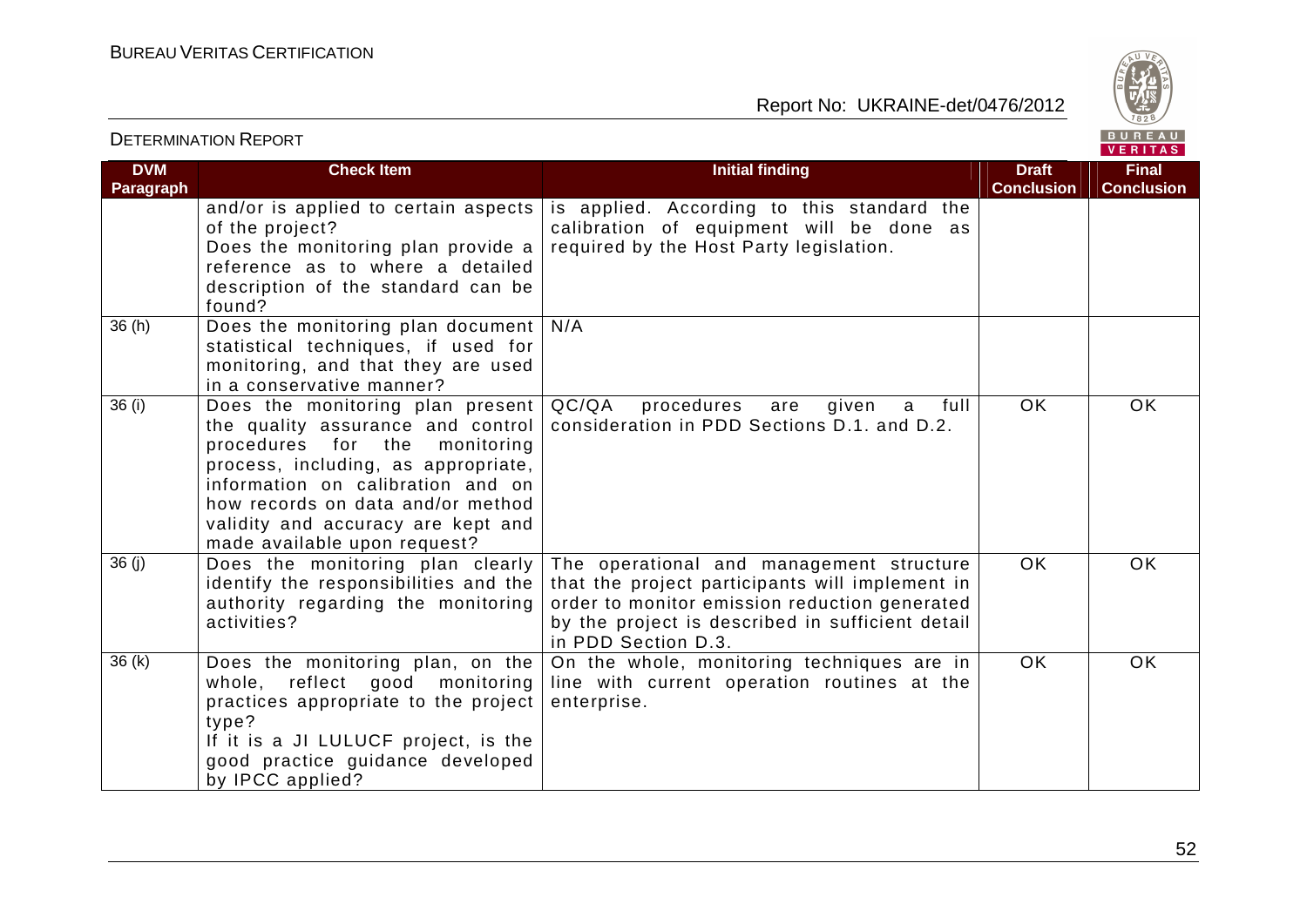

|                         | <b>DETERMINATION REPORT</b>                                                                                                                                                                                                                                                                                                              |                                                                                                                                                                            |                                   | BUREAU<br><b>VERITAS</b>          |
|-------------------------|------------------------------------------------------------------------------------------------------------------------------------------------------------------------------------------------------------------------------------------------------------------------------------------------------------------------------------------|----------------------------------------------------------------------------------------------------------------------------------------------------------------------------|-----------------------------------|-----------------------------------|
| <b>DVM</b><br>Paragraph | <b>Check Item</b>                                                                                                                                                                                                                                                                                                                        | <b>Initial finding</b>                                                                                                                                                     | <b>Draft</b><br><b>Conclusion</b> | <b>Final</b><br><b>Conclusion</b> |
| 36 (I)                  | Does the monitoring plan provide,<br>form, a<br>tabular<br>complete<br>in.<br>compilation of the data that need to<br>be collected for its application,<br>including data that are measured or<br>sampled and data that are collected<br>from other sources but not including<br>data that are calculated<br>with<br>equations?          | <b>Tables</b><br>D.1.1.1<br>D.1.1.3<br>and<br>provide<br>compilation of all data needed to<br>monitor<br>project and baseline emissions.                                   | OK.                               | OK.                               |
| 36(m)                   | Does the monitoring plan indicate<br>data<br>monitored<br>that the<br>and<br>required for verification are to be<br>kept for two years after the last<br>transfer of ERUs for the project?                                                                                                                                               | The monitoring plan indicates that the data<br>monitored and required for verification are to<br>be kept for two years after the last transfer of<br>ERUs for the project. | OK.                               | <b>OK</b>                         |
| $\overline{37}$         | selected<br>elements<br>Ιf<br>or<br>combinations of approved<br>CDM<br>methodologies or methodological<br>tools are used for establishing the<br>monitoring plan, are the selected<br>elements or combination, together<br>supplementary<br>with<br>elements<br>developed<br>the<br>project<br>by<br>participants in line with 36 above? | N/A                                                                                                                                                                        |                                   |                                   |
|                         | Approved CDM methodology approach only_Paragraphs 38(a) - 38(d)_Not applicable                                                                                                                                                                                                                                                           | Applicable to both JI specific approach and approved CDM methodology approach_Paragraph 39_Not applicable                                                                  |                                   |                                   |
| Leakage                 | JI specific approach only                                                                                                                                                                                                                                                                                                                |                                                                                                                                                                            |                                   |                                   |
| 40(a)                   | Does<br><b>PDD</b><br>the<br>appropriately<br>assessment of the<br>describe an<br>potential leakage of the project and                                                                                                                                                                                                                   | No leakages take place during the project<br>activities. The only source of greenhouse gas                                                                                 | <b>OK</b>                         | <b>OK</b>                         |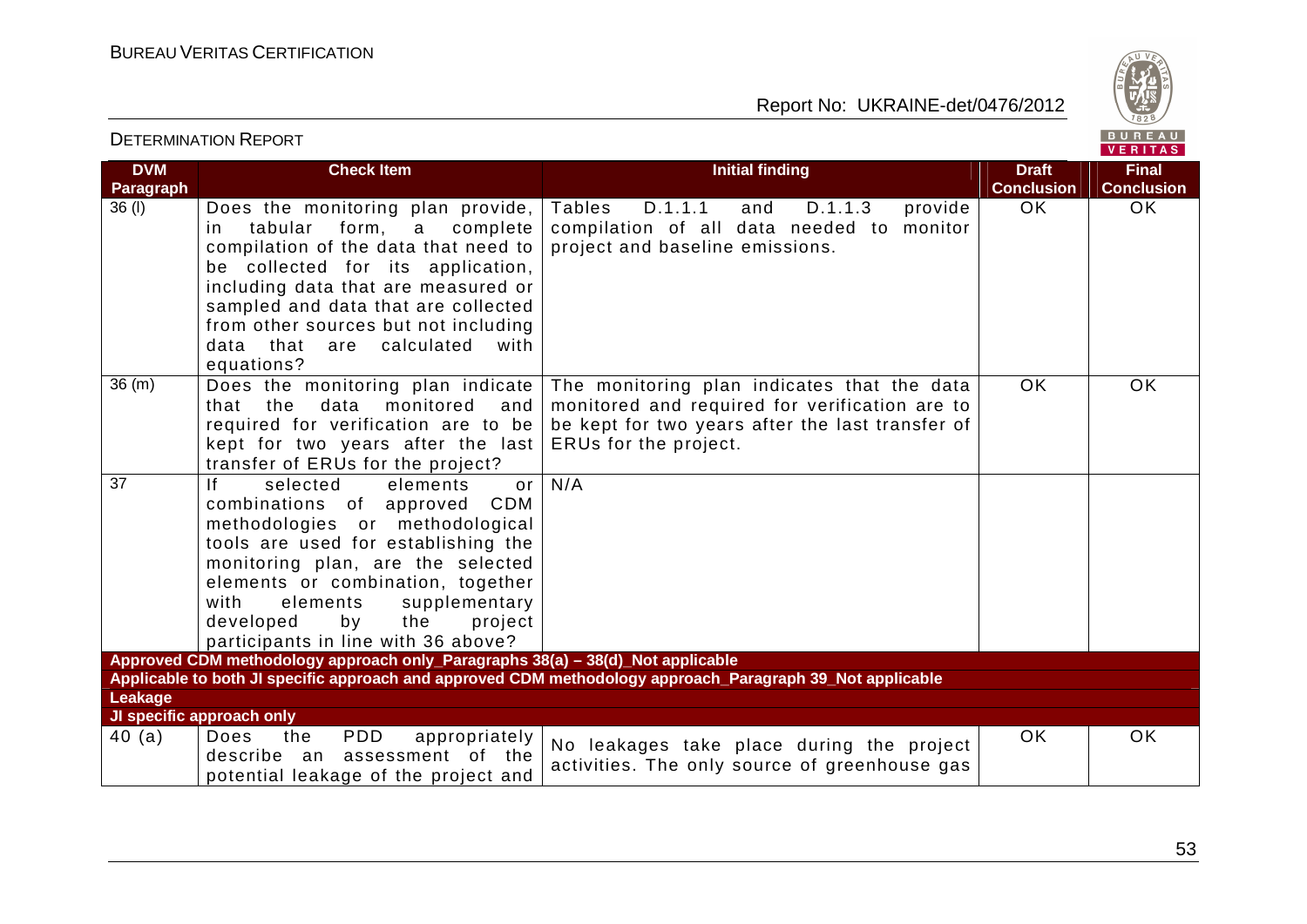



| <b>DVM</b><br>Paragraph | <b>Check Item</b>                                                                                                                                                                                                                                                                                 | <b>Initial finding</b>                                                                                                                                                                                                                                                                                                                                                                                         | <b>Draft</b><br><b>Conclusion</b> | <b>Final</b><br><b>Conclusion</b> |
|-------------------------|---------------------------------------------------------------------------------------------------------------------------------------------------------------------------------------------------------------------------------------------------------------------------------------------------|----------------------------------------------------------------------------------------------------------------------------------------------------------------------------------------------------------------------------------------------------------------------------------------------------------------------------------------------------------------------------------------------------------------|-----------------------------------|-----------------------------------|
|                         | appropriately explain which sources<br>of leakage are to be calculated and<br>which can be neglected?                                                                                                                                                                                             | emissions outside the project boundaries and<br>attributable to the project are emissions from<br>electric energy generation at power plants<br>operating on combustive fuel. This source is<br>considered in the monitoring of greenhouse<br>gas emissions by use of applying Indirect<br>specific carbon dioxide emissions from<br>electricity consumption calculated for each<br>year by the Ukrainian DFP. |                                   |                                   |
| 40(b)                   | Does the PDD provide a procedure<br>for an ex ante estimate of leakage?                                                                                                                                                                                                                           | N/A                                                                                                                                                                                                                                                                                                                                                                                                            |                                   |                                   |
|                         | Approved CDM methodology approach only_Paragraph 41_Not applicable                                                                                                                                                                                                                                |                                                                                                                                                                                                                                                                                                                                                                                                                |                                   |                                   |
|                         | Estimation of emission reductions or enhancements of net removals                                                                                                                                                                                                                                 |                                                                                                                                                                                                                                                                                                                                                                                                                |                                   |                                   |
| 42                      | Does the PDD indicate which of the $\vert$ Option (a) is chosen<br>following approaches it chooses?<br>(a) Assessment of emissions or net<br>removals in the baseline scenario<br>and in the project scenario<br>(b) Direct assessment of emission<br>reductions                                  |                                                                                                                                                                                                                                                                                                                                                                                                                | <b>OK</b>                         | OK                                |
| 43                      | If the approach (a) in 42 is chosen, $ $<br>does the PDD provide ex ante<br>estimates of:<br>(a) Emissions or net removals for<br>the project scenario (within the<br>project boundary)?<br>(b) Leakage, as applicable?<br>(c) Emissions or net removals for<br>the baseline scenario (within the | PDD provides ex ante estimates of:<br>Emissions for the project<br>(a)<br>scenario<br>(Section $E.1$ );<br>(b) N/A<br>(c) Emissions for the baseline scenario<br>(Section E.4);<br>(d) Emission reductions adjusted by leakage<br>(Section E.6).                                                                                                                                                               | <b>OK</b>                         | OK                                |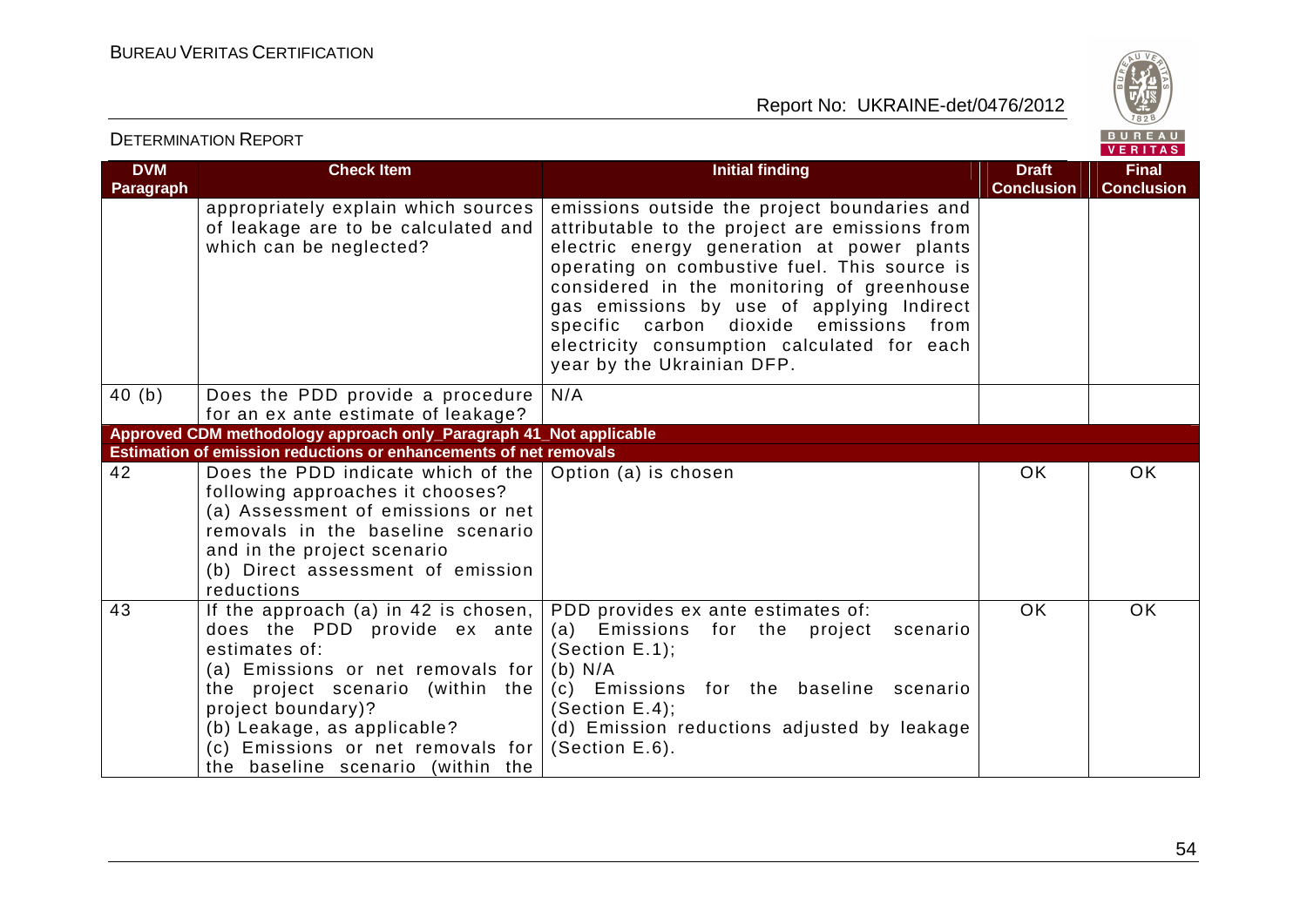



| <b>DVM</b> | <b>Check Item</b>                          | <b>Initial finding</b>                                                     | <b>Draft</b>      | <b>Final</b>      |
|------------|--------------------------------------------|----------------------------------------------------------------------------|-------------------|-------------------|
| Paragraph  |                                            |                                                                            | <b>Conclusion</b> | <b>Conclusion</b> |
|            | project boundary)?                         |                                                                            |                   |                   |
|            | (d)<br>Emission<br>reductions<br>or        |                                                                            |                   |                   |
|            | enhancements of net removals               |                                                                            |                   |                   |
|            | adjusted by leakage?                       |                                                                            |                   |                   |
| 44         | If the approach (b) in 42 is chosen, $ $   | N/A                                                                        | <b>OK</b>         | <b>OK</b>         |
|            | does the PDD provide ex ante               |                                                                            |                   |                   |
|            | estimates of:                              |                                                                            |                   |                   |
|            | reductions<br>(a)<br>Emission<br>or        |                                                                            |                   |                   |
|            | enhancements of net removals               |                                                                            |                   |                   |
|            | (within the project boundary)?             |                                                                            |                   |                   |
|            | (b) Leakage, as applicable?                |                                                                            |                   |                   |
|            | Emission<br>reductions<br>(c)<br>or        |                                                                            |                   |                   |
|            | enhancements of net removals               |                                                                            |                   |                   |
|            | adjusted by leakage?                       |                                                                            |                   |                   |
| 45         | For both approaches in 42                  | (a) Estimates in 43 are given on the periodic                              | CAR12             | OK.               |
|            | (a) Are the estimates in 43 or 44          | basis, from the beginning until the end of the                             |                   |                   |
|            | given:                                     | crediting period, in tonnes of $CO2$ equivalent,                           |                   |                   |
|            | (i) On a periodic basis?                   | on a source-by-source basis.                                               |                   |                   |
|            | (ii) At least from the beginning           | (b) The formulae used in PDD are consistent.                               |                   |                   |
|            | until the end of the crediting             | (c) Key factors influencing the<br>baseline                                |                   |                   |
|            | period?                                    | emissions and the activity level of the project                            |                   |                   |
|            | (iii) On a source-by-source/sink-          | and the project emissions are taken into                                   |                   |                   |
|            | by-sink                                    | account, as appropriate.                                                   |                   |                   |
|            | basis?                                     | (d) Data sources used for calculating the                                  |                   |                   |
|            | (iv) For each GHG?                         | estimates are clearly identified, reliable and                             |                   |                   |
|            | (v) In tones of $CO2$ equivalent,          | transparent.                                                               |                   |                   |
|            | using global warming potentials            | (e) Default values for $CO2$ emission factor for                           |                   |                   |
|            | defined by decision $2/CP.3$ or as         | electricity consumption, NCV of natural gas,                               |                   |                   |
|            | subsequently<br>in <sub>1</sub><br>revised | carbon content of natural gas, oxidation factor                            |                   |                   |
|            |                                            | accordance with Article 5 of the for natural gas combustion are taken from |                   |                   |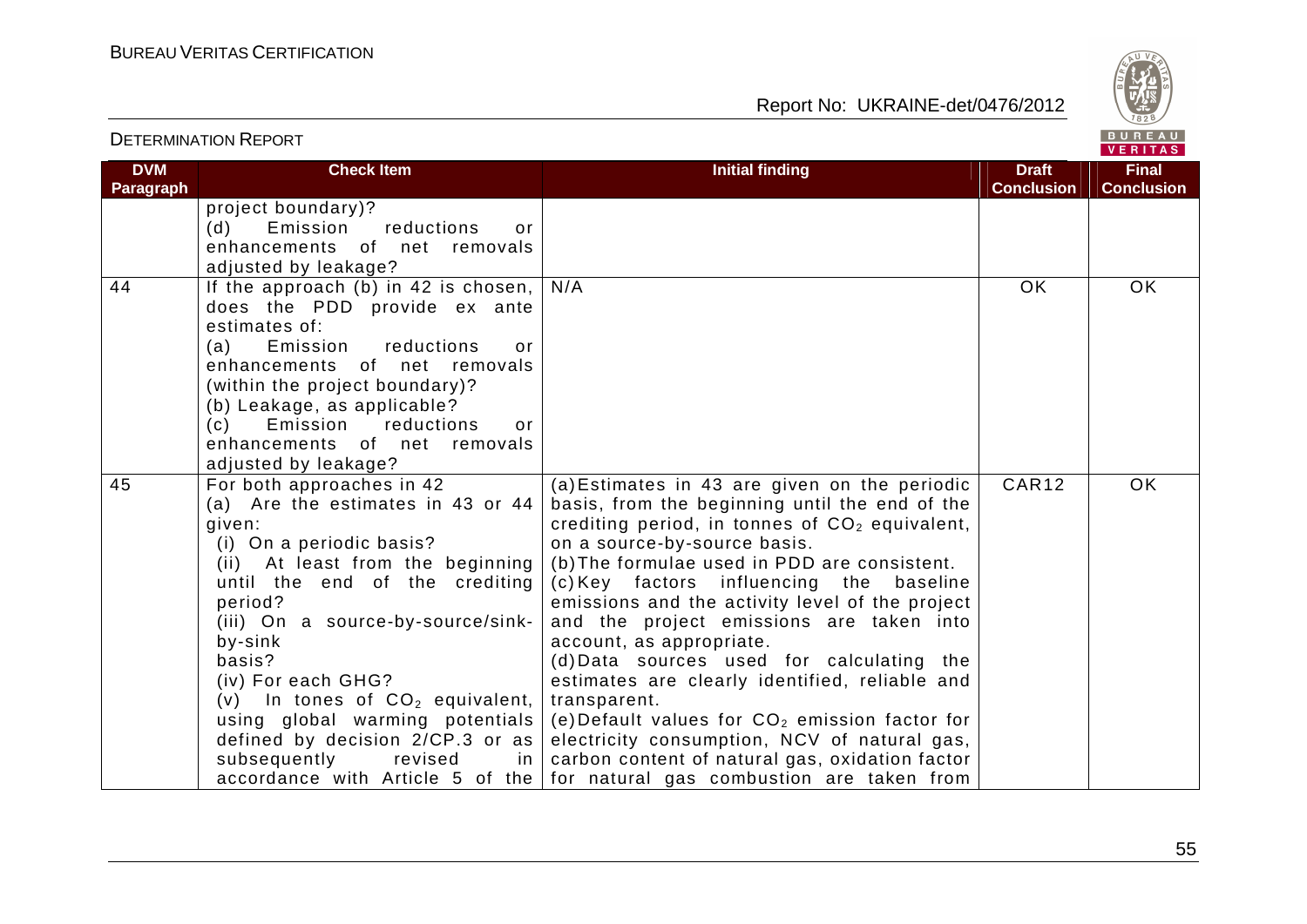

| <b>DVM</b>       | <b>Check Item</b>                     | <b>Initial finding</b>                          | <b>Draft</b>      | <b>Final</b>      |
|------------------|---------------------------------------|-------------------------------------------------|-------------------|-------------------|
| <b>Paragraph</b> |                                       |                                                 | <b>Conclusion</b> | <b>Conclusion</b> |
|                  | Kyoto Protocol?                       | identified and reliable sources.                |                   |                   |
|                  | Are the formula used for<br>(b)       | (f) Estimation in 43 is based on conservative   |                   |                   |
|                  | calculating the                       | assumptions and the most plausible scenario     |                   |                   |
|                  | estimates in 43 or 44 consistent      | in a transparent manner.                        |                   |                   |
|                  | throughout the PDD?                   | (g) Estimates in 43 are consistent throughout   |                   |                   |
|                  | (c) For calculating estimates in 43   | the PDD.                                        |                   |                   |
|                  | or 44, are key factors influencing    | The annual average of estimated emission        |                   |                   |
|                  | the baseline emissions or removals    | reductions calculated by dividing the total     |                   |                   |
|                  | and the activity level of the project | estimated<br>emission reductions over<br>the    |                   |                   |
|                  | and the emissions or net removals     | crediting period by the total months of the     |                   |                   |
|                  | as well as risks associated with the  | crediting period and multiplying by twelve.     |                   |                   |
|                  | project taken into account, as        |                                                 |                   |                   |
|                  | appropriate?                          | <b>CAR 12.</b> Please present the totals of the |                   |                   |
|                  | (d)<br>Are data sources used for      | baseline and project emissions as well as       |                   |                   |
|                  | calculating the estimates in 43 or    | emission reductions for the two sub-projects    |                   |                   |
|                  | 44 clearly identified, reliable and   | in the ER calculation spreadsheet to make       |                   |                   |
|                  | transparent?                          | them comparable with the ones presented in      |                   |                   |
|                  | (e) Are emission factors (including   | the PDD Section A.4.3.1. and E.6.               |                   |                   |
|                  | default emission factors) if used for |                                                 |                   |                   |
|                  | calculating the estimates in 43 or    |                                                 |                   |                   |
|                  | 44 selected by carefully balancing    |                                                 |                   |                   |
|                  | accuracy and reasonableness, and      |                                                 |                   |                   |
|                  | appropriately justified<br>the<br>of  |                                                 |                   |                   |
|                  | choice?                               |                                                 |                   |                   |
|                  | $(f)$ Is the estimation in 43 or 44   |                                                 |                   |                   |
|                  | based on conservative assumptions     |                                                 |                   |                   |
|                  | and the most plausible scenarios in   |                                                 |                   |                   |
|                  | a transparent manner?                 |                                                 |                   |                   |
|                  | $(g)$ Are the estimates in 43 or 44   |                                                 |                   |                   |
|                  | consistent throughout the PDD?        |                                                 |                   |                   |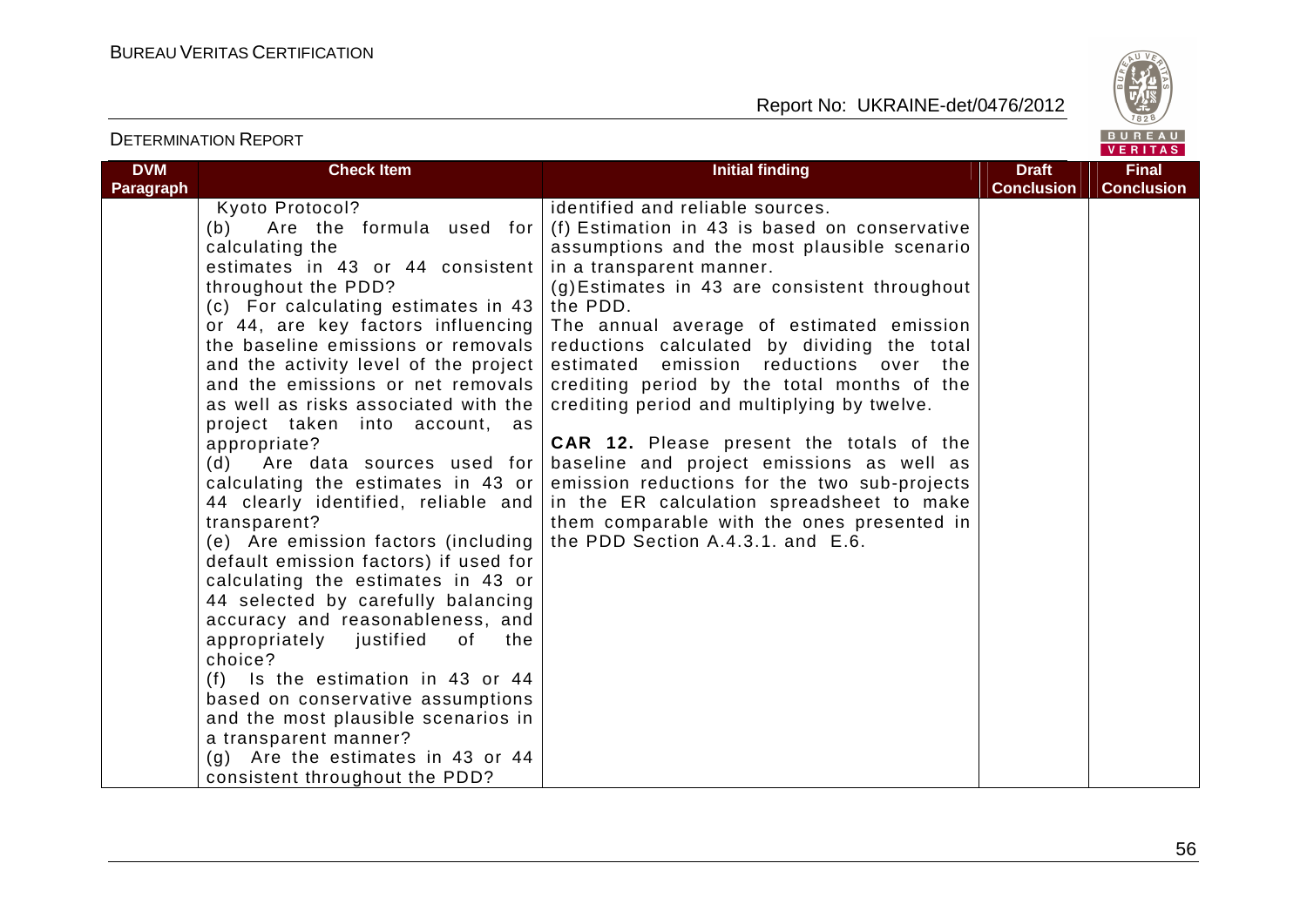

| <b>DETERMINATION REPORT</b>  |                                                                                                                                                                                                                                                                                                                          |                                                                                                                                                                                                                                                                                                                |                                   | BUREAU<br>VERITAS                 |
|------------------------------|--------------------------------------------------------------------------------------------------------------------------------------------------------------------------------------------------------------------------------------------------------------------------------------------------------------------------|----------------------------------------------------------------------------------------------------------------------------------------------------------------------------------------------------------------------------------------------------------------------------------------------------------------|-----------------------------------|-----------------------------------|
| <b>DVM</b><br>Paragraph      | <b>Check Item</b>                                                                                                                                                                                                                                                                                                        | <b>Initial finding</b>                                                                                                                                                                                                                                                                                         | <b>Draft</b><br><b>Conclusion</b> | <b>Final</b><br><b>Conclusion</b> |
|                              | Is the annual average of<br>(h)<br>estimated emission reductions or<br>enhancements of<br>net removals<br>calculated by dividing the total<br>estimated emission reductions or<br>enhancements of net removals over<br>the crediting period by the total<br>months of the crediting period and<br>multiplying by twelve? |                                                                                                                                                                                                                                                                                                                |                                   |                                   |
| 46                           | If the calculation of the baseline<br>emissions or<br>net removals is to be performed $ex$<br>post, does the PDD include an<br>illustrative ex ante emissions or net<br>removals calculation?                                                                                                                            | Ex-post baseline emissions calculation is<br>performed based on a 3year historic period<br>before the project implementation. The data<br>used in calculation are taken from the<br>technical reports of the project owner.                                                                                    | <b>OK</b>                         | <b>OK</b>                         |
| <b>Environmental impacts</b> | Approved CDM methodology approach only_Paragraphs 47(a) - 47(b)_Not applicable                                                                                                                                                                                                                                           |                                                                                                                                                                                                                                                                                                                |                                   |                                   |
| 48(a)                        | Does the PDD list and attach<br>documentation on the analysis of<br>the environmental impacts of the<br>project, including transboundary<br>impacts, in accordance<br>with<br>procedures as determined by the<br>host Party?                                                                                             | PDD Section F.1. provides a list of EIAs<br>performed for each subprojects. The findings<br>of the reports are summarized in the section<br>F.1. of the PDD. The environmental impact of<br>project has not been considered<br>the<br>significant or prohibitive.<br>The project has no transboundary impacts. | <b>OK</b>                         | <b>OK</b>                         |
| 48(b)                        | If the analysis in 48 (a) indicates<br>that the environmental impacts are<br>significant by the<br>considered<br>project participants or the host<br>does the PDD provide<br>Party,<br>conclusion and all references to                                                                                                  | It is stated in the performed EIAs that the<br>project activities comply with all requirements<br>set to these kinds of facilities and do not have<br>significant impact upon the environment.                                                                                                                 | <b>OK</b>                         | <b>OK</b>                         |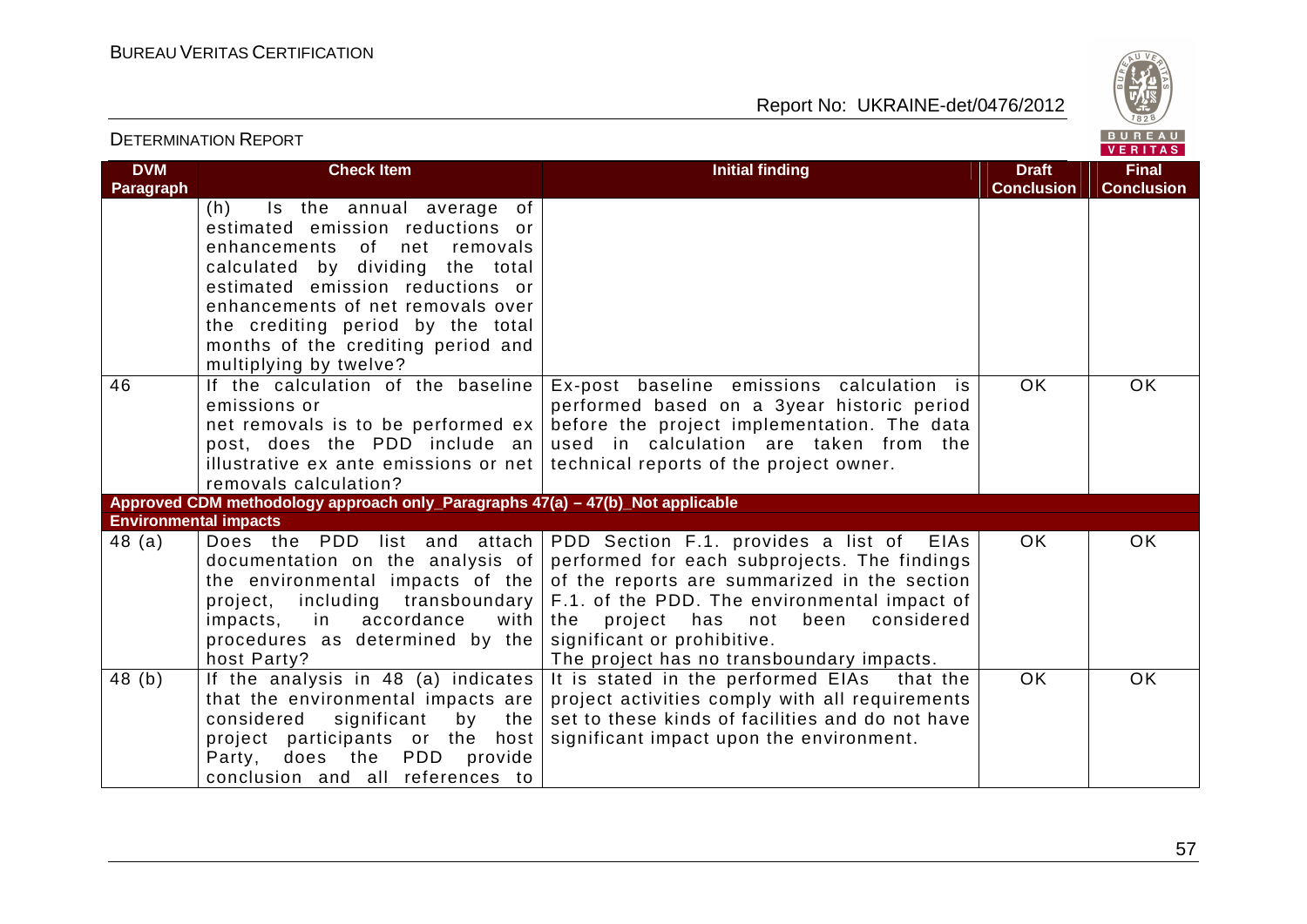

|                                                                                    | <b>DETERMINATION REPORT</b>                                                                                                                                                                                                                                                                                                                                              |                                                                                                               |                                   | BUREAU<br><b>VERITAS</b>          |  |
|------------------------------------------------------------------------------------|--------------------------------------------------------------------------------------------------------------------------------------------------------------------------------------------------------------------------------------------------------------------------------------------------------------------------------------------------------------------------|---------------------------------------------------------------------------------------------------------------|-----------------------------------|-----------------------------------|--|
| <b>DVM</b><br>Paragraph                                                            | <b>Check Item</b>                                                                                                                                                                                                                                                                                                                                                        | <b>Initial finding</b>                                                                                        | <b>Draft</b><br><b>Conclusion</b> | <b>Final</b><br><b>Conclusion</b> |  |
|                                                                                    | supporting documentation of an<br>environmental impact assessment<br>undertaken in accordance with the<br>procedures as required by the host<br>Party?                                                                                                                                                                                                                   |                                                                                                               |                                   |                                   |  |
|                                                                                    | <b>Stakeholder consultation</b>                                                                                                                                                                                                                                                                                                                                          |                                                                                                               |                                   |                                   |  |
| 49                                                                                 | If stakeholder<br>consultation<br>was<br>undertaken in<br>accordance with the procedure as<br>required by the host Party, does<br>the PDD provide:<br>(a) A list of stakeholders from<br>whom comments on the projects<br>have been received, if any?<br>(b) The nature of the comments?<br>(c) A description on whether and<br>how the comments have been<br>addressed? | No stakeholder consultation process for the JI<br>projects is required by the Host Party.                     | OK.                               | OK.                               |  |
|                                                                                    | Determination regarding small-scale projects (additional elements for assessment)_Paragraphs 50 - 57_Not applicable                                                                                                                                                                                                                                                      |                                                                                                               |                                   |                                   |  |
|                                                                                    |                                                                                                                                                                                                                                                                                                                                                                          | Determination regarding land use, land-use change and forestry projects _Paragraphs 58 - 64(d)_Not applicable |                                   |                                   |  |
| Determination regarding programmes of activities_Paragraphs 66 - 73_Not applicable |                                                                                                                                                                                                                                                                                                                                                                          |                                                                                                               |                                   |                                   |  |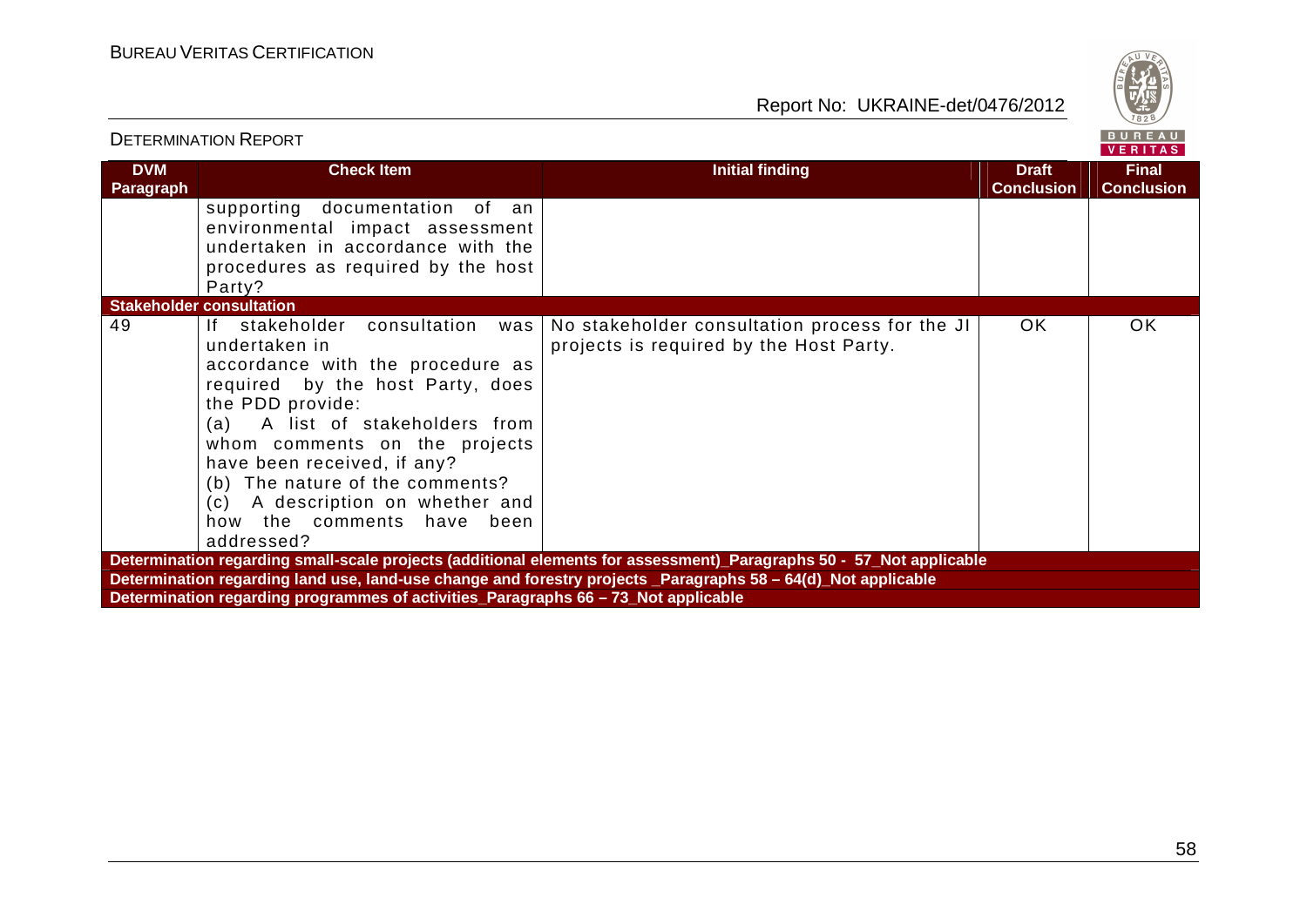

#### DETERMINATION REPORT

#### **Table 2 Resolution of Corrective Action and Clarification Requests**

| Draft report clarifications and corrective<br>action requests by validation team | Ref. to<br>checklist<br>question<br>in table 1 | <b>Summary</b><br>participant   Determination team conclusion<br>of<br>project<br>response                                                                                                                                                                                                                                                                                                                                                                                                                                                            |
|----------------------------------------------------------------------------------|------------------------------------------------|-------------------------------------------------------------------------------------------------------------------------------------------------------------------------------------------------------------------------------------------------------------------------------------------------------------------------------------------------------------------------------------------------------------------------------------------------------------------------------------------------------------------------------------------------------|
| <b>CAR 01.</b> The project has no written<br>approvals by the Parties involved.  | 19                                             | Pending<br>The project obtained the Letter of<br>Approval from the Netherlands Ref<br>The project approval by the<br>2012JI31 dated 02/07/2012. After<br>Host Party will be provided<br>receiving Determination Report<br>the<br>determination<br>after<br>from the Accredited Independent<br>statement is issued by the<br>Entity the project documentation<br>AIE.<br>will be submitted to the Ukrainian<br>Designated Focal Point (DFP)<br>which is State<br>Environmental<br>Investment Agency of Ukraine, for<br>receiving a Letter of Approval. |
| CL 01. Please, provide the letter of<br>Endorsement issued by Ukrainian DPF.     | 19                                             | The project obtained the Letter of The issue is closed based<br>#2585/23/7dated  <br>Endorsement<br>on the LoE submitted from<br>14/09/2012<br>the<br><b>State</b><br>from<br>the PPS.<br>Environmental Investment Agency<br>of Ukraine. Due to the Netherlands<br>legislation, no LoE from<br>the<br>Netherlands is needed.<br>Please see attached file.                                                                                                                                                                                             |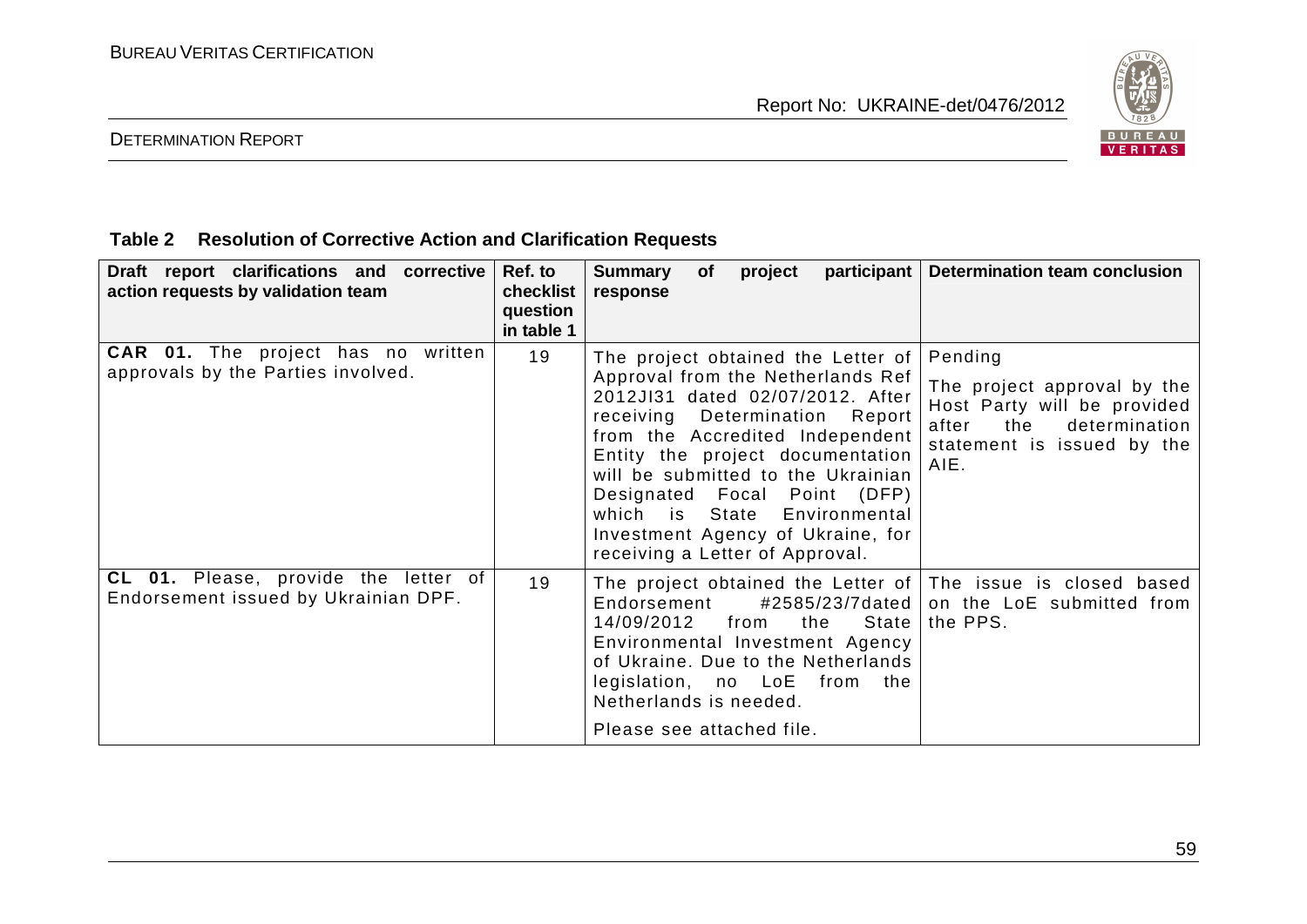

| <b>DETERMINATION REPORT</b>                                                                                                                                                                                                                                                                                                       |    |                                                                                                                                                                                                                                                                                                                                                                                                                               | BUREAU<br>VERITAS         |
|-----------------------------------------------------------------------------------------------------------------------------------------------------------------------------------------------------------------------------------------------------------------------------------------------------------------------------------|----|-------------------------------------------------------------------------------------------------------------------------------------------------------------------------------------------------------------------------------------------------------------------------------------------------------------------------------------------------------------------------------------------------------------------------------|---------------------------|
| <b>CAR 02.</b> It is evident that all variables,<br>parameters and data sources used for<br>establishing the baseline were taken as<br>historic ones and thus, should have been<br>set as ex-post data.<br>Please, make respective corrections to<br>the tables of parameters for baseline<br>setting in Section B.1. of the PDD. | 23 | As the values that are used for $ CAR$ 02 is closed based on<br>establishing the baseline are used the explanation provided by<br>at current point in time for<br>determining future emissions and<br>are based on historical data the<br>baseline is based on ex-ante<br>(Latin for "before the event") data.<br>In other words we are using<br>already known data to establish<br>baseline emissions before they<br>happen. | the project participants. |
|                                                                                                                                                                                                                                                                                                                                   |    | Alternative to that would be to<br>establish the<br>baseline<br>using<br>monitored data that are acquired<br>after the emissions have taken<br>place – using the ex post (Latin for<br>"after the event") data.                                                                                                                                                                                                               |                           |
|                                                                                                                                                                                                                                                                                                                                   |    | For the period of this JI project<br>implementation<br>the<br>baseline<br>emissions are established as ex-<br>ante data based on historical<br>values with constant values during<br>the whole period.                                                                                                                                                                                                                        |                           |
|                                                                                                                                                                                                                                                                                                                                   |    | Please find revised PDD, version<br>2.0.                                                                                                                                                                                                                                                                                                                                                                                      |                           |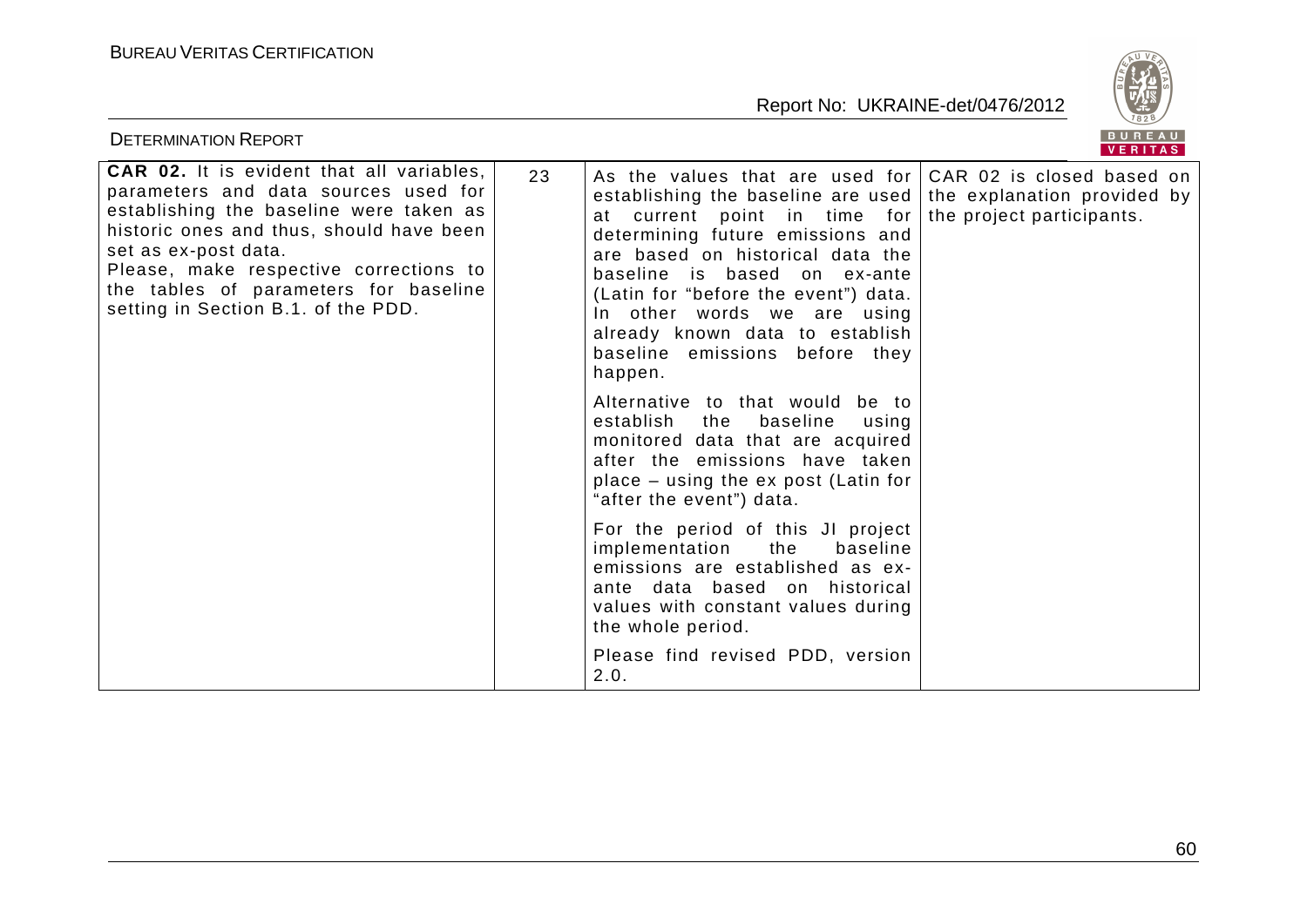

|                                                                                                                                                                                        |                                                                                                                                                                                                                 | <b>VERIIAS</b> |
|----------------------------------------------------------------------------------------------------------------------------------------------------------------------------------------|-----------------------------------------------------------------------------------------------------------------------------------------------------------------------------------------------------------------|----------------|
| CAR 03. In Section A.4.2. a Figure that  <br>presents the steam methane reforming<br>process for hydrogen production the<br>reference is made for, is absent.<br>Please, correct this. | The steam methane reforming CAR 03 is closed based on<br>process for pure hydrogen   the required changes made<br>production consists of several to the PDD<br>stages as shown in the Figure in<br>the Annex 4. |                |
|                                                                                                                                                                                        | Relevant changes have been made<br>in Section A.4.2 of PDD. Please<br>find revised PDD, version 2.0.                                                                                                            |                |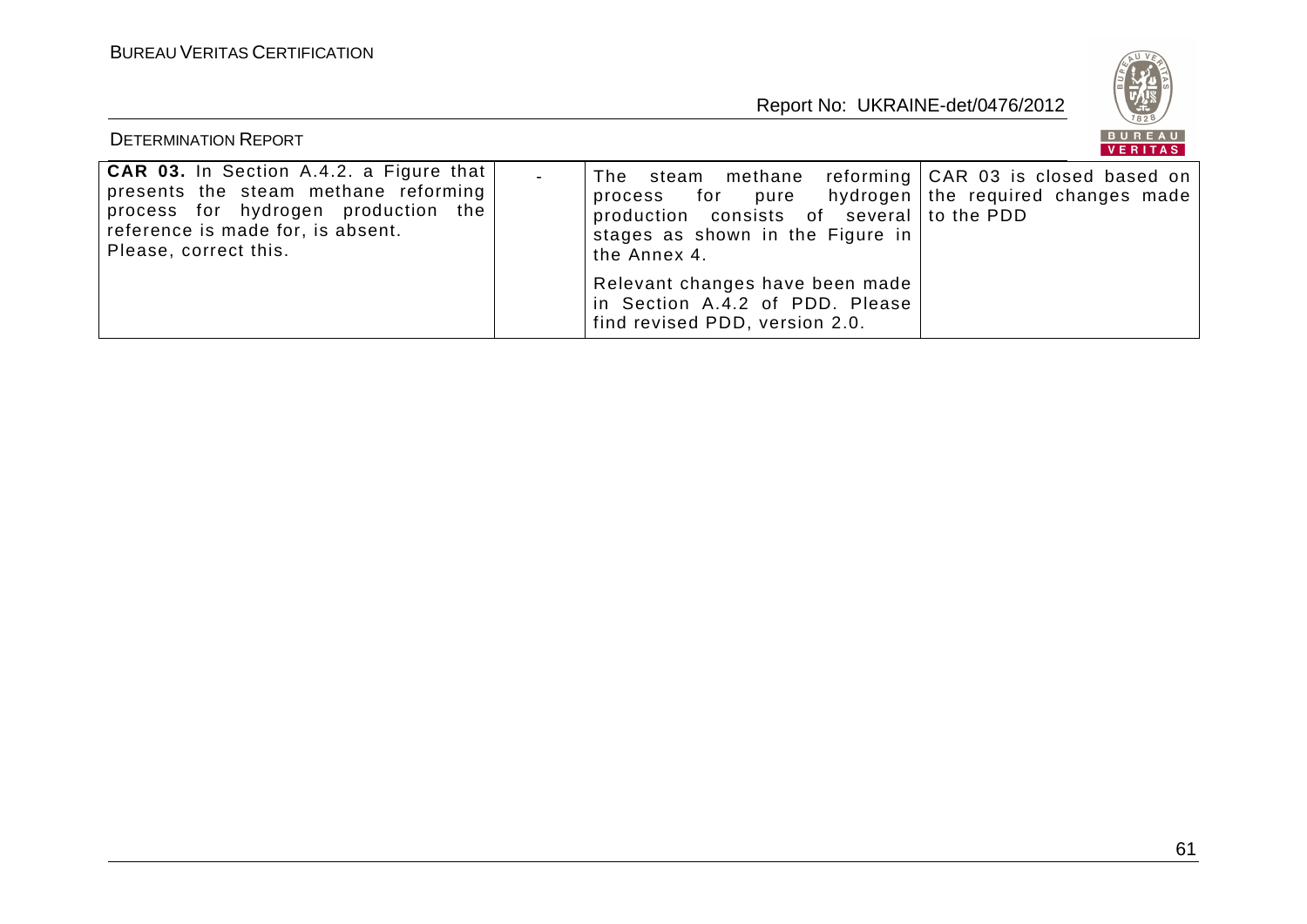

|                                                                                                                  |       |                                                                                                                                                                                                                                                                                                                                                                 | VENIIAS                                                                              |
|------------------------------------------------------------------------------------------------------------------|-------|-----------------------------------------------------------------------------------------------------------------------------------------------------------------------------------------------------------------------------------------------------------------------------------------------------------------------------------------------------------------|--------------------------------------------------------------------------------------|
| <b>CL</b><br>02.<br>Please, explain why<br>the<br>condensate stripping is excluded from<br>the emission sources. | 32(a) | <b>IPCC</b><br>2006<br>According<br>to<br>National<br>Guidelines<br>for<br>Gas<br>Greenhouse<br>Inventories*.<br>"The primary release of $CO2$ at<br>plants using the natural gas<br>catalytic steam reforming process<br>occurs during regeneration of the<br>$CO2$ scrubbing solution with lesser<br>emissions<br>resulting<br>from<br>condensate stripping." | CL 02 is closed based on<br>the explanation provided by<br>the project participants. |
|                                                                                                                  |       | In the project all $CO2$ emission<br>sources from Steam<br>Methane<br>Reforming Plant are included. All<br>carbon in natural gas which is<br>used by SMR Plant is converted<br>into the $CO2$ which is vented into<br>the atmosphere and is included in<br>the project.                                                                                         |                                                                                      |
|                                                                                                                  |       | Relevant changes have been made<br>in Section A.4.2 of PDD. Please<br>find revised PDD, version 2.0.                                                                                                                                                                                                                                                            |                                                                                      |
| <b>CAR 04.</b> The footnote number is not<br>correct.<br>Please, check it and make corrections<br>appropriately. |       | The right footnote number is 9 in $ CAR$ 04 is closed based on<br>section A.4.3.1 of PDD. Relevant<br>changes have been made. Please<br>find revised PDD, version 2.0.                                                                                                                                                                                          | the corrections made                                                                 |

<sup>\* 2006</sup> IPCC Guidelines for National Greenhouse Gas Inventories Volume 3: Industrial Processes and Product Use Chapter 3: Chemical Industry Emissions p. 3.11 URL: http://www.ipcc-nggip.iges.or.jp/public/2006gl/pdf/3\_Volume3/V3\_3\_Ch3\_Chemical\_Industry.pdf (last reference – 06/04/2012)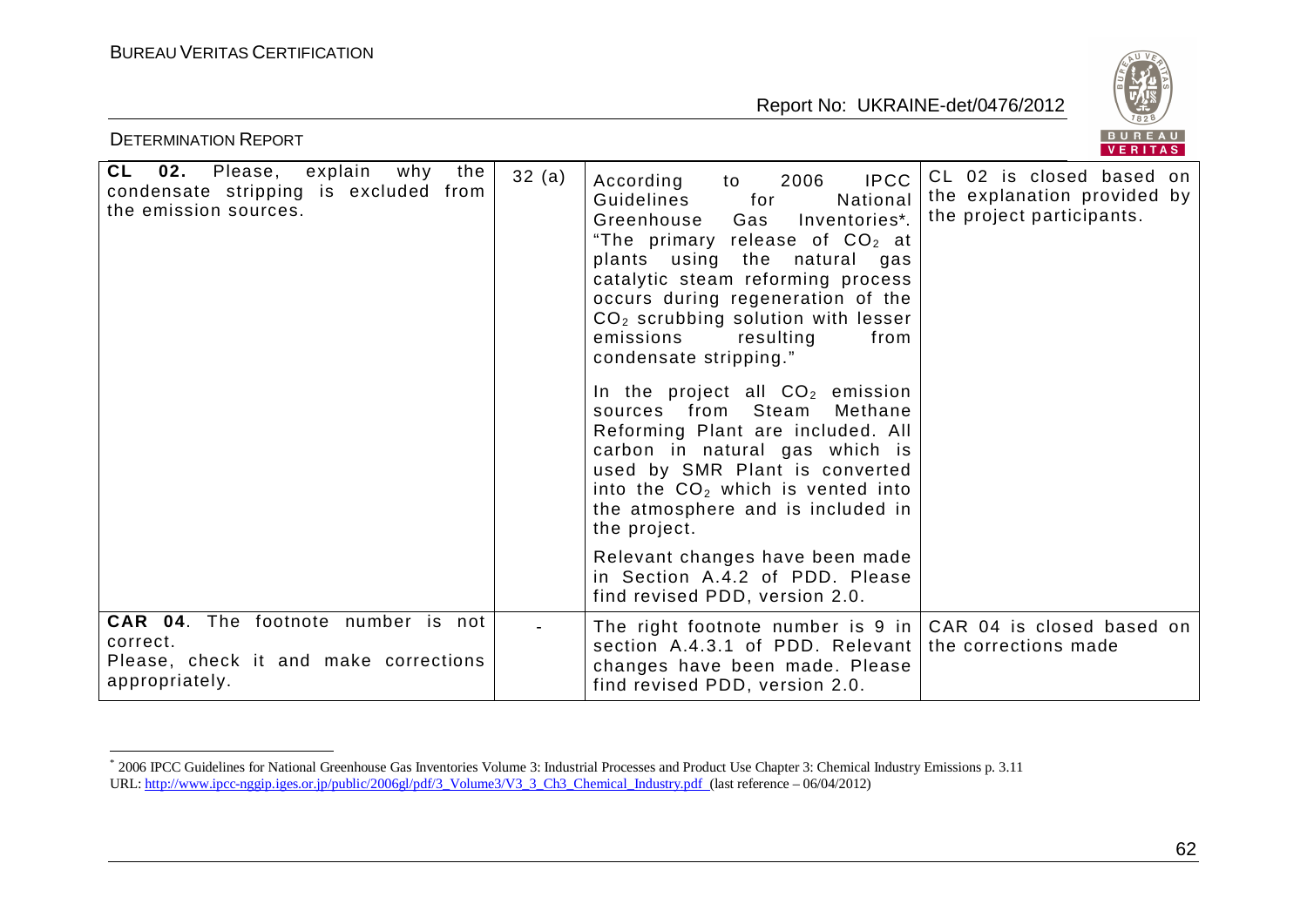

| <b>DETERMINATION REPORT</b>                                                                                                                                                                                                                                                                                                                                                                                                                                                                                                                                                                                                                                                                                                                                                                                                                                                                                                                                                                                                                                                                               |                                                                                                                                                                                           | BUREAU<br>VERITAS                                                                              |
|-----------------------------------------------------------------------------------------------------------------------------------------------------------------------------------------------------------------------------------------------------------------------------------------------------------------------------------------------------------------------------------------------------------------------------------------------------------------------------------------------------------------------------------------------------------------------------------------------------------------------------------------------------------------------------------------------------------------------------------------------------------------------------------------------------------------------------------------------------------------------------------------------------------------------------------------------------------------------------------------------------------------------------------------------------------------------------------------------------------|-------------------------------------------------------------------------------------------------------------------------------------------------------------------------------------------|------------------------------------------------------------------------------------------------|
| The developer calculates the project NPV<br>29(b)<br>using the real discount rate derived from<br>the sum of risk-free rate + sum of the risk<br>premiums adjusted for inflation. While the<br>approach is correct in general it is<br>obvious that the developer employs the<br>return on equity rate instead of WACC as<br>developer states that the whole project<br>has been financed through the equity.<br>CAR 05. In order to justify the discount<br>rate benchmark, please, provide the<br>documentary evidence confirming that all<br>stages of the project are financed solely<br>from the equity investment without bank<br>loans bonds and other forms of debt.<br>Otherwise it would be beneficial to<br>employ WACC<br>as the<br>benchmark<br>the<br>Guidelines<br>following<br>the<br>on<br>assessment of investment analysis by<br>considering the capital structure as being<br>50/50 own/borrowed funds. To estimate<br>the cost of the debt capital you may<br>apply average loan interest rates in<br>foreign currency prevailing in Ukraine for<br>the moment of the project start. | Investment analysis was changed<br>considering<br>the<br>by<br>being<br>50/50<br>structure<br>as<br>own/borrowed funds. Please find<br>revised<br>Investment<br>analysis,<br>version 2.0. | CAR 05 is closed based on<br>capital   the required changes made<br>to the investment analysis |
| <b>CAR</b><br>06.<br>accordance<br>with<br>$\ln$<br>the<br>GUIDELINES FOR USERS OF THE JI<br>PDD FORM Version 04, please, describe<br>in Section A.2. the situation existing<br>within PRJSC "LINIK" prior to the project<br>implementation.                                                                                                                                                                                                                                                                                                                                                                                                                                                                                                                                                                                                                                                                                                                                                                                                                                                              | Relevant changes have been made<br>in Section A.2 of PDD. Please find<br>revised PDD, version 2.0.                                                                                        | CAR 06 is closed based on<br>the required amendments<br>made to the PDD                        |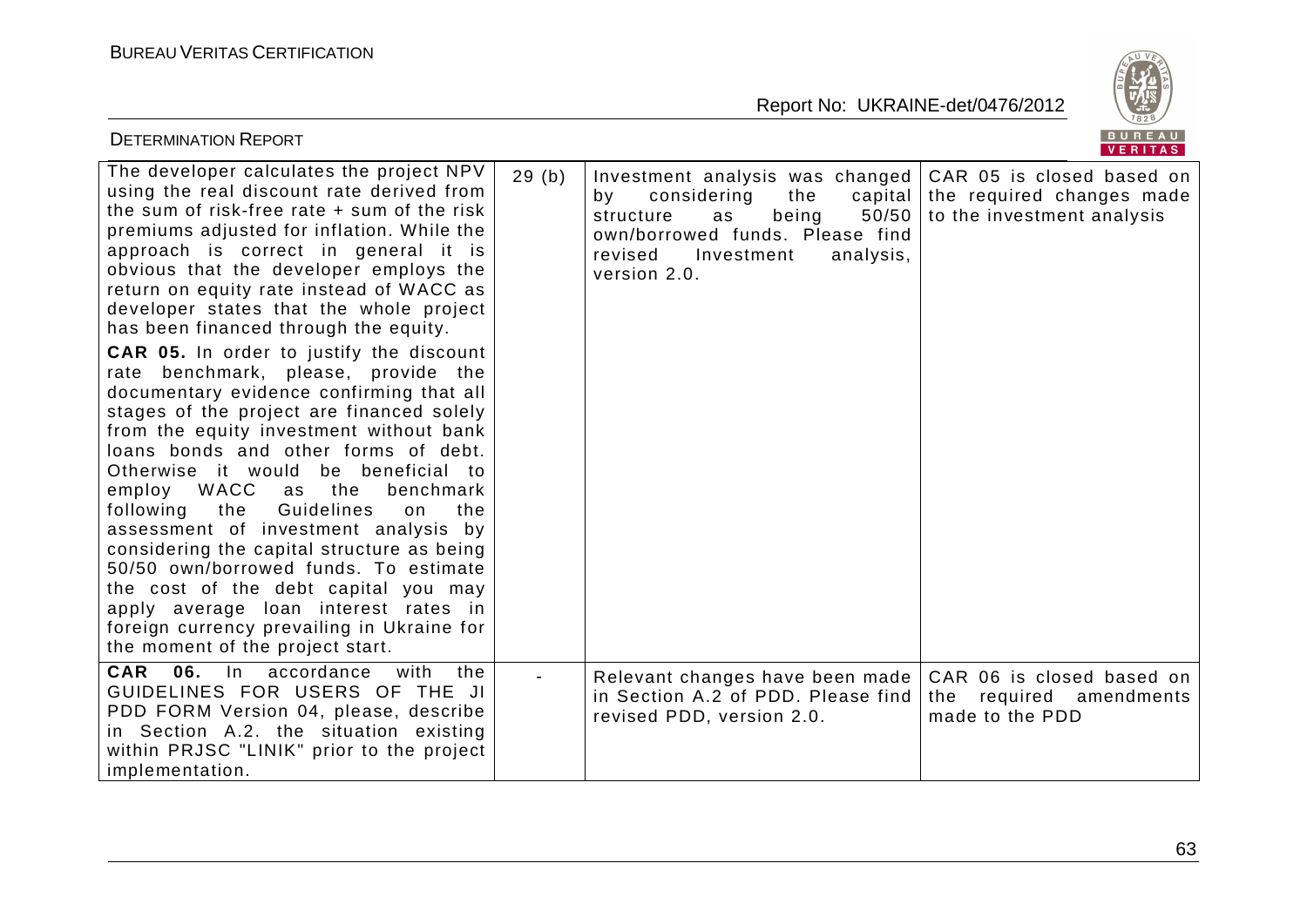

| <b>DETERMINATION REPORT</b>                                                                                                                                                                                                                                                                                                                                                                                                                                           |                                                                                                      | BUREAU<br>VERITAS                                                                           |
|-----------------------------------------------------------------------------------------------------------------------------------------------------------------------------------------------------------------------------------------------------------------------------------------------------------------------------------------------------------------------------------------------------------------------------------------------------------------------|------------------------------------------------------------------------------------------------------|---------------------------------------------------------------------------------------------|
| CL 03. Please<br>that<br>note<br>incorrect<br>translation leads to misunderstanding<br>and at times makes no sense, thus, for<br>instance, the following statement from<br>Section A.2. :" In the baseline scenario it<br>nitrogen<br>assumed that<br>continue<br>IS.<br>produced by A-8-1 Unit with emitting<br>GHG into the atmosphere<br>due to<br>consumption.<br>electricity<br>Whereas<br>modernization and use two AK 1.5 Units,<br>proposed in this project". | Relevant changes have been made<br>in Section A.2 of PDD. Please find<br>revised PDD, version 2.0.   | CL 03 is closed                                                                             |
| <b>CAR 07.</b> Please, provide the full name of<br>PRJSC "LINIK" in Section A.3. as it is<br>nowhere mentioned in the PDD.                                                                                                                                                                                                                                                                                                                                            | Relevant changes have been made<br>in Section A.3 of PDD. Please find<br>revised PDD, version 2.0.   | The full name of the project<br>owner is added.<br>CAR 07 is closed                         |
| CL 04. Section A.2. of the PDD reads:<br>"The JI was one of the drivers for the<br>project from the start and financial<br>benefits provided by the JI mechanism<br>were considered as one of the reasons to<br>start the project and are crucial in the<br>decision to start the operations".<br>How could this statement be proved?                                                                                                                                 | Relevant changes have been made<br>in Section A.2 of PDD. Please find<br>revised PDD, version 2.0.   | CL 04 is closed based on<br>the information provided                                        |
| CAR 08. In accordance<br>the<br>with<br>GUIDELINES FOR USERS OF THE JI<br>PDD FORM Version 04, the project<br>implementation<br>schedule<br>be<br>shall<br>provided in Section A.4.2.                                                                                                                                                                                                                                                                                 | Relevant changes have been made<br>in Section A.4.2 of PDD. Please<br>find revised PDD, version 2.0. | The project implementation<br>schedule<br>added<br>is<br>as<br>required.<br>Issue is closed |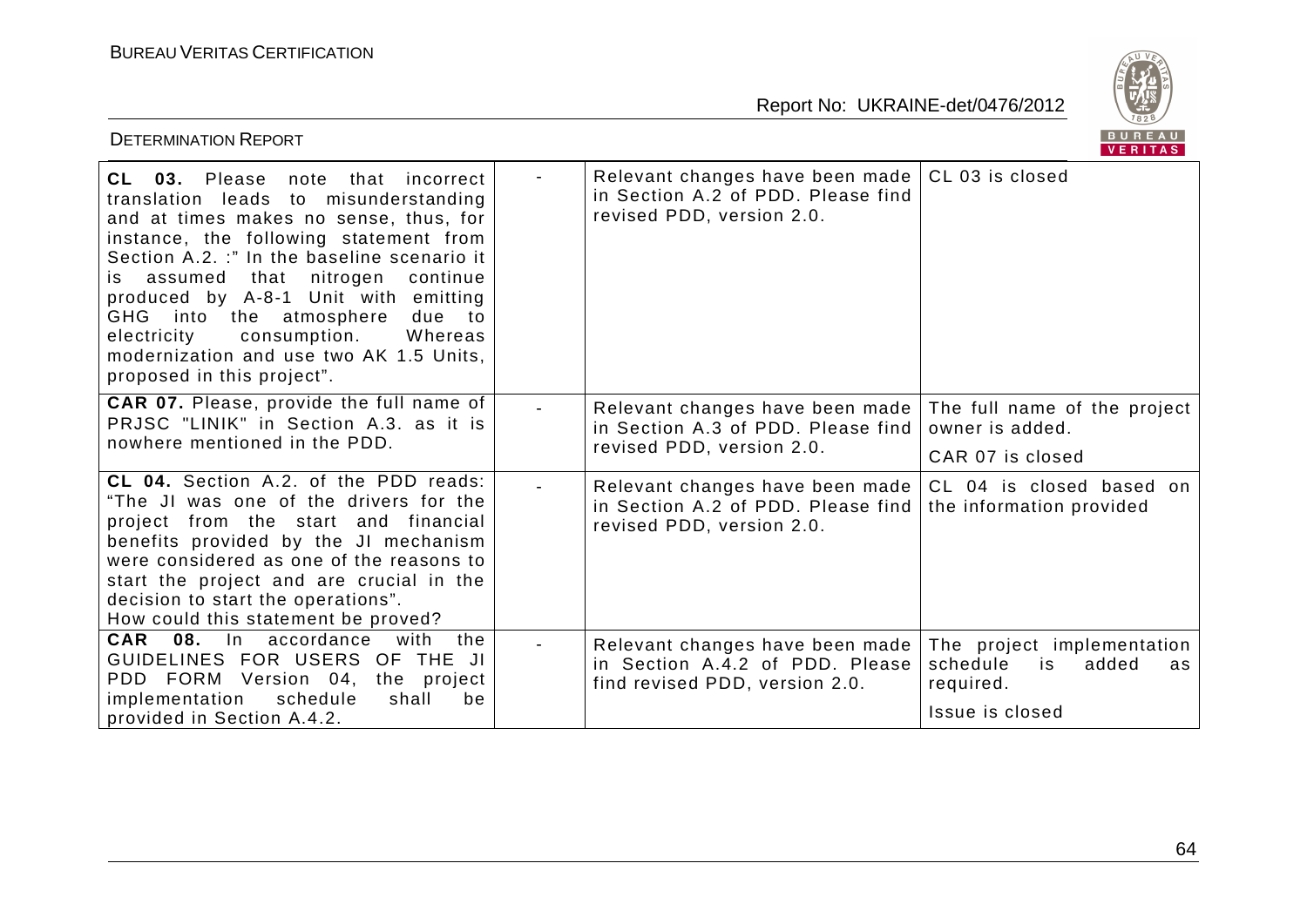

| <b>DETERMINATION REPORT</b>                                                                                                                                                                                                                                                                                                                                                                                            |    |                                                                                                                                                                                                                                                                                                                                                                                                                                                                         | BUREAU<br><b>VERITAS</b> |
|------------------------------------------------------------------------------------------------------------------------------------------------------------------------------------------------------------------------------------------------------------------------------------------------------------------------------------------------------------------------------------------------------------------------|----|-------------------------------------------------------------------------------------------------------------------------------------------------------------------------------------------------------------------------------------------------------------------------------------------------------------------------------------------------------------------------------------------------------------------------------------------------------------------------|--------------------------|
| CL 05. The description of the approach<br>chosen for a baseline setting is<br>overloaded with the theoretical provisions<br>cited from the guidelines and thus is<br>nontransparent. Please provide clearly<br>and briefly the description of an approach<br>chosen from the three possible options<br>as provided in the GUIDANCE ON<br>CRITERIA FOR BASELINE<br>SETTING<br>AND MONITORING Version 03 paragraph<br>9. | 22 | Project participants have chosen CL 05 is closed based on<br>the following approach regarding the clarification made to the<br>baseline setting, defined in the  <br>Guidance (Paragraph 9):<br>An approach for baseline<br>setting and monitoring developed<br>in accordance with appendix B of<br>the JI guidelines (JI specific<br>approach).<br>Relevant clarification has been<br>made in Section B.1. (Step1) of<br>PDD. Please find revised PDD,<br>version 2.0. | <b>PDD</b>               |
| CL 06. Section B.1. of the PDD reads the<br>following: "A baseline for the JI project<br>has to be set in accordance with<br>Appendix B to decision 9/CMP.1 (JI<br>guidelines)". Please clarify whether it has<br>to be set or rather is set.                                                                                                                                                                          | 22 | A baseline for the JI project is set   The<br>in accordance with Appendix B to $\vert$ corrected. Issue is closed<br>decision 9/CMP.1 (JI guidelines)*,<br>and with further guidance on<br>baseline setting and monitoring<br>developed<br>by<br>the<br>Joint<br>Implementation<br>Supervisory<br>Committee (JISC).<br>Relevant clarification has been<br>made in Section B.1 of PDD.<br>Please find revised PDD, version<br>2.0.                                       | mistake<br>has<br>been   |

 \* URL: http://unfccc.int/resource/docs/2005/cmp1/eng/08a02.pdf#page=2 (last reference – 06/04/2012)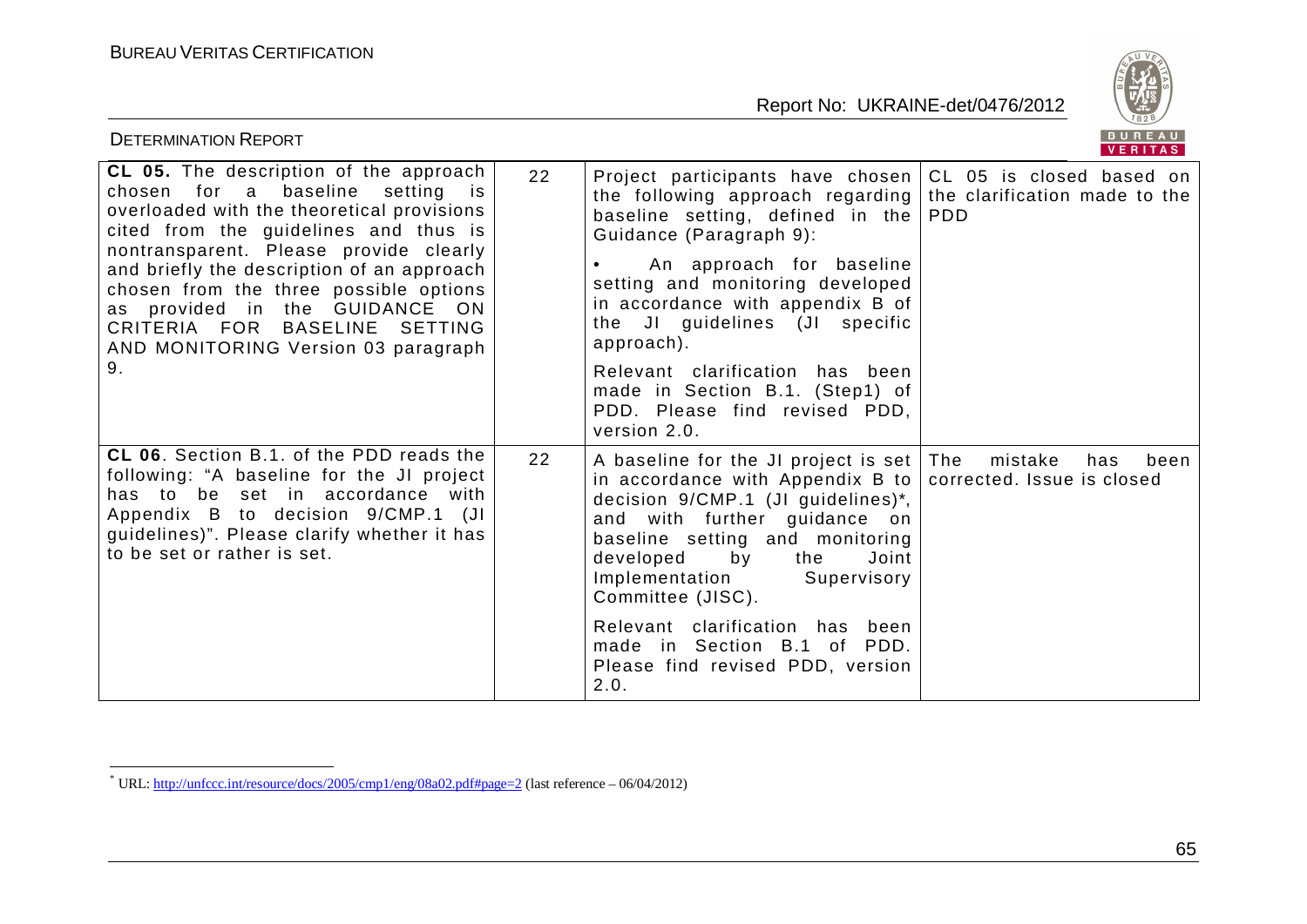

|                                                                                                                                                                                                                                                                                                                                                                                                                                                                                                                                                                                                                                                                                                                    |       |                                                                                                                          | VENIIAS.                                                                 |
|--------------------------------------------------------------------------------------------------------------------------------------------------------------------------------------------------------------------------------------------------------------------------------------------------------------------------------------------------------------------------------------------------------------------------------------------------------------------------------------------------------------------------------------------------------------------------------------------------------------------------------------------------------------------------------------------------------------------|-------|--------------------------------------------------------------------------------------------------------------------------|--------------------------------------------------------------------------|
| <b>CAR</b><br>09.<br>accordance<br>with<br>the<br>In<br>GUIDELINES FOR USERS OF THE JI<br>PDD FORM Version 04 Section B.1. the<br>project participants must describe and<br>justify the baseline chosen in accordance<br>with appendix B of the JI guidelines and<br>the "Guidance on criteria for baseline<br>setting and monitoring", as well as<br>indicate<br>of<br>explicitly<br>which<br>the<br>approaches regarding baseline setting,<br>defined in the JISC's "Guidance on<br>criteria<br>for<br>baseline<br>setting<br>and<br>monitoring", is chosen.<br>Please make respective corrections in<br>Section B.1. Step1. Indication and<br>description of the approach chosen<br>regarding baseline setting. | 22    | Relevant clarification has been<br>made in Section B.1. (Step1) of<br>PDD. Please find revised PDD,<br>version 2.0.      | CAR 09 is closed based on<br>the clarification made to the<br><b>PDD</b> |
| CL 07. Please, clarify or make due<br>corrections in the following statement:<br>"Project participants use approaches<br>Guidance<br>suggested<br>by<br>the<br>and<br>methodological tools provided by the<br>CDM Executive Board". (Sub step 2c.<br>Baseline identification, item 3 of the<br>PDD)                                                                                                                                                                                                                                                                                                                                                                                                                | 22    | Relevant corrections have been<br>made in Section B.1. (Sub step 2c)<br>of PDD. Please find revised PDD.<br>version 2.0. | CL 07 is closed based on<br>the corrections made to the<br><b>PDD</b>    |
| CAR 10. Please, state<br>operational<br>lifetime and crediting period in month as<br>well as it is required by the GUIDELINES<br>FOR USERS OF THE JI PDD FORM<br>Version 04                                                                                                                                                                                                                                                                                                                                                                                                                                                                                                                                        | 34(b) | Relevant clarification has been<br>made in Section C. of PDD. Please<br>find revised PDD, version 2.0.                   | Relevant amendment<br>was<br>made to the PDD.<br>CAR 10 is closed.       |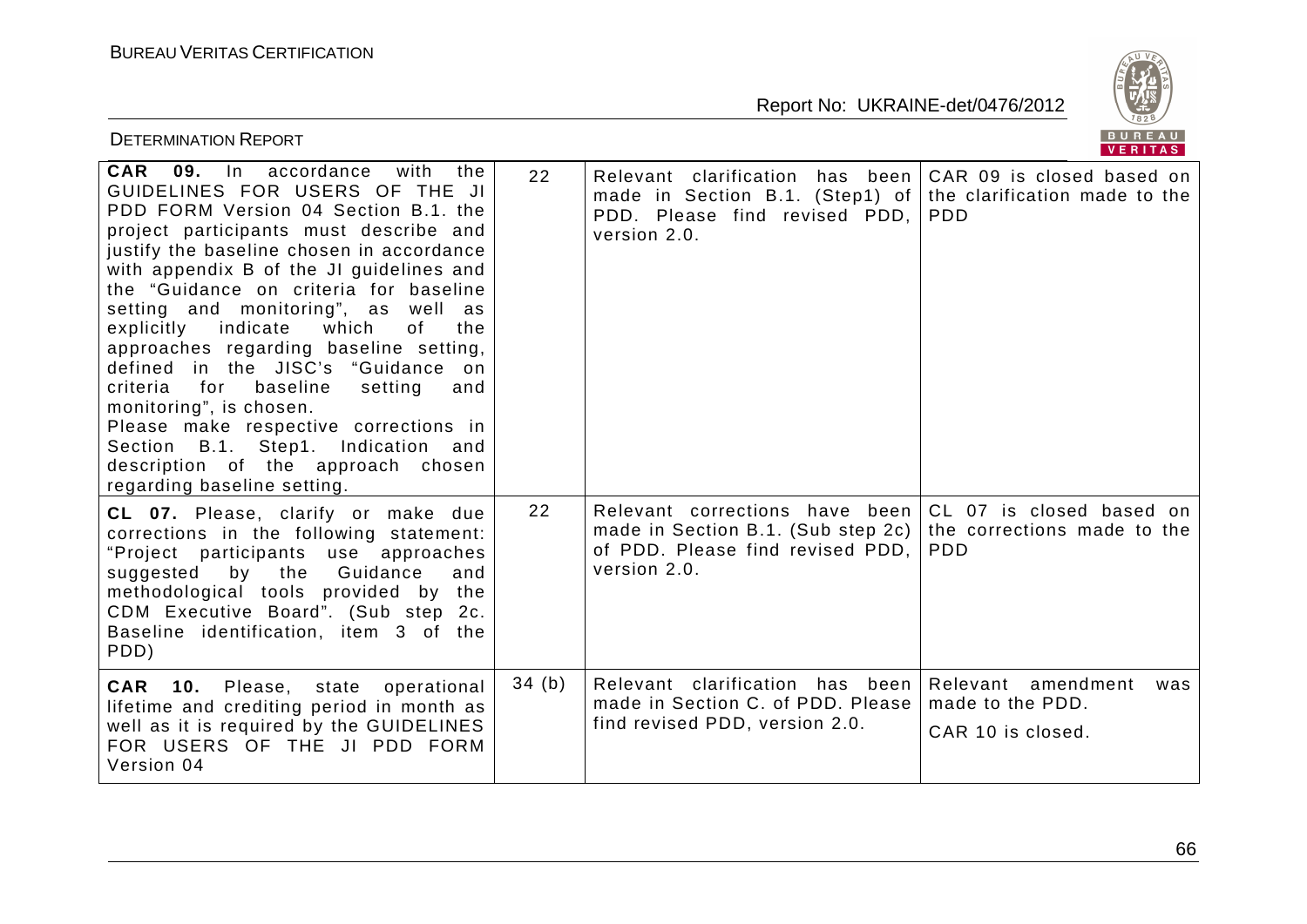

| <b>DETERMINATION REPORT</b>                                                                                                                                                                                                                                                                                                                                                                                                                |    |                                                                                                                                                                                                                                                                                                                                                                                                                                                                                                                                                                                                                                                                                                                                                                                                                                                                                                                                                                                                   | BUREAU<br>VERITAS                                           |     |
|--------------------------------------------------------------------------------------------------------------------------------------------------------------------------------------------------------------------------------------------------------------------------------------------------------------------------------------------------------------------------------------------------------------------------------------------|----|---------------------------------------------------------------------------------------------------------------------------------------------------------------------------------------------------------------------------------------------------------------------------------------------------------------------------------------------------------------------------------------------------------------------------------------------------------------------------------------------------------------------------------------------------------------------------------------------------------------------------------------------------------------------------------------------------------------------------------------------------------------------------------------------------------------------------------------------------------------------------------------------------------------------------------------------------------------------------------------------------|-------------------------------------------------------------|-----|
| CAR11. Please, refer to Section B.2. of<br>the GUIDELINES FOR USERS OF THE JI<br>PDD FORM Version 04 and clearly state<br>Section B.2. an approach for<br>in.<br>demonstrating additionality as required<br>by Section B.2. of the GUIDELINES FOR<br>USERS OF THE JI PDD FORM Version<br>04, as well as the paragraph 44 of the<br><b>GUIDANCE</b><br><b>ON</b><br>CRITERIA<br><b>FOR</b><br>BASELINE SETTING AND MONITORING<br>Version 03 | 28 | As suggested by Paragraph 44 (c)<br>of the Annex 1 of the Guidance<br>additionality can be demonstrated,<br>inter alia, by using the following<br>approach: the most recent version<br>of the "Tool for the demonstration<br>and assessment of additionality"<br>approved by the CDM Executive<br>Board (allowing for a grace period<br>of eight months when the PDD is<br>submitted for publication on the<br>UNFCCC JI website), or any other<br>method for proving additionality<br>approved by the CDM Executive<br>Board.<br>At the time of PDD document<br>completion the most recent version<br>of the "Tool for the demonstration<br>and assessment of additionality"<br>06.0.0)<br>(version<br>(hereinafter<br>referred to as Tool) approved by<br>the CDM Executive Board is and it<br>used<br>to<br>demonstrate<br>is<br>additionality of the project activity.<br>Relevant clarification has been<br>made in Section B.2. (Step1) of<br>PDD. Please find revised PDD,<br>version 2.0. | Relevant<br>clarification<br>been made.<br>CAR 11 is closed | has |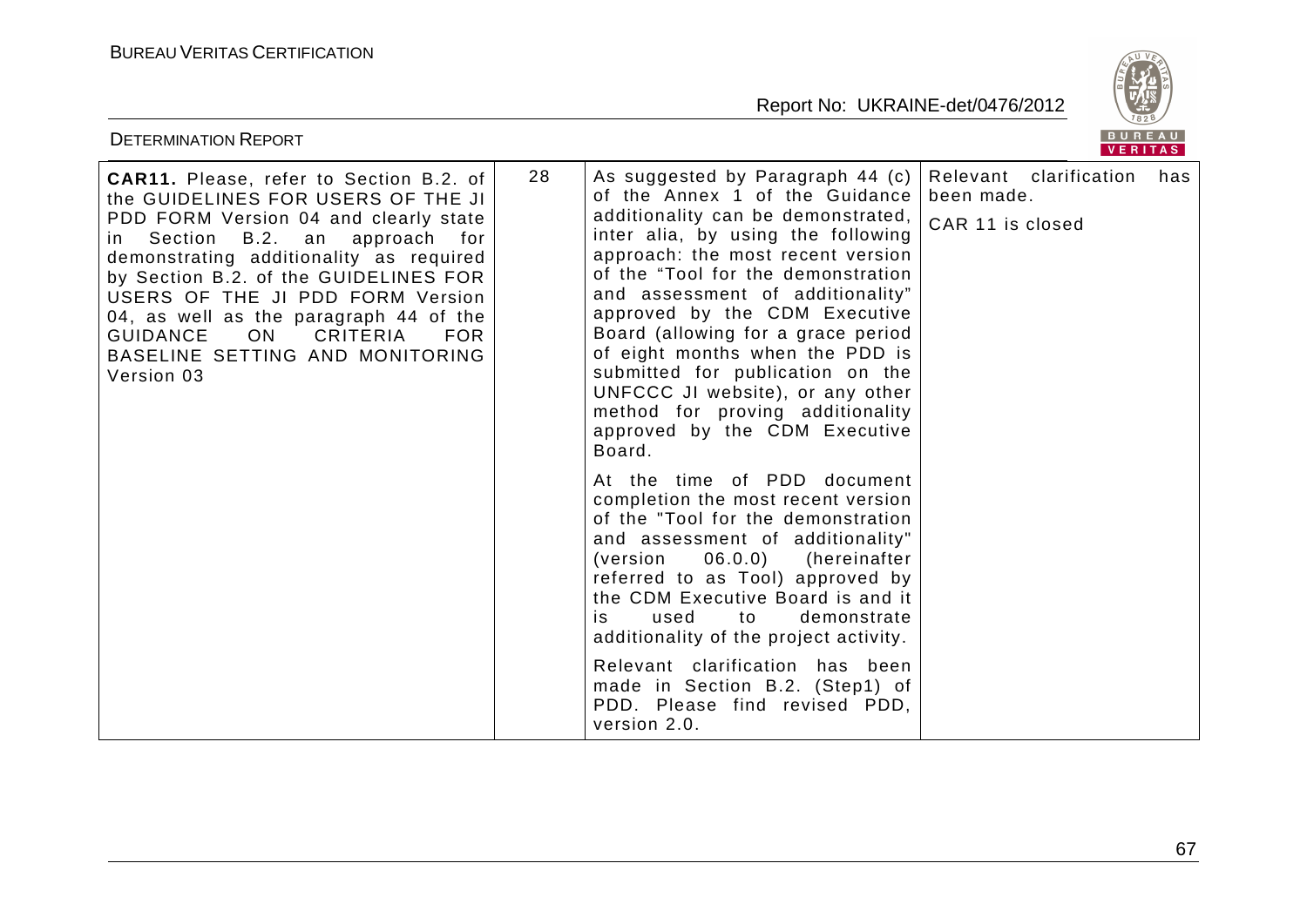

|                                                                                                                                                                                                                                                                                                                                                                                                                                                                                                                                                                                                                                                                                                                                                                                                                                                     |                                                                                                                                                                                                                                                                                                                                                                                                                                                                                                                                                                                                                                                                                                                                                                                                                                                                                                                                  | V E N I I A 3                                                  |
|-----------------------------------------------------------------------------------------------------------------------------------------------------------------------------------------------------------------------------------------------------------------------------------------------------------------------------------------------------------------------------------------------------------------------------------------------------------------------------------------------------------------------------------------------------------------------------------------------------------------------------------------------------------------------------------------------------------------------------------------------------------------------------------------------------------------------------------------------------|----------------------------------------------------------------------------------------------------------------------------------------------------------------------------------------------------------------------------------------------------------------------------------------------------------------------------------------------------------------------------------------------------------------------------------------------------------------------------------------------------------------------------------------------------------------------------------------------------------------------------------------------------------------------------------------------------------------------------------------------------------------------------------------------------------------------------------------------------------------------------------------------------------------------------------|----------------------------------------------------------------|
| CL 08. In accordance<br>with<br>the<br>36(d)<br>requirements of Section D.1. of the<br>GUIDELINES FOR USERS OF THE JI<br>PDD FORM Version 04 please explicitly<br>and clearly distinguish:<br>a) Data and parameters that are not<br>monitored throughout the crediting<br>period, but are determined only once<br>(and thus remain fixed throughout the<br>crediting period), and that are available<br>already at the stage of determination<br>regarding the PDD;<br>b) Data and parameters that are not<br>monitored throughout the crediting<br>period, but are determined only once<br>(and thus remain fixed throughout the<br>crediting period), but that are not already<br>available at the stage of determination<br>regarding the PDD; and<br>c) Data and parameters<br>that are<br>monitored<br>throughout the<br>crediting<br>period. | Data and parameters that are not Relevant clarification<br>monitored throughout the crediting<br>period, but are determined only<br>once (and thus remain fixed<br>throughout the crediting period),<br>and that are available already at<br>of<br>determination<br>the<br>stage<br>regarding the PDD are provided in<br>the Table 15 of PDD in section<br>D.1.<br>There is no data and parameters<br>that are not monitored throughout<br>the crediting period, but are<br>determined only once (and thus<br>remain fixed<br>throughout<br>the<br>crediting period), but that are not<br>already available at the stage of<br>determination regarding the PDD.<br>The tables in sections D.1.1.1. and<br>D.1.1.3.<br>include<br>data<br>and<br>parameters that are monitored<br>throughout the crediting period.<br>Relevant clarification has been<br>made in Section D.1. of PDD.<br>Please find revised PDD, version<br>2.0. | has<br>been made in Section D.1.<br>of PDD.<br>CL 08 is closed |